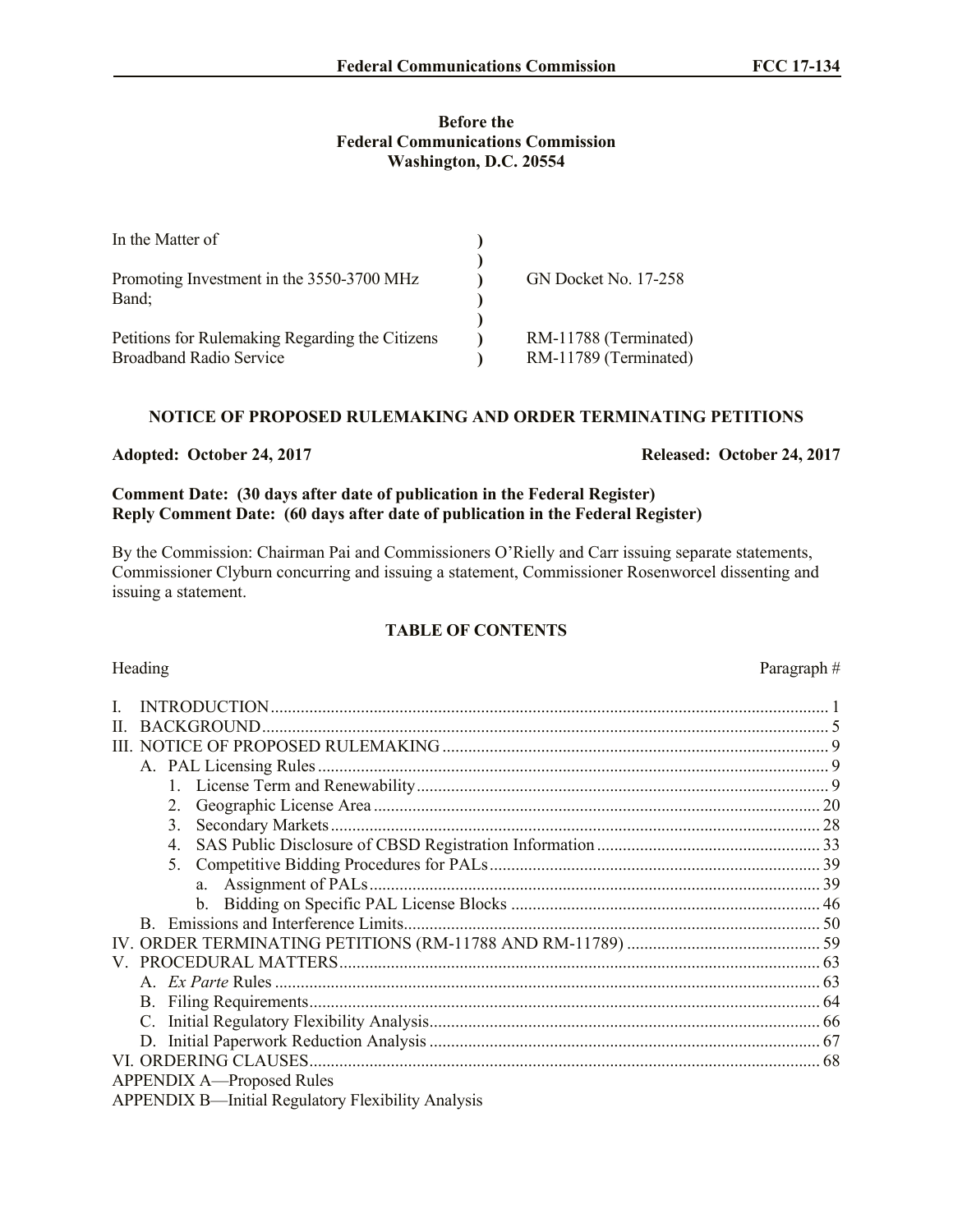#### **I. INTRODUCTION**

1. In this Notice of Proposed Rulemaking (Notice), we seek comment on several proposed changes to the rules governing Priority Access Licenses (PALs) that will be issued in 3550-3700 MHz band (3.5 GHz Band)—including longer license terms, renewability, larger geographic license areas, and auction methodology. These changes are consistent with the service rules and license assignment models that helped foster the development of 4G and LTE services in the United States. We anticipate that adopting similar rules for the 3.5 GHz Band similarly will encourage robust investment in network deployment. We also seek comment on changes to the technical rules that could facilitate operations over wider bandwidths while ensuring that current and future incumbent operations continue to be protected from interference.<sup>1</sup> In addition, we seek changes to the information security requirements that would help safeguard private information and protect critical infrastructure.

2. Since the Commission established these rules,<sup>2</sup> it has become increasingly apparent that the 3.5 GHz Band will play a significant role as one of the core mid-range bands for 5G network deployments throughout the world.<sup>3</sup> In that time, several countries have moved forward with policies that would make this band available for 5G,<sup>4</sup> global bodies have developed standards for next generation devices in the band,<sup>5</sup> and new technologies have become available that more fully leverage the potential of this spectrum. In the two years since the Commission first adopted rules for this "innovation band," it has authorized service in other bands that also will be critical to 5G deployment,<sup>6</sup> and we are currently evaluating additional bands for 5G use.<sup>7</sup> To maintain U.S. leadership in the global race for 5G, we must ensure that the service rules governing bands that are critical for 5G network deployments—including the 3.5 GHz Band—keep up with technological advancements, create incentives for investment, encourage efficient spectrum use, support a variety of different use cases, and promote robust network deployments in both urban and rural communities.

3. In light of international attention and given the international focus on commercial deployments in the 3.5 GHz Band, global harmonization will promote innovation and investment by allowing for efficiency-promoting economies of scale.<sup>8</sup> We anticipate that the targeted changes

<sup>3</sup> See, e.g., T-Mobile Reply Comments at 3-4 ("Circumstances have changed since the Commission initiated [the 3.5 GHz proceeding] in 2012. International focus on 5G spectrum has shifted to mid-band spectrum with the 3.5 GHz band in the spotlight.").

4 *See* GSM Association (GSMA) Reply Comments at 1-3 (detailing international initiatives to make spectrum in the 3 GHz band available for 5G in Australia, China, Japan, Singapore, the United Kingdom, Ireland, Italy, and Germany).

5 *See* 3rd Generation Partnership Project (3GPP), TR 36.744 v14.0.0, *CBRS 3.5 GHz band for LTE in the United States* (Release 14).

6 *See Use of Spectrum Bands Above 24 GHz for Mobile Radio Services et al.*, GN Docket No. 14-177 et al., Report and Order and Further Notice of Proposed Rulemaking*,* 31 FCC Rcd 8014, 8020, paras. 6-7 (2016) (*Spectrum Frontiers R&O and FNPRM*).

7 *See Expanding Flexible Use in Mid-Band Spectrum Between 3.7 and 24 GHz*, GN Docket No. 17-183, Notice of Inquiry, 32 FCC Rcd 6373 (2017) (*Mid-Band Spectrum NOI*).

<sup>8</sup> See T-Mobile Reply Comments at 3 (arguing that re-assessment of the 3.5 GHz Band will allow the Commission to recognize global harmonization to "best promote innovation and investment in the 3.5 GHz band, and . . . allow for efficiency-promoting economies of scale").

 1 *See* 47 CFR §§ 96.15, 96.17, and 96.21.

<sup>2</sup> *See generally Amendment of the Commission's Rules with Regard to Commercial Operations in the 3550-3650 MHz Band*, GN Docket No. 12-354, Report and Order and Second Further Notice of Proposed Rulemaking, 30 FCC Rcd 3959 (2015) (*First Report and Order* or *Second FNPRM*, as applicable).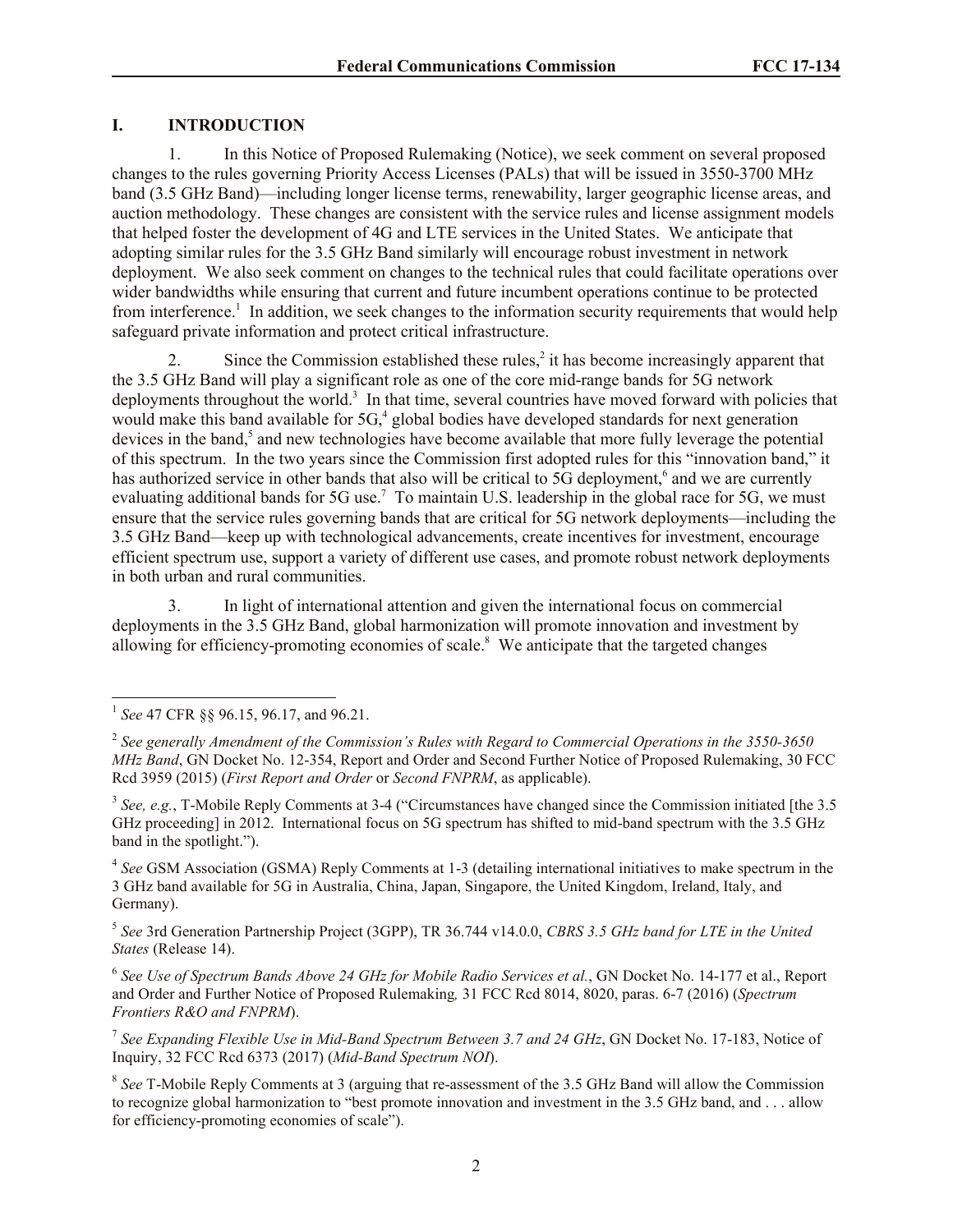considered in this Notice will foster an investment environment for the band to flourish in the United States, as other nations target these frequencies for 5G and next-generation technologies.<sup>9</sup>

4. A number of commenters maintain that the current PALs paradigm generally does not incentivize investment. As discussed further below, they argue that the current combination of short license terms, small license areas, and lack of renewability will diminish interest in the band. And those that do invest nonetheless, they argue, risk having that investment stranded in just three years. Other entities maintain that they prefer the rules previously adopted by the Commission. This Notice is designed to develop a thorough record about the investment-backed expectations of all interested stakeholders and we seek comment on the appropriate balance moving forward.

### **II. BACKGROUND**

l

5. In 2015, the Commission adopted rules for commercial use of 150 megahertz in the 3.5 GHz Band.<sup>10</sup> Specifically, the *First Report and Order* created a three-tiered framework to coordinate shared federal and non-federal use of the band. Incumbents comprise the highest tier and receive protection from all other users, followed by PAL, the second tier, and General Authorized Access (GAA), the third tier.<sup>11</sup> PALs receive protection from GAA operations; <sup>12</sup> GAA is licensed-by-rule and must accept interference from all other users.<sup>13</sup> Automated frequency coordinators, known as Spectrum Access Systems (SASs), will coordinate operations between and among users in different access tiers.<sup>14</sup> The service and technical rules governing the 3.5 GHz Band were adopted as the new Part 96 of the Commission's rules.<sup>15</sup>

<sup>12</sup> *See First Report and Order*, 30 FCC Rcd at 3962, para. 4. PALs will be assigned in up to 70 megahertz of the 3550-3650 MHz portion of the band. *See id.*, 30 FCC Rcd at 3982, para. 67 (reserving 70 megahertz—i.e., seven ten megahertz channels—for PALs in a given license area).

<sup>13</sup> *See id.*, 30 FCC Rcd at 4009, para 156. GAA users can operate throughout the entire 150 megahertz of the 3.5 GHz Band on any frequencies not in use by PALs. *See id.*, 30 FCC Rcd at 4011, paras. 159-161. GAA users may use only certified, Commission-approved devices and must register with the SAS. *Id.* at 4012, para. 162

<sup>14</sup> The three-tier access framework adopted in the *First Report and Order is* generally consistent with proposals in the Commission's 2014 Further Notice of Proposed Rulemaking. *See generally Amendment of the Commission's Rules with Regard to Commercial Operations in the 3550-3650 MHz Band*, GN Docket No. 12-354, Further Notice of Proposed Rulemaking, 29 FCC Rcd 4273 (2014) (*3.5 GHz FNPRM*). *See also Commission Seeks Comment on Licensing Models and Technical Requirements in the 3550-3650 MHz Band*, GN Docket No. 12-354, Public Notice, 28 FCC Rcd 15300 (2013); *Amendment of the Commission's Rules with Regard to Commercial Operations in the 3550-3650 MHz Band*, GN Docket No. 12-354, Notice of Proposed Rulemaking, 27 FCC Rcd 15594 (2012).

<sup>15</sup> *See generally First Report and Order*, 30 FCC Rcd 3959; *3.5 GHz FNPRM*, 29 FCC Rcd 4273. *See also* 47 CFR, Part 96. While the Commission adopted a complete set of rules and policies for the establishment of the Citizens Broadband Radio Service, it also determined that a few focused issues required further record development, and simultaneously released the *Second FNPRM.* The Commission resolved these issues in its *Second Report and* 

(continued….)

<sup>&</sup>lt;sup>9</sup> See Petition of CTIA for Rulemaking to Amend the Commission's Rule Regarding the Citizens Broadband Radio Service in the 3550-3700 MHz Band, RM-11788, at 4 (filed June 16, 2017) (CTIA Petition).

<sup>10</sup> *See generally First Report and Order*, 30 FCC Rcd 3959.

 $11$  Incumbent users include federal radiolocation users. Fixed Satellite Service earth stations, and, for a finite period, certain grandfathered terrestrial wireless licensees in the 3650-3700 MHz band. *See id.*, 30 FCC Rcd at 3964-3967, paras. 15-22 (detailing incumbent use of the band); *id.* at 4075-4080, paras. 400-412 (adopting protections for grandfathered terrestrial wireless operations for five years or until the end of the license term, whichever is longer). The Commission collaborated with the National Telecommunications and Information Administration (NTIA) on protections for Department of Defense radar systems. *See id.*, 30 FCC Rcd at 4035-4042, paras. 247-275 (discussing NTIA recommendations for incumbent protection). Non-federal incumbents must register the parameters of their operations with the Commission and/or an SAS to receive interference protection. *See* 47 CFR §§ 96.15, 96.17, 96.21.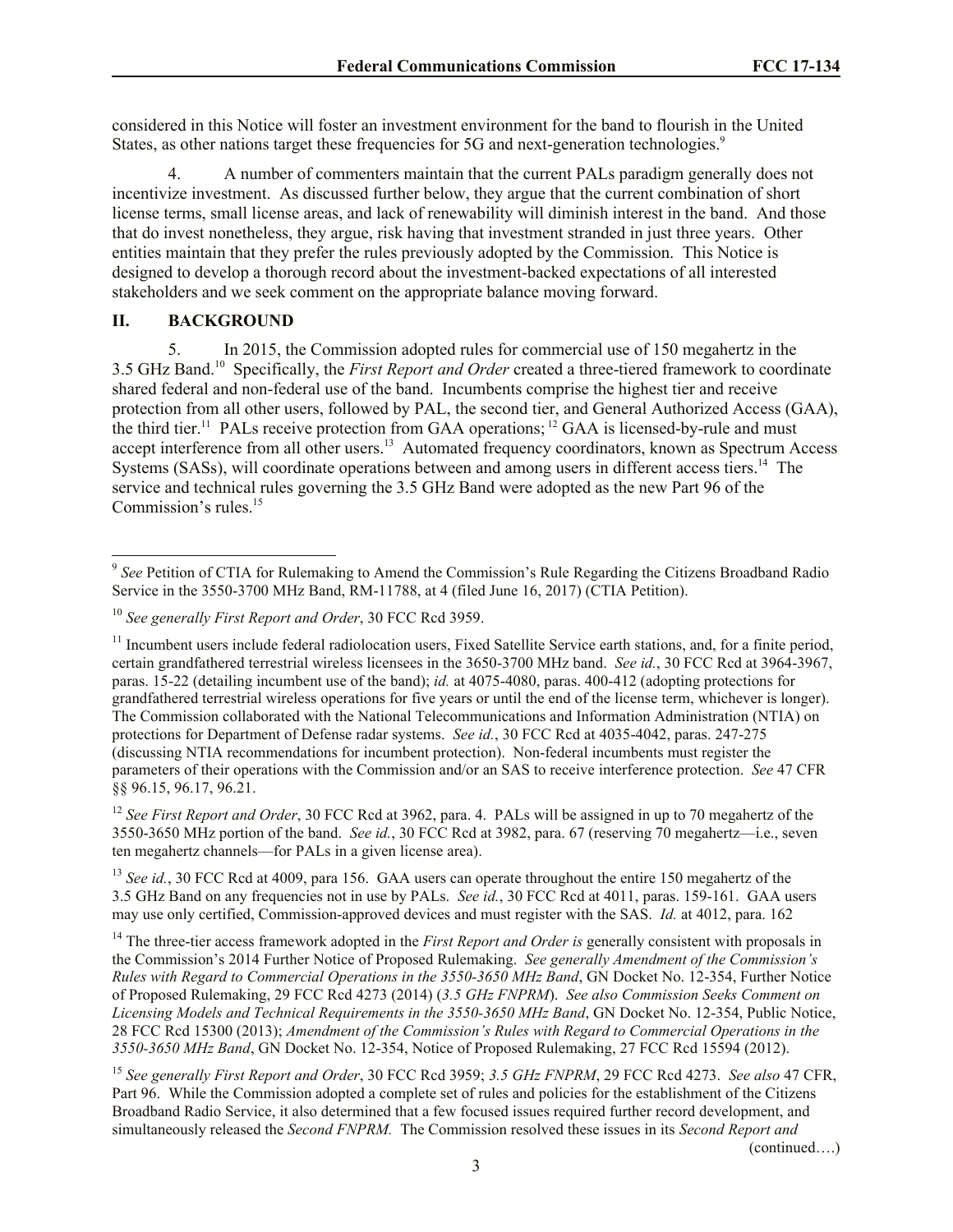6. In June 2017, both CTIA and T-Mobile (together, Petitioners) filed petitions for rulemaking, which ask the Commission to reexamine several of the PAL licensing rules.<sup>16</sup> CTIA proposes several changes to the PAL licensing rules; T-Mobile supports CTIA's proposals and makes additional proposals, including proposed changes to the amount of spectrum available for PALs and to the technical rules governing the 3.5 GHz Band. Petitioners argue that these changes are necessary to promote 5G network deployment in the Citizens Broadband Radio Service.<sup>17</sup>

7. Petitioners also point to Congress's introduction of the AIRWAVES Act and the Commission's *Mid-Band Spectrum NOI* as further illustrating the importance of mid-band spectrum. With respect to the *Mid-Band Spectrum NOI*, T-Mobile argues that the Commission "should consider now how the 3.5 GHz rules can be best positioned to take into consideration potential use of the 3.7- 4.2 GHz band for 5G mobile broadband use in the future."<sup>18</sup> Petitioners argue that their proposals do not "seek the type of fundamental changes to rules governing the 3.5 GHz band that would strand past investment" and that the Commission's consideration of the changes will not delay introduction of commercial service in the 3.5 GHz Band.<sup>19</sup>

8. The Wireless Telecommunications Bureau and Office of Engineering and Technology sought comment on the Petitions—and on related issues raised in *ex parte* communications—on June 22,  $2017<sup>20</sup>$  and received comments and reply comments from more than 120 parties.

# **III. NOTICE OF PROPOSED RULEMAKING**

### **A. PAL Licensing Rules**

### **1. License Term and Renewability**

9. *Background:* The rules adopted in the *First Report and Order* established a three-year license term for PALs.<sup>21</sup> Under the current rules, at the end of its term, a PAL will terminate automatically and may not be renewed.<sup>22</sup> During the first application window, however, an applicant may

<sup>16</sup> CTIA Petition; Petition of T-Mobile USA, Inc. for Rulemaking To Maximize Deployment of 5G Technologies in the Citizens Broadband Radio Service, RM-11798 (filed June 19, 2017) (T-Mobile Petition) (together, the Petitions).

<sup>17</sup> *See* CTIA Petition at 3-6, T-Mobile Petition at 5-9.

<sup>18</sup> T-Mobile Reply Comments at 3.

<sup>19</sup> *Id.* at 6; *see* CTIA Petition at 1-2. *See also* Letter from Scott K. Bergmann, Vice President, Regulatory Affairs, CTIA, to Marlene H. Dortch, Secretary, FCC, GN Docket No. 12-354 et al., at 1-2 (filed Oct. 12, 2017) (CTIA *Ex Parte*) ("[T]he limited proposals in [the] Petition for Rulemaking in this proceeding were designed to maximize investment and innovation in this spectrum without undermining the novel three-tier spectrum framework that the Commission designed to encourage innovation in the band.").

<sup>20</sup> *Wireless Telecommunications Bureau and Office of Engineering and Technology Seek Comment on Petitions for Rulemaking Regarding the Citizens Broadband Radio Service*, GN Docket No. 12-354, RM-11788, RM-11789, Public Notice, 32 FCC Rcd 5055 (WTB/OET 2017).

<sup>21</sup> *See* 47 CFR § 96.25(b)(3); *First Report and Order*, 30 FCC Rcd at 3394, para. 105. This was longer than the oneyear license term originally proposed in the *3.5 GHz FNRPM*.

<sup>22</sup> *See* 47 CFR § 96.25(b)(3); *First Report and Order*, 30 FCC Rcd at 3394, para. 105.

<sup>(</sup>Continued from previous page)

*Order*. At the same time, the Commission addressed multiple petitions for reconsideration of the *First Report and Order* in a simultaneously released *Order on Reconsideration. See generally Amendment of the Commission's Rules with Regard to Commercial Operations in the3550-3650 MHz Band*, GN Docket No. 12-354, Order on Reconsideration and Second Report and Order, 31 FCC Rcd 5011 (2016) (*Order on Reconsideration* or *Second Report and Order*, as appropriate).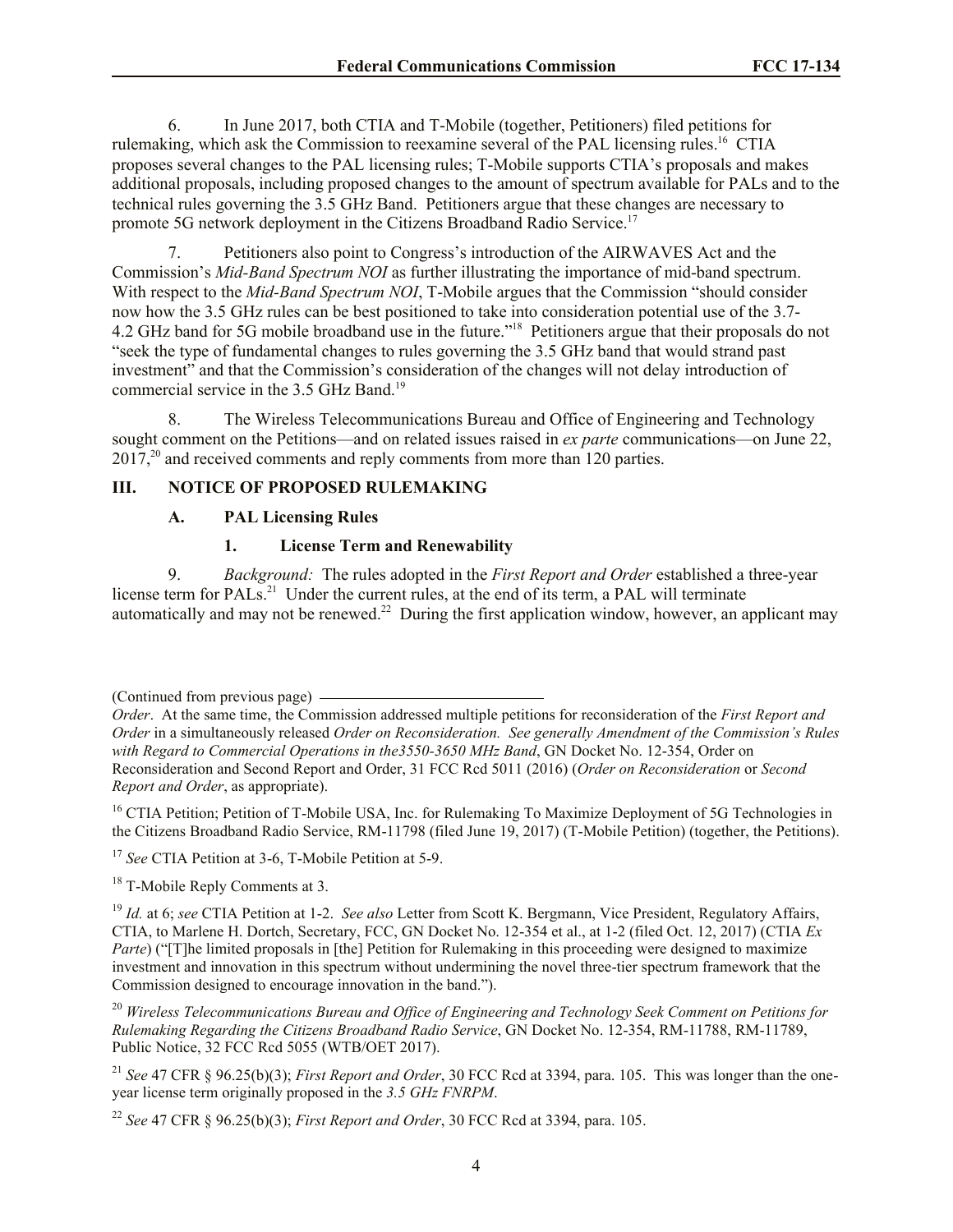apply for up to two consecutive three-year terms for a given  $PAL^{23}$  During subsequent regular application windows, only the next three-year license term will be made available for any given  $PAL<sup>24</sup>$ 

10. Petitioners ask the Commission to increase the PAL license term to ten years, and to include an expectation of renewal.<sup>25</sup> Petitioners and some commenters argue that a longer, renewable license term will better encourage investment in the 3.5 GHz Band,<sup>26</sup> stressing that a three-year term with automatic termination creates a risk that Priority Access licensees will face stranded investment in just three (or, initially, six) years.<sup>27</sup> Petitioners and some commenters also disagree with the assumption underlying the current rule—that a user's ability to switch between Priority Access and GAA use will provide sufficient incentives for investment.<sup>28</sup> T-Mobile argues that the current rule does not account for challenges "that providers have reported experiencing in the real world today"<sup>29</sup> that can delay network deployment. For example, CTIA cites difficulties in obtaining siting approvals, which they argue are magnified in this band, given the complexity of rolling out a high number of small cell deployments.<sup>30</sup>

11. CTIA and several commenters also note that a ten-year, renewable licensing scheme is consistent with the Commission's "proven approach" in most other licensed mobile bands,<sup>31</sup> including the

<sup>24</sup> *Id.*

l

<sup>26</sup> *See, e.g.*, 5G Americas Comments at 12, AT&T Comments at 3-4 (ten-year term with expectation of renewal will "enhance the value of PAL licenses at auction and will encourage investment in 3.5 GHz equipment and services"); Boingo Wireless Comments at 1 (arguing that neutral host operators will be negatively affected because carriers will be less willing to invest in networks with shorter than ten-year license terms), Ericsson Comments at 6; GeoLinks Comments at 2; Nokia Comments at 4-5; Verizon Comments at 4-5; CTIA *Ex Parte* at 2; Letters from Danielle Pineres, Associate General Counsel, NCTA, to Marlene H. Dortch, Secretary, FCC, GN Docket No. 17-258 et al., at 2 (filed Oct. 12, 17, 2017) (noting cable industry's support for reasonable changes to PAL license term and geographic area that will facilitate investment by a wide variety of providers in the band). *But see* Letter from Phillip Berenbroick, Senior Policy Counsel, Public Knowledge, to Marlene H. Dortch, Secretary, FCC, GN Docket No. 17-258 et al., at 3-4 (filed Oct. 17, 2017) (raising concerns about the impact of larger license areas on the sharing framework).

<sup>27</sup> See CTIA Petition at 6 (arguing that this, in turn, will diminish the attractiveness of PALs, depress applications for licensed use of the spectrum, and threaten the overall potential of the three-tiered Citizens Broadband Radio Service spectrum access regime); T-Mobile Petition at 11-12 (same); AT&T Comments at 3-4 (contending that three years is insufficient to ensure a return on investment) Boingo Wireless Comments at 1 (same); Ericsson Comments at 6 (same); Nokia Comments at 4 (arguing that it takes "several quarters to standardize a new frequency band, another year to develop infrastructure equipment and certify it, and over a year to deploy a network" making the nonrenewable three-year term a barrier to investment). Nokia adds that the small cell deployments envisioned for the band "will add a greater layer of complexity to roll-out." Nokia Comments at 5

<sup>28</sup> *See, e.g.*, CTIA Petition at 6; T-Mobile Petition at 12 (citing *Order on Reconsideration*, 31 FCC Rcd at 5022, para. 45); Ericsson Comments at 10 ("Presumably, a carrier that invests in a PAL has a business reason to require the interference protection and certainty that a PAL ensures."); United States Cellular Corp. (USCC) Comments at 7 ("This reasoning, however, is based on the false premise that a former licensee's operations could be adequately accommodated via access to the 3.5 GHz band on a GAA basis.").

<sup>29</sup> T-Mobile Petition at 12.

<sup>30</sup> CTIA Petition at 6.

<sup>31</sup> See, e.g., CTIA Petition at 9; AT&T Comments at 5 (citing WCS, AWS-1, BRS/EBS, AWS-4, and H Block licenses as having 10-year terms with renewal expectancy); Verizon Comments at 5 (arguing that for bands with novel or challenging characteristics like AWS-3 and 600 MHz, the Commission found that longer initial terms were

(continued….)

<sup>23</sup> *See* 47 CFR § 96.27(b). Even if the same licensee purchases two PALs in the same license area during the first auction, the second license will not be considered a renewal. Rather, the two licenses will be considered independent initial licenses that automatically terminate at the end of their respective terms.

<sup>25</sup> *See* CTIA Petition at 6-9; T-Mobile Petition at 11-13.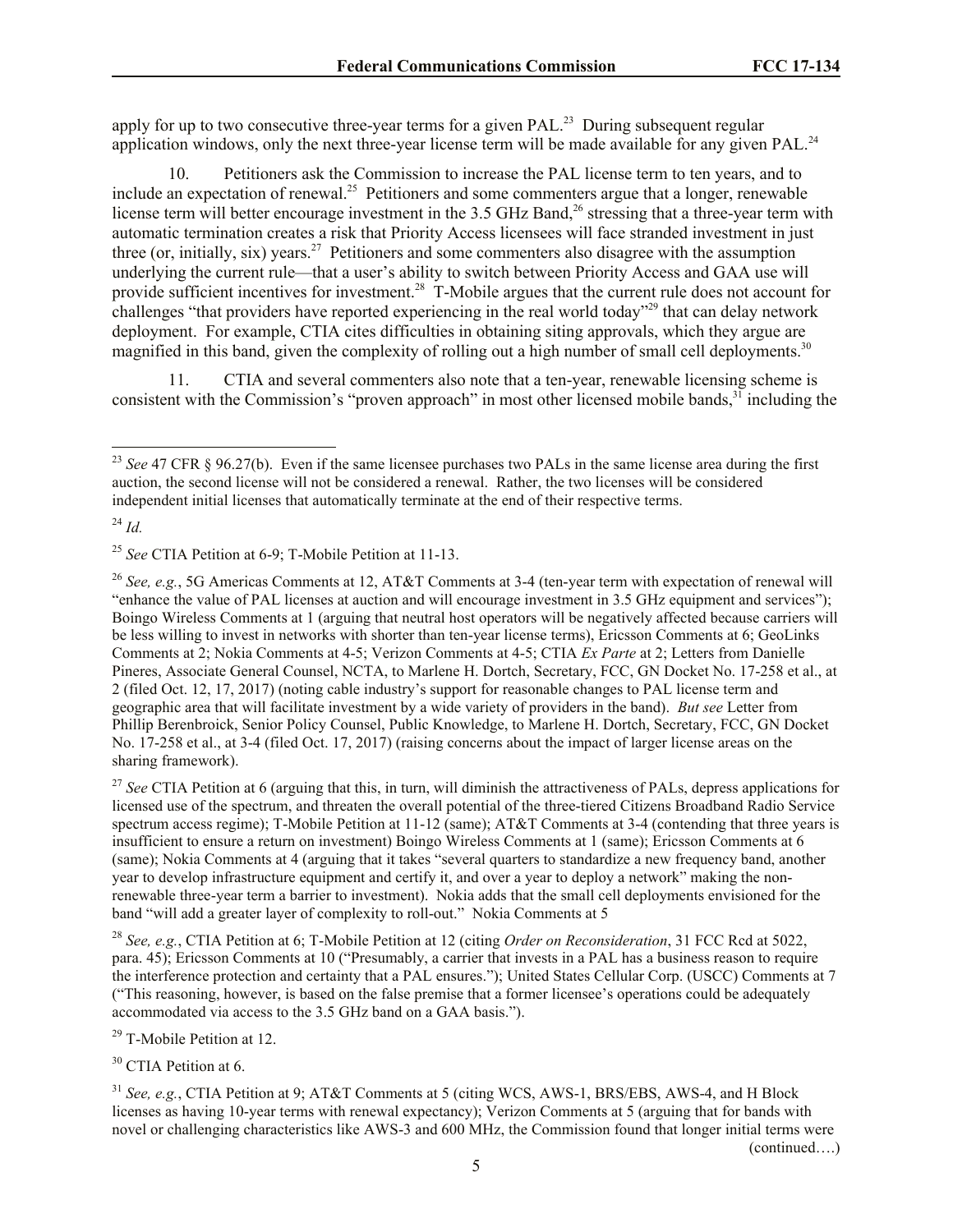bands at issue in the *Spectrum Frontiers* proceeding which, like the 3.5 GHz Band, "will see network deployments comprised mostly of small cells.<sup>332</sup> Others argue that ten-year terms would harmonize the U.S. approach with the global approach to actively encourage 5G network deployment in the mid-band spectrum.<sup>33</sup>

12. Other commenters, however, support the existing rules. They argue that that a longer, renewable license—combined with other potential rule changes sought by the Petitioners—would make PALs economically viable investments only for large entities, and would convert the 3.5 GHz Band from an innovative framework into a traditionally licensed band.<sup>34</sup> These commenters also argue that the investments already made in the band based on the current rules belie concerns about barriers to investment and that any changes to the band should permit a diversity of deployment models and use cases and not be solely designed for the benefit of one technology (i.e*.*, 5G). 35

13. *Discussion*: We propose to revise our rules by increasing the PAL license term from three years to ten years and by eliminating the requirement that PALs automatically terminate at the end of the license term. We also seek comment on this change and on the appropriate performance requirements and renewal standards for PALs. This approach is consistent with that adopted for other wireless services and will afford each licensee sufficient time to design and acquire the necessary equipment and devices and to deploy facilities across the license area. We invite detailed comments on this proposal from all stakeholders.

14. We seek comment on whether the proposed rule changes will affect investment already made, as well as how they will incentivize future investment, in this band. What specific impact will a longer, renewable license have on investments and business plans already underway? How will the proposal affect investment in the future, particularly given the longer term of ten years and the possibility of renewal? To what extent would a longer license term with the possibility of renewal facilitate the deployment of a wide array of technologies?

<sup>33</sup> *See* 5G Americas Comments at 4, 8, and 11; GSMA Reply Comments at 3-5. *See also* AT&T Comments at 1-2; Qualcomm Comments at 3 ("These requested modifications will help promote U.S. investment in the 3.5 GHz band and help the U.S. continue its global leadership as 5G begins to launch commercially around the world . . . .").

<sup>34</sup> *See, e.g.*, Dynamic Spectrum Alliance (DSA) Comments at 7; Rural Wireless Association and NTCA—The Rural Broadband Association (RWA/NTCA) Comments at 7 (arguing that the proposed change would hinder "deployments by a wide range of service providers [at] lower costs of entry); Southern Linc Comments at 6-7 ("Changing the licensing framework of the [Citizens Broadband Radio Service] band to conform with the existing licensing models for other bands would defeat the entire purpose of making this band 'hospitable to a wide variety of users, deployment modes, and business cases[.]'" (citation omitted)); Wireless Internet Service Providers Association (WISPA) Comments at 7 (arguing that a longer-term, renewable license would drive up the price of PALs to amounts that small providers cannot afford). *See also* RWA/NTCA Comments at 9 ("Applying the traditional exclusive licensing regime model to the CBRS would completely undercut the Commission's innovative objectives with the band and would encourage large providers to accumulate CBRS spectrum in contravention of Section 309(j) of the Act 'to prevent stockpiling and warehousing of spectrum.'" (quoting 47 U.S.C. § 309(j))); Open Technology Institute and Public Knowledge (OTI/PK) Comments at 20-21, 26-27.

<sup>35</sup> *See, e.g.*, DSA Comments at 5; Google and Alphabet Access (Google) Comments at 17-18; Southern Linc Comments at 4; WISPA comments at 5-6.

<sup>(</sup>Continued from previous page)

in the public interest) Qualcomm Comments at 7 (arguing that this approach that "has helped make the United States the global leader in wireless").

<sup>32</sup> Qualcomm Comments at 6-7. *See also* TIA Comments at 2 (noting that, in the *Spectrum Frontiers* proceeding, the Commission explained that longer license terms were appropriate in bands where nascent technology will require time to fully develop); Verizon Comments at 4-5 (same); USCC at 6 (noting that the mmW bands, like the 3.5 GHz Band, will be used for 5G network deployment).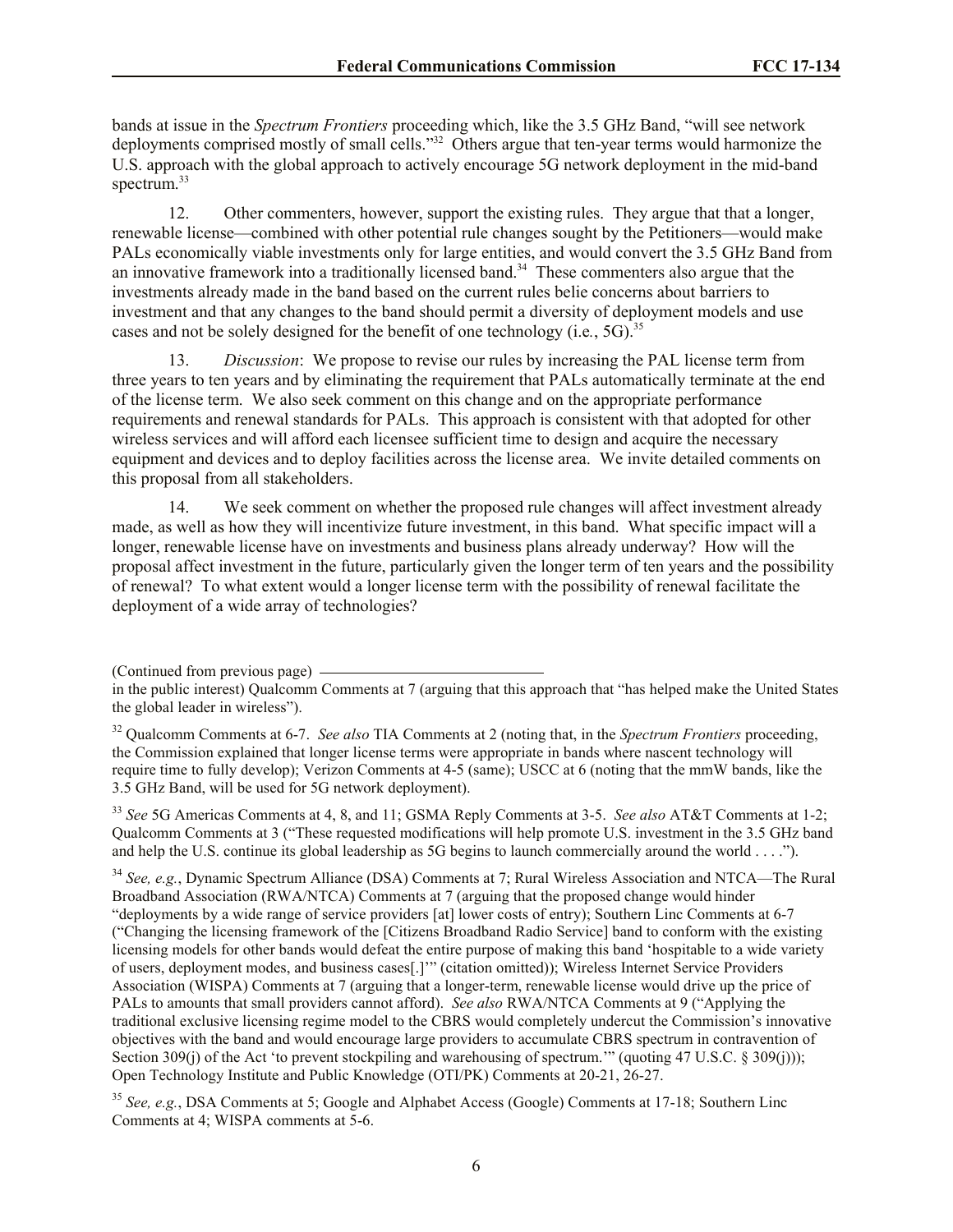15. We also seek comment on how a longer, renewable license term for PALs could affect deployments in rural areas.<sup>36</sup> Does the proposed rule change effectively promote "the development and rapid deployment of new technologies, products, and services to benefit the public, including those residing in rural areas?"<sup>37</sup> Given concerns raised by WISPA and other commenters about access to spectrum in rural areas, does the proposed rule change appropriately balance the objectives in Section  $309(j)$ ?<sup>38</sup> Do these arguments present a persuasive case for maintaining the current three-year license term for PALs in rural areas? Further, does extending the license term to ten years lead to barriers to exit for companies that could impede innovation and investment or is the ability to return a license to the Commission sufficient to allay such concerns?

16. Additionally, we seek comment on alternative approaches to the length of the license term, including different, hybrid approaches for particular subsets of PALs (*e.g.*, three years for some PALs, five years for some, and ten for yet others). Many of these other approaches are already in the record. For example, Charter proposes a six-year renewable term, Motorola Solutions proposes a fiveyear term with only a single renewal allowed, and Southern Linc and WISPA suggest that a subset of PALs could have a five-year term, with PALs seeking renewal paying a fee.<sup>39</sup> What other alternative licensing terms and conditions might be appropriate for this band? What impact would these alternatives have on investment, deployment, and on smaller or rural entities seeking PALs? Commenters that submit alternative proposals should include a cost-benefit analysis to support their approach.

17. If the license term is increased to ten years with the possibility of renewal, PALs would more closely resemble other licenses issued by the Commission under its auction authority. Such licenses include performance requirements—typically construction requirements—and many services also include renewal standards.<sup>40</sup> Some commenters argue that, if PALs are licensed for a ten-year, renewable term, the Commission should impose construction requirements on Priority Access licensees, as it has for other licensed wireless services.<sup>41</sup> We seek comment on whether, if we adopt longer term, renewable PALs, it would serve the public interest to adopt certain performance requirements to ensure that the spectrum is put to its best use in an efficient and effective manner. If so, what types of performance requirements would be appropriate? Which performance metrics (*e.g.*, population coverage, geographic coverage) and benchmarks would be appropriate? Does the opportunistic GAA use of the band—including unused PAL channels—alleviate concerns involving spectrum warehousing or otherwise satisfy the Commission's

<sup>36</sup> *See, e.g.*, Viaero Wireless Comments at iii-iv ("The proposal would have alarming consequences for rural consumers, because it would make it extremely difficult, if not impossible, for small rural broadband providers . . . to continue utilizing 3650-3700 MHz spectrum."); WISPA Comments at 6-7 (arguing the current rules support rural broadband). *But see* GeoLinks Comments at 2-3 (WISP serving largest coverage area of any singled fixed WISP in California, supportive of a ten-year PAL, but urging the Commission to ensure "that such licenses are allocated in ways that allow for robust competition").

 $37$  47 U.S.C. § 309(j)(3)(A).

<sup>38</sup> *See, e.g.*, *id.* § 309(j)(3)(B) (setting goals of "avoiding excessive concentration of licenses" and "disseminating licenses among a wide variety of applicants . . ."); *id.* § 309(j)(3)(C) (setting goal of "efficient and intensive use of electromagnetic spectrum").

<sup>39</sup> *See* Charter Comments at 3; Motorola Solutions Comments at 5; Southern Linc Comments at 9-10; WISPA Comments at 19-20. *See also* RWA/NTCA Comments at 10 (supporting a PAL license term ranging from three to five years with the opportunity to renew); NCTA Reply Comments at 5 (urging the Commission to seek comment on compromise proposals); Letter from Stephen E. Coran, Counsel to WISPA, Lerman Senter PLLC, to Marlene H. Dortch, Secretary, FCC, GN Docket No. 17-258 et al., at 2 (filed Oct. 19, 2017) (WISPA *Ex Parte*) (suggesting it could support PAL terms of five years with one five-year renewal "*so long as census tracts remain the geographic bidding unit for PALs*" (emphasis in original)).

<sup>40</sup> 47 U.S.C. § 309(j)(4)(B); *see, e.g.*, 47 CFR § 27.14 (construction requirements for AWS, WCS, BRS/EBS).

<sup>41</sup> *See, e.g.*, Starry, Inc. (Starry) Comments at 6; OTI/PK Comments at 26-27.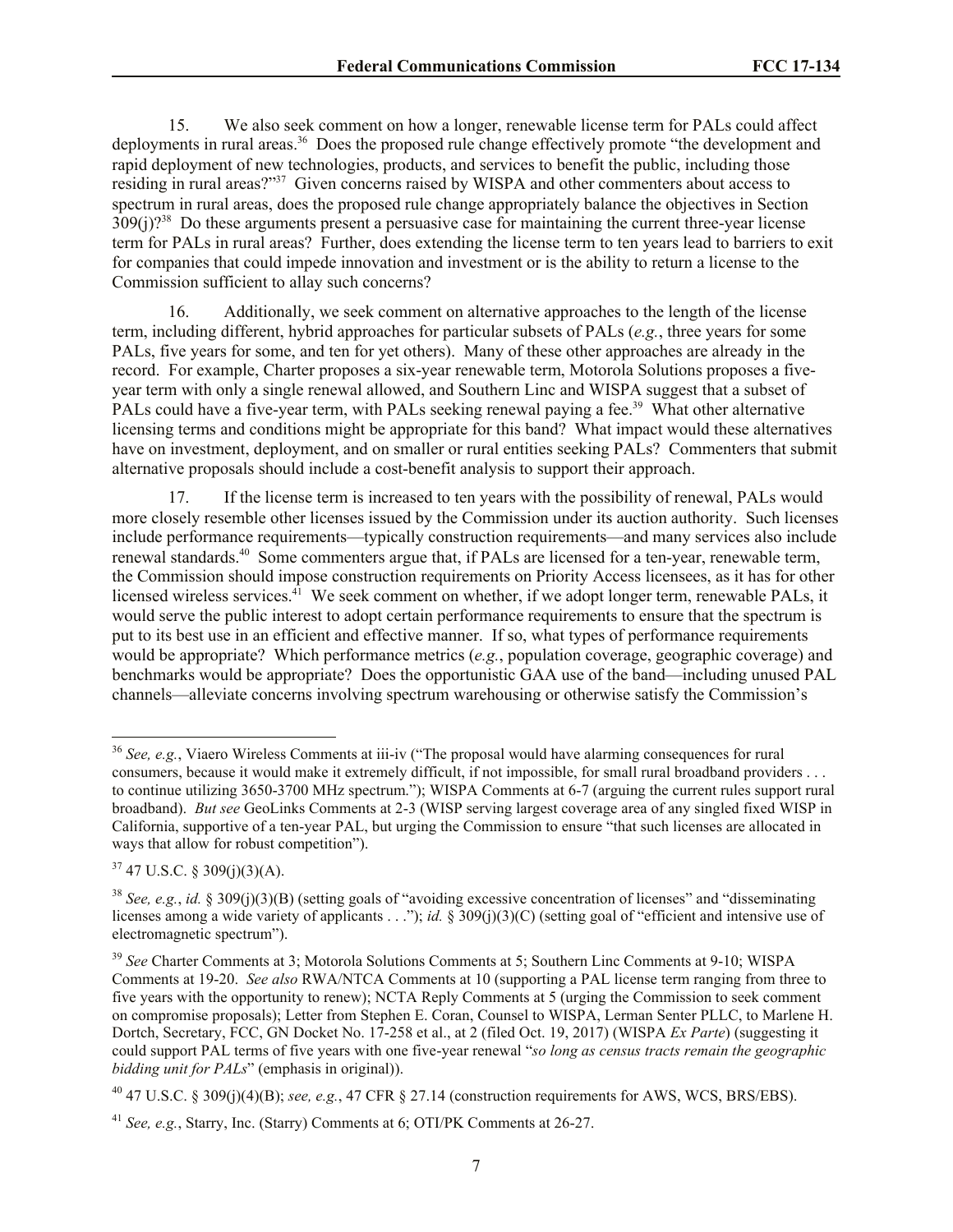statutory obligations? If so, how can we take that into account in determining performance requirements for longer term, renewable PALs?

18. In addition, to obtain renewal, a licensee generally must show that it has continued to provide at least the initially-required level of service necessary to satisfy its performance requirement, and that it has substantially complied with the Communications Act and Commission rules. If we adopt the proposed changes to PALs, what standard, if any, would be appropriate for the Commission to apply at the end of the PAL license term to determine whether renewal is warranted?<sup>42</sup> Would such a requirement be appropriate in this band? If so, how should it be applied and what level of service should be used as a renewal standard?

19. Some commenters have argued that, instead of renewability, the licenses should be reauctioned at the end of the license term. For example, Paul Milgrom describes an auction format under which an incumbent would be required to bid for a renewal of its license at the end of the license term, but it would be given a bidding credit so that, if it won, it would have to pay only a fraction of the auction-determined price. 43 Moreover, if the incumbent loses, it would be compensated with a transferable bidding credit to apply to the purchase of other outcomes.<sup>44</sup> Milgrom argues that this would mitigate the risk that the incumbent licensee's investments may become stranded.<sup>45</sup> We seek comment on this approach and its assumptions, as well as on other approaches that might offer an alternative to renewability and still encourage robust investment in the band. Could this approach promote competition and efficient use of spectrum?

# **2. Geographic License Area**

20. *Background*: The *First Report and Order* defined the geographic license area for each PAL as one census tract.<sup>46</sup> Petitioners request that the Commission increase the geographic licensing area from census tracts to Partial Economic Area (PEAs). T-Mobile argues that doing so would "be consistent with the geographic licensing area that the Commission has already identified as best for 5G operations" in the *Spectrum Frontiers* proceeding.<sup>47</sup> Petitioners and some commenters contend that licensing PALs on a census tract-basis—which could result in over 500,000 PALs—will be challenging for SAS

<sup>44</sup> *Id.*

l

<sup>45</sup> *Id.* at 5, para. 19.

<sup>46</sup> 47 CFR § 96.3.

<sup>42</sup> The Commission adopted renewal safe harbors for certain Wireless Radio Services (WRS) earlier this year. *See generally Amendment of Parts 1, 22, 24, 27, 74, 80, 90, 95, and 101 To Establish Uniform License Renewal, Discontinuance of Operation, and Geographic Partitioning and Disaggregation Rules and Policies for Certain Wireless Radio Services*, WT Docket No. 10-112, FCC 17-105, 2017 WL 3381028 (Aug. 3, 2017) (*WRS Renewal Reform Order*). None of those safe harbors appear relevant here, because PALs—under the current rules—do not have a construction requirement. *See id.* at para. 3, n.3 ("The action we take today does not apply to services that have no construction/performance obligation."). However, the *WRS Renewal Reform Order* may provide helpful guidance should we consider proposals for construction requirements for PALs.

<sup>&</sup>lt;sup>43</sup> Letter from Paul Milgrom, Auctionomics, to Marlene H. Dortch, Secretary, FCC, GN Docket No. 12-354, at 6, para. 24 (Aug. 7, 2017) (Milgrom Letter).

<sup>47</sup> T-Mobile Petition at 18 (citing *Spectrum Frontiers R&O,* 31 FCC Rcd at 8046-47, para. 82 and *Spectrum Frontiers FNPRM,* 31 FCC Rcd at 8145, para. 375). *See also* TIA Comments at 3 (noting that, for the 37 and 39 GHz bands, the Commission initially proposed to use counties, but determined that PEAs would "strike the appropriate balance between facilitating access to spectrum by both large and small providers and simplifying frequency coordination while incentivizing investment in, and rapid deployment of, new technologies" (quoting *Spectrum Frontiers R&O*, 31 FCC Rcd at 8061, para. 121)); Qualcomm Comments at 6 (revising the rules to "better match the rules that apply to . . . the new 600 MHz band and the millimeter wave bands[,] which are all licensed on a PEA basis, for this mid-band spectrum will serve a critical role in mobile providers' ability to provide users a seamless 5G experience"); Verizon Comments at 8.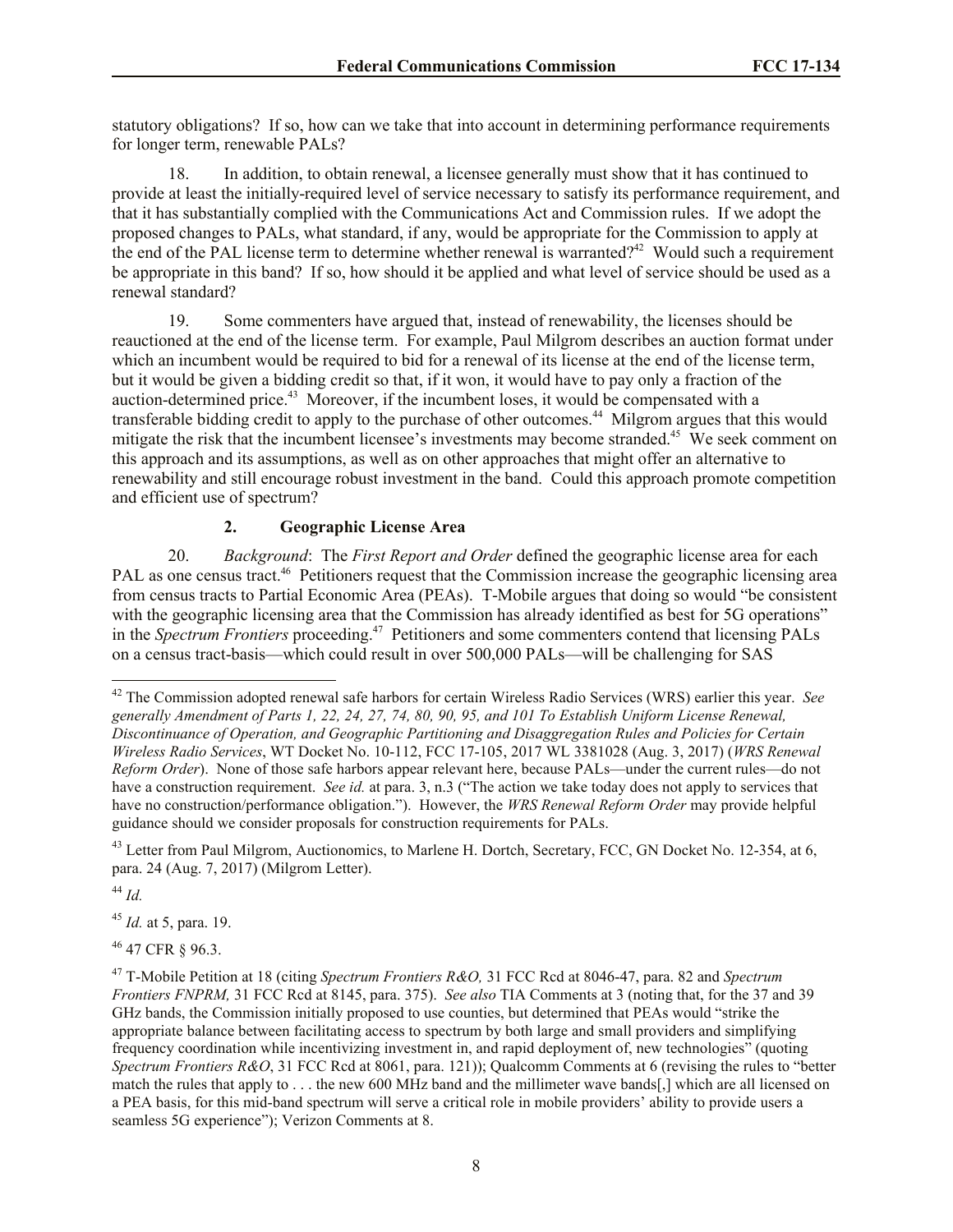Administrators, the Commission, and licensees to manage, and will create unnecessary interference risks due to the large number of border areas that will need to be managed and maintained.<sup>48</sup> Petitioners and some commenters contend that these challenges ultimately will make PALs unattractive to licensees and reduce investment.<sup>49</sup> They argue that PEAs are small enough to allow for flexible and targeted networks, but large enough to reduce border areas and decrease administrative burdens.<sup>50</sup> Some commenters also contend that a larger license area (along with a longer, renewable license term) will promote global harmonization of the 3.5 GHz Band for 5G development.<sup>51</sup>

21. Many commenters oppose expanding the geographic license area of PALs from census tracts to PEAs or other larger areas.<sup>52</sup> These commenters argue that PEAs—especially in combination with other potential changes to the PAL licensing rules—could foreclose smaller entities from participating in the PAL auction.<sup>53</sup> Some commenters similarly contend that enlarging the geographic area and extending the license term will effectively grant permanent spectrum rights to large carriers, and

<sup>50</sup> *See* CTIA Petition at 9-10; T-Mobile Petition at 16-18.

l

<sup>51</sup> *See* GSMA Reply Comments at 1-2; 5G Americas Comments at 13; Nokia Comments at 3, 6.

<sup>52</sup> *See, e.g.*, Cantor Comments at 3-4; City of NY Comments at 2; County of Bland, VA Comments at 1; DSA Comments at 9; General Electric (GE) Reply Comments at 8-13; Google Comments at 22-26; Hudson Valley Wireless Comments at 1; Motorola Solutions Comments at 3-4; OTI/PK Comments at 20-24; RWA/NTCA Comments at 4-6; Sony Comments at 1-2; Southern Linc Comments at 8; Starry Comments at 4-5; Telrad Comments at 2; Vivint Wireless Comments at 2; WISPA Comments at 14; WISPA *Ex Parte* at 2.

<sup>53</sup> *See, e.g.*, Amplex Internet Comments at 1 (stating it had intention of bidding on PALs in its service area, but has started to scale back investment due to uncertainty of the band); Brendhart Comments at 2 (arguing that the proposals would "devastate opportunities for WISPs . . . to enter, use and provide service under CBRS"); City of Bland, Virginia Comments at 1 (offering PALs in "reasonable census block sizes" with "limited terms" is "the main reason the [WISP] we are working with [made] investment in this technology and this band. This model gives small companies like them the opportunity to have quality spectrum in the areas they cover at a cost they can afford."); DSA Comments at 9 ("Increasing the size of the license areas to PEAs will correspondingly increase the cost of the license to the point where PALs are economically reasonably only for large carriers with a business model of monetizing spectrum over a large area."); e-vergent Comments at 1 (stating its intention to bid on PALs as currently designed but contending that PEAs would be "simply too large and make deployment a non-starter"); OTI/PK Comments at 20 ("Auctioning PALs as large as [PEAs], or even counties, will make licenses prohibitively expensive for smaller and more locally-focused wireless providers (e.g., WISPs) seeking to offer service to smaller, more targeted areas."); Telrad Reply Comments at 2 (noting that many of its small customers' business models "do not support service of multi-county or multi-tract areas when their geographic market may be only a few square miles or a small town"); WISPA Comments at 14 ("Greatly increasing both license terms and geographic license areas will make it impossible for WISPs and other smaller entities desiring to serve smaller geographic areas to even bid at a PAL auction."); Letter from Stephen E. Coran, Counsel to WISPA, Lerman Senter PLLC, to Marlene H. Dortch, Secretary, FCC, GN Docket No. 12-354 et al., at 1 (filed Oct. 5, 2017) (Google/WISPA *Ex Parte*); ("The proposed rules under consideration, however, would . . .assure that only a select few large mobile carriers would hold [PALs]"). *See also* Letter from Michael Calabrese, Director, Wireless Future Project, OTI/New America, to Marlene H. Dortch, Secretary, FCC, GN Docket No. 17-258, et al., at 1-2 (filed Oct. 12, 2017) (arguing that PEAs are unnecessary as large mobile carriers will not use this spectrum for coverage, but rather for capacity in localized areas).

<sup>48</sup> *See* CTIA Petition at 9-10; T-Mobile Petition at 16-18. *See also* AT&T Comments at 8; CTIA Reply Comments at 3-4; Ericson Comments at 6; Qualcomm Comments at 5; USCC Comments at 3; Verizon Comments at 7; CTIA *Ex Parte* at 2.

<sup>49</sup> *See* T-Mobile Petition at 16. *See also* 5G Americas Comments at 12-13; Boingo Wireless Comments at 2 (arguing that adopting PEA-based licensing will "facilitate and encourage carriers to provide service on a larger geographic scale, enabling efficiencies," giving "sufficient licensing flexibility and promot[ing] the participation by a broader array of carriers"); Verizon Comment at 3.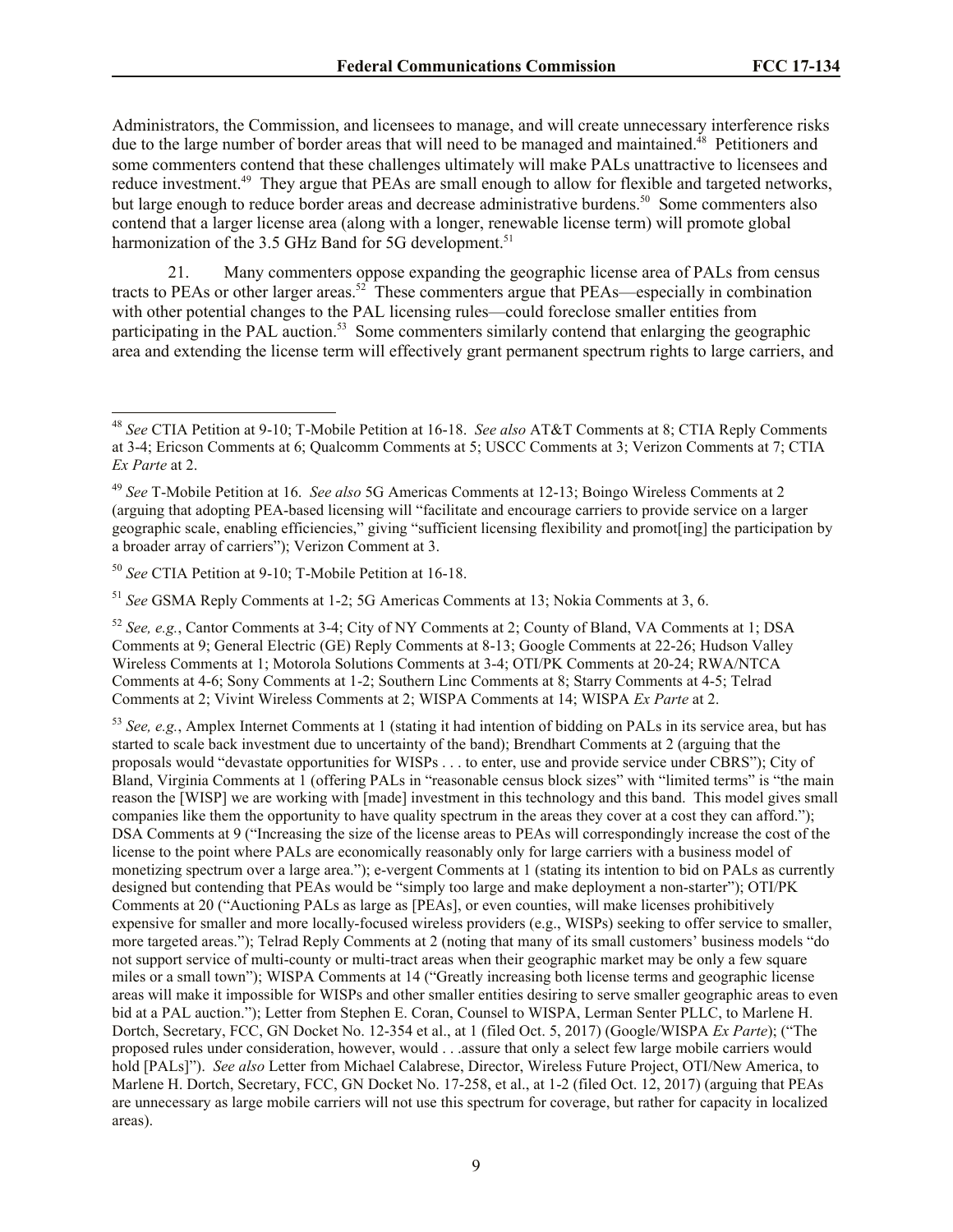upend planned business models for targeted, local, and rural uses.<sup>54</sup> Some of these commenters including, Google and Sony, which have applied to be SAS Administrators—argue that managing licenses in over 70,000 geographic areas would not pose an undue burden "given the meaningful advances in database management, cloud computing, and other technologies and engineering systems in recent years."<sup>55</sup>

22. NCTA and Charter suggest that county-sized license areas could strike a balance between preserving low barriers to entry and minimizing administrative burdens.<sup>56</sup> Some commenters propose using a hybrid approach to offer more than one PAL license size (*e.g.*, offering some licenses by PEAs and others by county or census tracts).<sup>57</sup> GeoLinks similarly asks us to consider whether rural areas would benefit more from using census tracts or counties to ensure more timely broadband access to rural communities, while more urban areas could benefit from using PEAs.<sup>58</sup>

23. *Discussion*: We seek comment on increasing the geographic licensing area of PALs to stimulate additional investment, promote innovation, and encourage efficient use of spectrum resources. We seek comment on this proposal and on the potential effects of this change on investment in and use of the 3.5 GHz Band. We also seek comment on whether a larger license area would provide additional flexibility to facilitate the deployment of a wide variety of technologies, including 5G.

24. We seek comment on Petitioners' specific request to increase the license size of PALs to PEAs, and how this would affect investment in PALs—both investments currently underway and future PAL investment—and diversity of PAL uses and users.<sup>59</sup> Would PEAs strike an appropriate balance between facilitating access to spectrum by both large and small providers while incentivizing investment in, and rapid deployment of, new technologies? We also note that, like census tracts, counties nest into PEAs, which in turn nest into EAs. This nesting would make it easier for operators to combine or partition their PEAs into the license area of their choice.<sup>60</sup> Would the larger size of PEAs and the ability to combine and partition licenses to customize service areas effectively address the concerns raised by commenters and promote robust deployment in the band? Commenters should include cost-benefit analyses when comparing licensing PALs on a PEA-basis versus a census tract-basis, as well as for options in between these choices (e.g., licensing on a county-basis). Would PEAs effectively balance the objectives set forth in section 309(j) of the Act, including encouraging "efficient and intensive" use of the 3.5 GHz spectrum and prescribing license area designations that promote "an equitable distribution of licenses and services among geographic areas" and "economic opportunity for a wide variety of

<sup>54</sup> *See, e.g.*, DSA Comments at 8; Vivint Wireless Reply Comments at 4; GE Reply Comments at 8-11 (highlighting specific targeted use cases); Google Comments at 23; Starry Comments at 4-5; Letter from Michael Calabrese, Director, Wireless Future Project, OTI/New America, to Marlene H. Dortch, Secretary, FCC, GN Docket No. 17- 258 et al., at 1-2 (filed Oct. 9, 2017) (highlighting use cases presented at OTI's recent policy forum on 3.5 GHz).

<sup>55</sup> Google Comments at 24. *See also* Vivint Wireless Reply Comments at 3; Sony Comments at 1-2; DSA Comments at 10.

<sup>56</sup> *See* Charter Comments at 3; NCTA Comments at 8-9. *See also* Letter from Colleen King, Vice President, Regulatory Affairs, Charter Communications, Inc. to Marlene H. Dortch, Secretary, FCC, GN Docket No. 12-354 et al., at 2-3 (filed Oct. 18, 2017) (Charter *Ex Parte*) (supporting geographic license areas bigger than census tracts but no bigger than counties).

<sup>57</sup> *See* DSA Comments at 11; Nokia Comments at 6-7.

<sup>58</sup> *See* GeoLinks Comment at 2.

<sup>59</sup> *See, e.g.*, Google/WISPA *Ex Parte* at 1 (noting that WISPs and others had invested and deployed commercial services and experimental services in reliance on the existing rules.)

<sup>60</sup> *But see* Letter from Michael Calabrese, Director, Wireless Future Project, OTI/New America, GN Docket No. 17- 258 et al., at 2 (filed Oct. 16, 2017) (arguing that it would be easier for carriers to assemble larger contiguous areas by acquiring census tracts than it would be for other potential users to win a PEA at auction).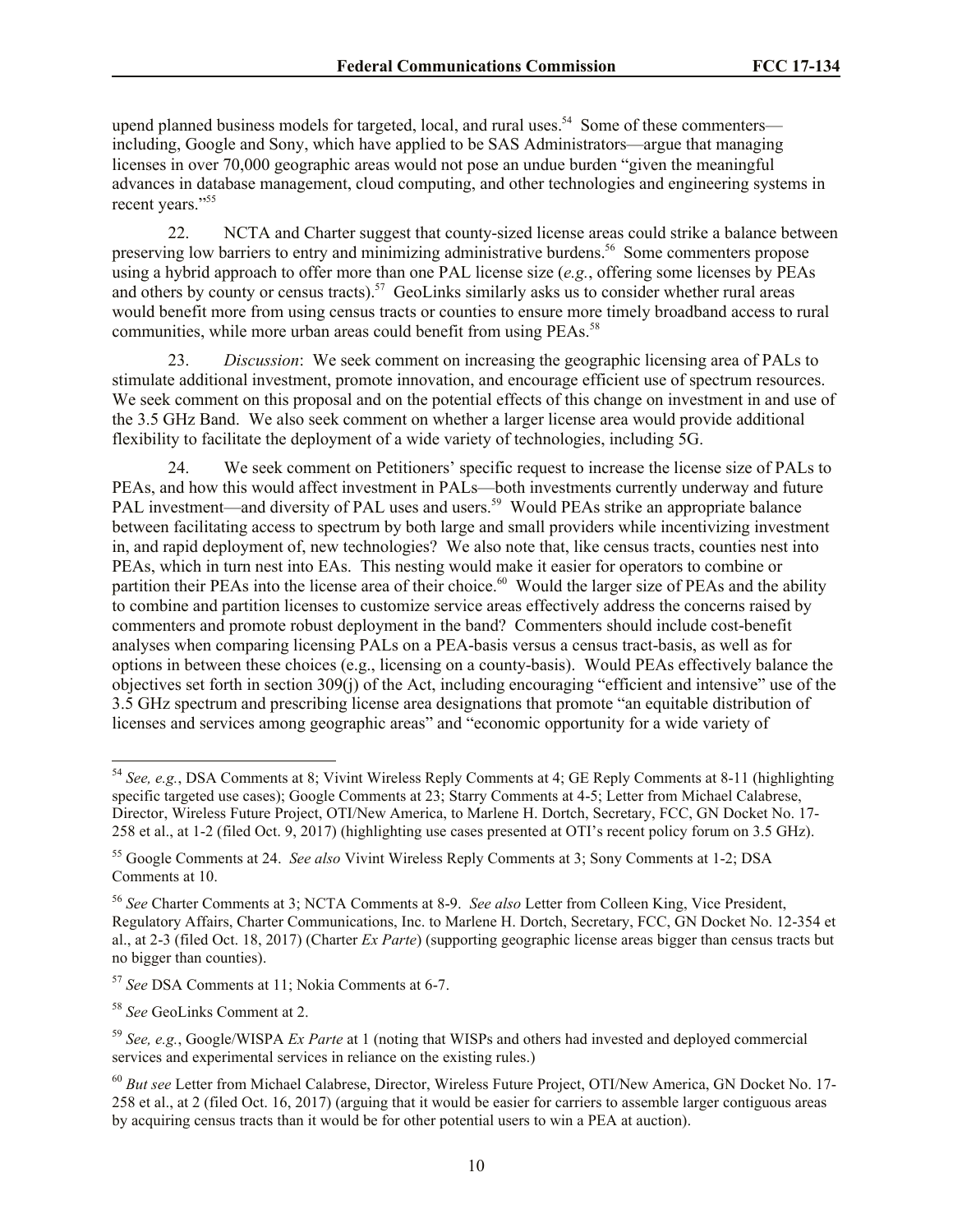applications"?<sup>61</sup> What impact would licensing PALs using PEAs have on smaller entities, rural deployments, and existing investments?<sup>62</sup> Would PEA-based licensing facilitate compatible, authorized users and uses occupying the same spectrum?

25. We also seek comment on alternatives or hybrid approaches, including those already in the record. Would counties, or a combination of PAL license areas (e.g., a hybrid combination of PEAs in urban areas and census tracts in rural areas, offering PALs of different sizes, such as PEAs and census tracts, or some other combination) ensure a diversity of auction participants, differing technologies, and rural deployments? Since we are offering seven PALs, commenters in favor of offering different license sizes in rural and urban areas should discuss what would be the appropriate balance between larger geographic areas and census tracts. Are there other possibilities that could promote such objectives? Should the Commission reconsider package bidding of census tracts or other geographic areas for a limited number of PALs?<sup>63</sup> Would this approach promote our objectives? Would package bidding, bidding credits for certain bidders or areas, or other auction design mechanisms be appropriate for us to consider if we were to increase the license area?<sup>64</sup> Specifically, we seek comment on whether we should adopt the bidding credits we used in the 600 MHz Band (Incentive Auction).<sup>65</sup> Commenters should include a cost-benefit analysis of their proposed alternatives or hybrid approaches and discuss how their proposed approach appropriately balances the objectives set forth in section 309(j) of the Act.<sup>66</sup>

26. In addition, we seek comment generally on how changes to the license area (on their own, and in combination with changes to the license term) could affect auction complexity. How might such changes affect bidding strategies? How would a combination of license areas affect the auction mechanism and bidding strategies? Are there insights from bidders' experience during recent auctions that may be relevant in this context?

27. In light of the proposed change to modify the geographic license area, as well as any other changes considered in this Notice, should the Commission modify the current 40 megahertz spectrum aggregation limit?<sup>67</sup> Should we remove it altogether? What are the costs and benefits of higher or lower limits? How would changes affect competition and new entrants?

l

<sup>63</sup> OTI/PK Comments at 24-25. *See also* Starry Comments at 5.

<sup>64</sup> *Cf.* WISPA Comments at 29 (noting, in the context of T-Mobile's proposal to designate the entire 3.5 GHz Band for PAL use, that auction design techniques would affect bidding entry and strategies, meaning T-Mobile's assertion that increasing spectrum allocation for PALs would generate additional auction revenue is premature and conjecture).

 $<sup>65</sup>$  For the Incentive Auction, we used the Rural Service Provider bidding credit and the 25 percent and 15 percent</sup> bidding credits for very small businesses and small businesses. *See Updating Part 1 Competitive Bidding Rules et al.*, WT Docket No. 14-170 et al., Report and Order, 30 FCC Rcd 7493 (2017). Under the Rural Service Provider bidding credit, an entity could demonstrate eligibility for a 15 percent bidding credit if all of their wireless, wireline, broadband service together were fewer than 250,000 and they served predominantly rural areas. *Id.* at 7530, para. 88. Businesses with average annual gross revenues for the preceding three years not exceeding \$20 million could qualify for a 25 percent bidding credit. *Id.* at 7525, para. 74. Businesses with average annual gross revenues for the preceding three years not exceeding \$55 million could qualify for a 15 percent bidding credit. *Id. See also* 47 CFR  $§ 1.2110(f)(2), (4).$ 

<sup>66</sup> *See* 47 U.S.C. § 309(j)(4).

<sup>67</sup> *See* 47 CFR § 96.31. We note that T-Mobile asked for the limit to be increased to 50 megahertz in its Petition, but in combination with its proposal to license the entire 3.5 GHz Band for PAL use. *See* T-Mobile Petition at 9-10.

 $61$  47 U.S.C. § 309(j)(4)(C), (D).

<sup>62</sup> *See, e.g.*, Google/WISPA *Ex Parte* at 1 (arguing that the proposed rules "would undermine broadband expansion in rural areas," and that WISPs and others had invested and deployed commercial services and experimental trials in reliance on existing rules).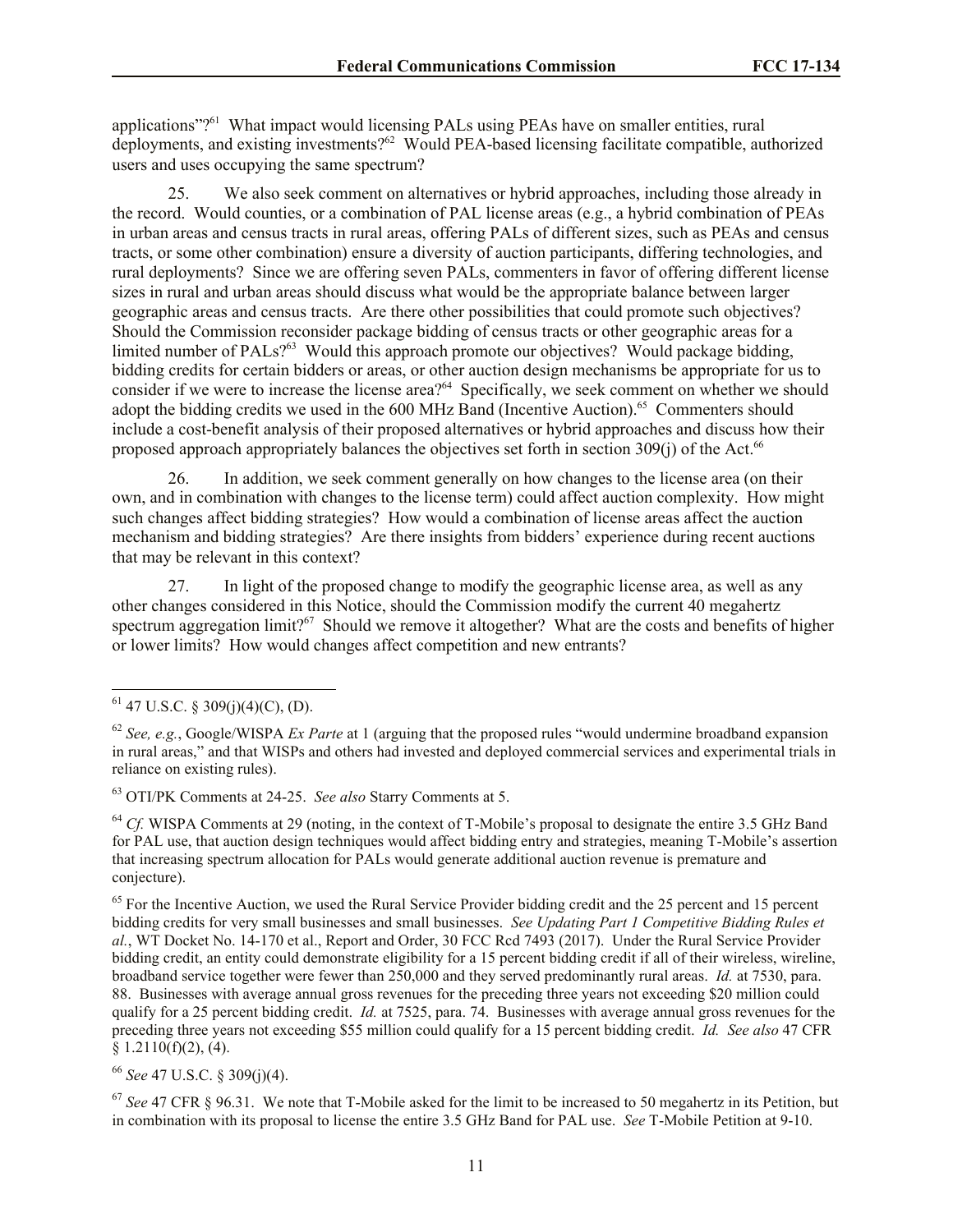## **3. Secondary Markets**

28. *Background:* In the *Second Report and Order*, the Commission prohibited Priority Access licensees from partitioning or disaggregating their licenses because the Commission found typical reasons for permitting partitioning and disaggregation in more traditionally licensed bands were not present in the 3.5 GHz Band.<sup>68</sup> The Commission also determined that a light-touch leasing process could achieve the goal of making PAL spectrum use rights available in secondary markets—on a targeted, flexible basis—without the need for the Commission oversight required of partitioning and disaggregation.<sup>69</sup>

29. In its Petition, T-Mobile asks the Commission to consider allowing partitioning and disaggregation of PALs, if it permits licensing on a PEA basis.<sup>70</sup> T-Mobile and several commenters, including AT&T, Ericsson, Qualcomm, USCC, and Verizon, agree that allowing partitioning and disaggregation will help ensure that PAL spectrum rights flow to their best use and support a wide variety of deployments."<sup>71</sup> These commenters also argue that partitioning and disaggregation will encourage service to targeted areas, mitigating concerns that licensing larger area PALs might result in in inefficient spectrum use.<sup>72</sup>

30. Several commenters, including DSA, Southern Linc, and WISPA, oppose the concept of secondary market transactions as a replacement for smaller geographic areas and shorter term PALs to encourage efficient use of spectrum by a variety of users. They argue that there is no guarantee that the licensee will lease or sell idle spectrum in the secondary market.<sup>73</sup> Other commenters, however, suggest that, if the Commission were to make changes to the PAL license term, renewability, and geographic area, then the ability of a PAL licensee to partition or disaggregate its license on the secondary market could be a useful tool to ensure robust and targeted use of the spectrum throughout the license area.<sup>74</sup>

<sup>68</sup> 47 CFR § 96.32(b). *See Second Report and Order*, 31 FCC Rcd at 5077-5078, paras. 229-230. (citing ten-year license terms, larger license areas, higher power limits, and constructions obligations as reasons that partitioning and disaggregation served the Commission's goals of access to spectrum and flexible use in other traditionally licensed bands).

<sup>69</sup> *Second Report and Order*, 31 FCC Rcd at 5077, para. 228.

<sup>70</sup> *See* T-Mobile Petition at 18-19 (asking the Commission to allow partitioning and disaggregation using rules similar to those in Part 30 governing the Upper Microwave Flexible Use Service).

<sup>&</sup>lt;sup>71</sup> T-Mobile Petition at 19; AT&T Comments at 6; Ericsson Comments at 7; Nokia Comments at 7; Qualcomm Comments at 5-6; USCC Comments at 4-5; Verizon Comments at 9.

<sup>72</sup> *See, e.g.*, AT&T Comments at 8; Ericsson Comments at 7; Nokia Comments at 7; Qualcomm Comments at 5-6; T-Mobile Reply Comments at 11-12; Verizon Comments at 8-9.

<sup>73</sup> *See, e.g.*, DSA Comments at 9; Google Comments at 21 ("Reliance on the secondary market [] assumes that licensees' economic interests are necessarily aligned with the public interest in intensive use of spectrum, and overlooks potential incentives to warehouse it."); Motorola Solutions Comments at 3-4 ("[S]econdary markets for PAL sub-licensing offer no guarantees or assurances that the primary PAL holders will lease idle, interferenceprotected spectrum to other users, and thus will not be a viable option for providing access for other innovative uses of the spectrum."); Southern Linc Comments at 7-8; UTC Reply Comments at 4 (arguing that secondary market transactions would be unlikely if the Petitioners' proposals were adopted, because "major wireless carriers would have little incentive to disaggregate or partition their licenses and lease capacity to utilities or third parties"); WISPA Comments at 18, 25-26; WISPA *Ex Parte* at 2 (expressing "dissatisfaction with partitioning and disaggregation as a means of obtain access to PAL spectrum on the secondary market" because "[h]istorically, large carriers have been unwilling to partition spectrum, even where they are not using it").

<sup>74</sup> *See, e.g.*, Nokia Comments at 6-7; USCC Comments at 4. *See also* Motorola Solutions Comments at 5 ("Should the Commission choose to expand the rights of PAL licensees as proposed by CTIA and T-Mobile, it should consider more robust secondary market policies to promote additional PAL access through sub-leasing in fallow areas under PAL control.").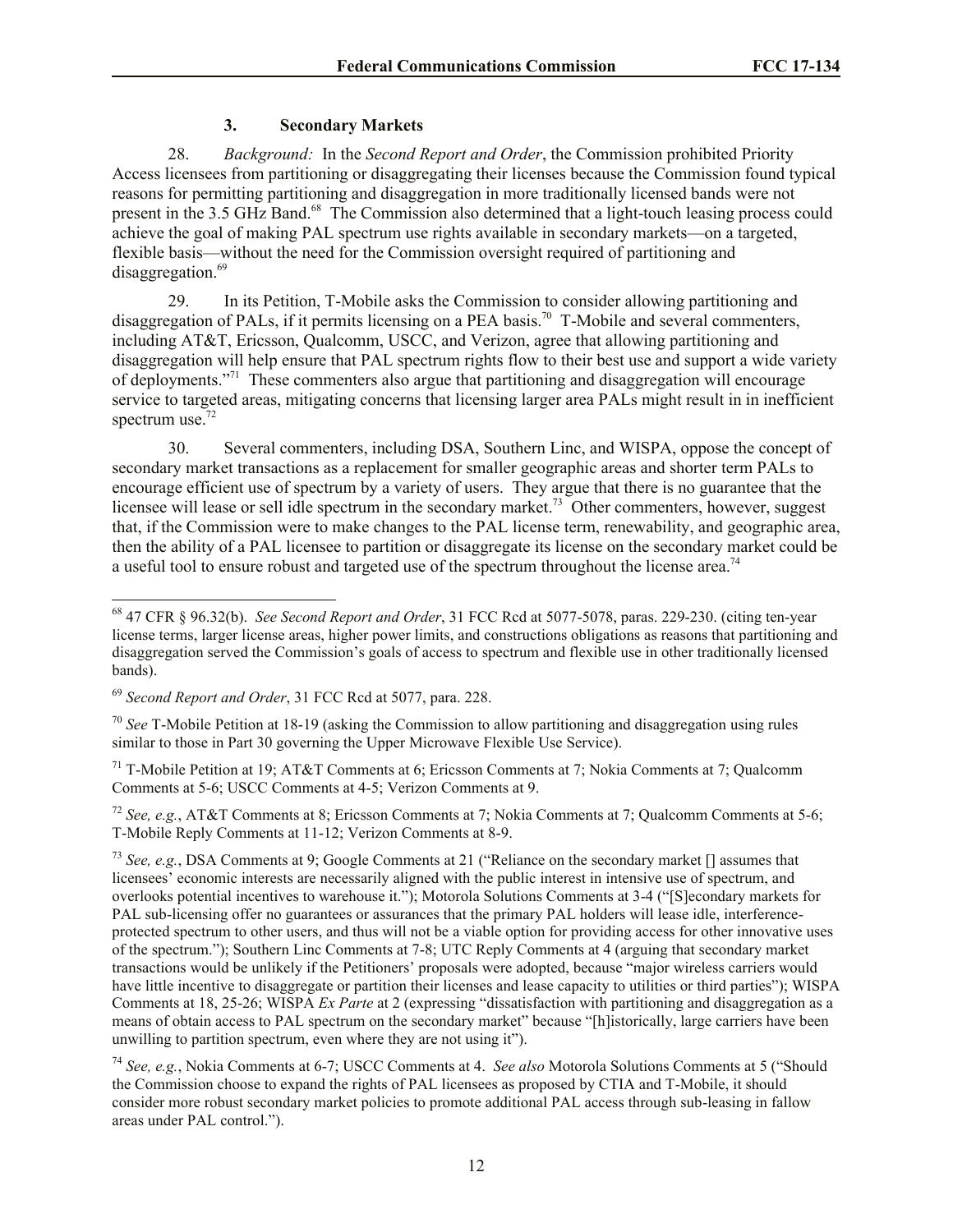31. *Discussion:* We propose to allow partitioning and disaggregation of PALs in secondary market transactions. Allowing partitioning and disaggregation would be consistent with other changes considered in this Notice, and is consistent with the licensing paradigm for other similarly licensed services. We also anticipate that the ability to partition and disaggregate a PAL will be an effective way to improve spectral efficiency and facilitate targeted network deployments, particularly if the Commission adopts a longer license term or larger license area for  $PALs$ .<sup>75</sup> We seek comment on this proposal and its underlying assumptions. If we were to adopt a larger geographic license area for some or all PALs, would allowing partitioning and disaggregation of PALs enable prospective PAL licensees "to acquire PAL rights in smaller geographic areas where their business needs call for it"?<sup>76</sup> Are partitioning and disaggregation effective means to facilitate the ability of small entities to access the spectrum they desire for targeted, local deployments? If the Commission does not adopt some or all of the other proposed revisions to PALs, should we still allow partitioning and disaggregation? If so, why? To what extent would partitioning and disaggregation help the Commission facilitate the objectives of Section 309(j), which, among other considerations, asks us to promote "economic opportunity for a wide variety of applications"?<sup>77</sup>

32. We note that several commenters argue the PAL licensees will lack an incentive to disaggregate or partition a larger, longer-term PAL.<sup>78</sup> T-Mobile, in response, suggests that this "can be remedied by adopt[ing] reasonable performance requirements associated with renewal expectations."<sup>79</sup> We seek comment on the relationship between secondary market transactions and performance requirements. What types of requirements would be appropriate to encourage a robust secondary market for PALs to facilitate targeted and intensive spectrum use? How would requirements related to secondary markets interplay with construction requirements for PALs more broadly? How could performance requirements and secondary markets incentivize users to provide service to rural and other difficult-toserve areas?

## **4. SAS Public Disclosure of CBSD Registration Information**

33. *Background:* In the *First Report and Order*, the Commission required that SAS Administrators make CBSD registration information available to the general public. When doing so, however, SAS Administrators must "obfuscate the identities of the licensees.<sup>580</sup> In doing so, the Commission acknowledged "the concerns raised by commenters about disclosure of confidential business information to the public."<sup>81</sup>

34. Both CTIA and T-Mobile, supported by several commenters, ask the Commission to eliminate the rule requiring public disclosure of CBSD registration information.<sup>82</sup> Petitioners assert that

 $77$  47 U.S.C. § 309(j)(4)(C).

l

<sup>78</sup> *See, e.g.*, Google Reply Comments at 14-15; Southern Linc Comments at 7-8; UTC Reply Comments at 4; WISPA Comments at 25.

<sup>79</sup> T-Mobile Reply Comments at 12. *But see* WISPA *Ex Parte* at 2 (arguing that build-out obligations would encourage PAL holders to make only minimal deployments that would block GAA use).

<sup>80</sup> *See First Report and Order,* 30 FCC Rcd at 4057, para 328; 47 CFR § 96.55(a)(3).

<sup>81</sup> *See First Report and Order,* 30 FCC Rcd at 4057, para. 327.

<sup>82</sup> *See* CTIA Petition at 11 and Appendix A at 2; (requesting modification of Section 96.55(a)(3) to state that "SAS Administrators shall not make CBSD registration information available to the general public"); T-Mobile Petition at 19-20 (requesting elimination of Section 96.55(a)(3), 47 CFR § 96.55(a)(3)) *See also* AT&T Comments at 11-12; AT&T Reply Comments at 8-9; Ericsson Comments at 3; 8-9; GSMA Reply Comments at 3-4; Nokia Comments at 8-9; Nokia Reply Comments at 2; Verizon Comments at 9; CTIA *Ex Parte* at 2.

<sup>&</sup>lt;sup>75</sup> Nokia Reply Comments at 2.

<sup>76</sup> AT&T Reply Comments at 6-7.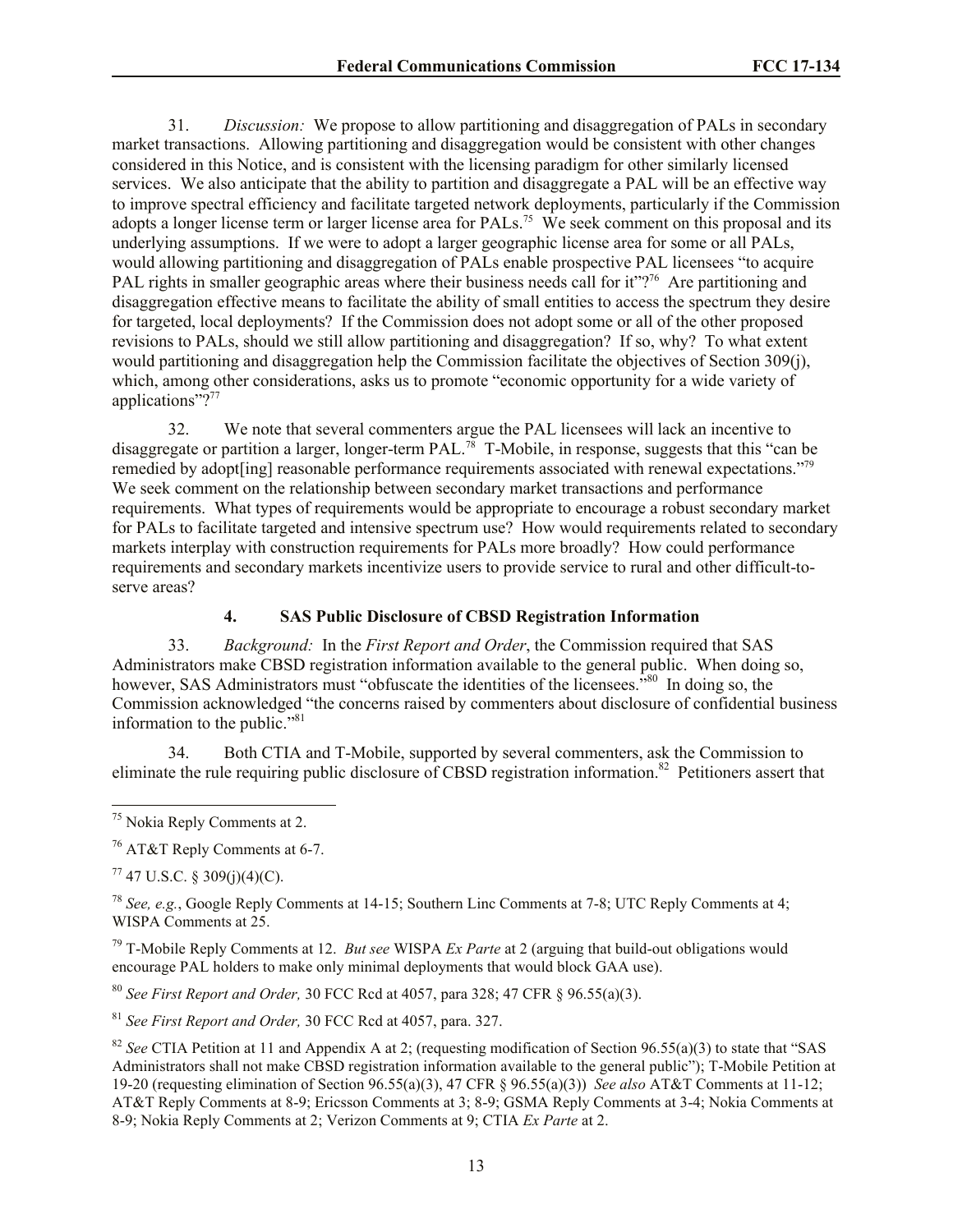the rule raises both competitive concerns and "cybersecurity and national security concerns."<sup>83</sup> AT&T also claims that "the SAS will be required to collect extensive data regarding users' network configuration, uses, and technical parameters"—data that "amounts to critical infrastructure data" that must be adequately protected to avoid competitive and cybersecurity concerns."<sup>84</sup> In addition, Petitioners and commenters argue that obfuscating the licensees' identities does not adequately address these concerns because it still may be possible to uncover the identities of individual licensees based on publicly available information.<sup>85</sup> Petitioners and commenters also contend that, since potential GAA operators can coordinate directly with the SAS Administrators to deploy GAA services, the public disclosure requirement is unnecessary to ensure that operations in the band are effectively coordinated.<sup>86</sup>

35. Google, OTI/PK, and WISPA support retention of the current rule, arguing that it benefits potential operators that need to investigate the feasibility of deploying GAA or PAL service before  $\frac{1}{2}$  incurring the cost of attempting to reserve or auction spectrum.<sup>87</sup> OTI/PK contends that meaningful transparency allows incumbents and public advocacy groups to play a productive role in holding SAS Administrators and other stakeholders accountable for responsibilities such as military radar protection and ensuring that valuable PAL spectrum does not lie fallow.<sup>88</sup> Google denies that anonymized public registration data presents security or competitive concerns and argues that such information is already available, as wireless carriers' transceiver locations are visible to a passerby, logged by crowd-sourced applications, and publicly documented.<sup>89</sup> Google also notes that several aspiring SAS Administrators including CTIA—already have negotiated a model sharing agreement, and that CTIA itself has stated that the agreement "provides the necessary protections for SAS customers' proprietary and competitively sensitive information, as well as end users' private information."<sup>90</sup> In response,  $AT&T$  argues that the model sharing agreement that Google references addresses SAS-to-SAS information sharing, not public

<sup>83</sup> *See* CTIA Petition at 11-12 (stating CBSD registration requirements include geolocation data and information on whether the CBSD will be operated indoors or outdoors). *See* 47 CFR §§ 96.39(c), 96.43(b).

<sup>84</sup> AT&T Comments at 11. *See also* Ericsson Comments at 8; Nokia Comments at 8. AT&T argues that the Commission should eliminate Section 96.55(a)(3) and instead apply the same standards of protection used for other critical infrastructure. *See* AT&T Comments at 12; AT&T Reply Comments at 9. AT&T also asks the Commission to consider a requirement that SAS Administrator maintain registration data confidentially and use the data only for SAS functions (such as spectrum assignment and interference management).

<sup>85</sup> *See* CTIA Petition at 12; T-Mobile Petition at 20; AT&T Comments at 11-12; Ericsson Comments at 9.

<sup>86</sup> *See* CTIA Petition at 11-12; T-Mobile Petition at 20. *See also* AT&T Comments at 11; Ericsson Comments at 9; Verizon Comments at 9.

<sup>87</sup> *See* Google Comments at 29; OTI/PK Comments at 32 (stating that CTIA and T-Mobile are "seeking secrecy as a backdoor means of undermining more efficient and intensive use of the entire [Citizens Broadband Radio Service] band"); WISPA Comments at 31.

<sup>88</sup> *See* OTK/PKI Comments at 32-33. OTI/PK states the importance of accountability is demonstrated by the TVWS database, where NAB has used public registration to hold administrators accountable for erroneous or expired registrations. *See id.* at 32-33.

<sup>89</sup> *See* Google Comments at 28-29 (citing to CELLMAPPER, Index, https://www.cellmapper.net/Index (last visited Oct. 20, 2017)).

<sup>&</sup>lt;sup>90</sup> Google Comments at 29 (quoting Letter from Brian M. Josef, Assistant Vice President, Regulatory Affairs, CTIA, to Marlene H. Dortch, Secretary, FCC, GN Docket No. 15-319 et al., at 1 (filed Sept. 29, 2016); *see* Letter from Austin C. Schlick, Director, Communications Law, Google LLC, to Marlene H. Dortch, Secretary, FCC, GN Docket No. 12-354 et al., Attach. at 15 (filed Oct. 16, 2017) (Google *Ex Parte*) (arguing that SAS providers and carriers have developed a mutually satisfactory legal agreement covering confidential data).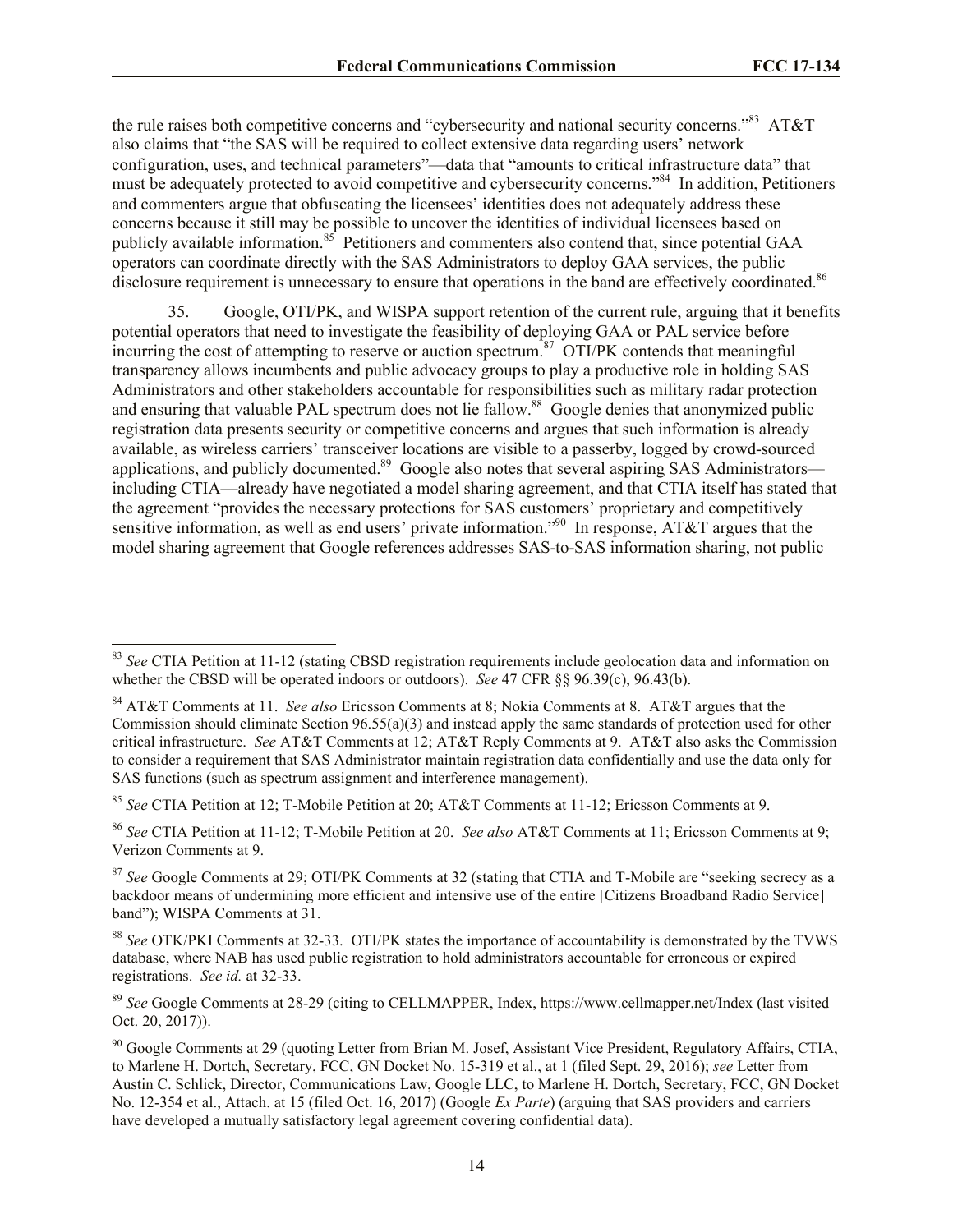availability of information, and that Google incorrectly assumes that licensees plan network deployment based on activities of others rather than on internal objectives and consumer behavior.<sup>91</sup>

36. Charter, Federated Wireless, and NCTA encourage the Commission to seek comment on how it could ensure that prospective users of the band can obtain sufficient information to execute network deployments without disclosing detailed CBSD registration information to the public.<sup>92</sup>

37. *Discussion:* We propose to amend the current rules to prohibit SASs from disclosing publicly CBSD registration information that may compromise the security of critical network deployments or be considered competitively sensitive.<sup>93</sup> We seek comment on the proposal and ask which specific information should be withheld from public disclosure to address the concerns raised by Petitioners and Commenters.<sup>94</sup> We ask commenters to address the potential competitive, security, or other forms of risk presented by the rule, as well as on specific and actionable suggestions to mitigate these risks. Nothing we propose here will affect SAS-to-SAS information sharing requirements.<sup>95</sup>

38. We also note that some commenters claim that potential GAA and PAL users will use registration information to plan deployments.<sup>96</sup> As such, we seek comment on how to appropriately balance the potential competitive and security risks with potential users' need for information about CBSD deployment. Is there a mechanism—other than full public disclosure of CBSD registration information—for potential users to plan future GAA and/or PAL deployments? For example, could potential users communicate with an SAS on a confidential basis? We also seek comment on whether there is certain information that the SAS can publicly provide while balancing data sensitivity and security concerns.

# **5. Competitive Bidding Procedures for PALs**

#### **a. Assignment of PALs**

39. *Background:* Section 309(j) of the Communications Act requires that the Commission assign licenses using competitive bidding when "mutually exclusive applications are accepted for any initial license," subject to certain exemptions not applicable to this band. $97$  Because of the "generic" nature of PAL frequency assignments, mutual exclusivity exists when multiple applicants apply to bid on more PALs than exist in a given census tract.<sup>98</sup> In the *First Report and Order*, the Commission decided that, when there are two or more applicants for PALs in a given census tract, it will make available one

<sup>91</sup> *See* AT&T Reply Comments at 8-9. *But see* Google *Ex Parte*, Attach. at 15 (arguing that, outside of SAS operations, some level of information regarding CBRS deployments will be visible and beneficial to the public).

<sup>&</sup>lt;sup>92</sup> See Charter Comments at 4; Federated Wireless Comments at 8-10; Federated Reply Comments at 8-9; NCTA Comments at 2, 17.

<sup>&</sup>lt;sup>93</sup> CBSD registration information includes "geographic location, antenna height above ground level (in meters), CBSD class (Category A/Category B), requested authorization status (Priority Access or General Authorized Access), FCC identification number, call sign, user contact information, air interface technology, unique manufacturer's serial number, sensing capabilities (if supported), and additional information on its deployment profile required by §§96.43 and 96.45." 47 CFR § 96.39(c).

<sup>94</sup> *See* CTIA Petition at 11 and Appendix A at 2; T-Mobile Petition at 19-20; AT&T Comments at 11-12; AT&T Reply Comments at 8-9; Ericsson Comments at 3; 8-9; GSMA Reply Comments at 3-4; Nokia Comments at 8-9; Nokia Reply Comments at 2; Verizon Comments at 9.

<sup>95</sup> *See* 47 CFR § 96.55(a)(2) ("SAS Administrators must make all information necessary to effectively coordinate operations between and among CBSDs available to other SAS Administrators.").

<sup>96</sup> Google Comments at 29; OTI/PK Comments at 32; WISPA Comments at 31.

<sup>97</sup> *See* 47 U.S.C. § 309(j)(1).

<sup>98</sup> *First Report and Order*, 30 FCC Rcd at 4002-4003, paras. 132, 134.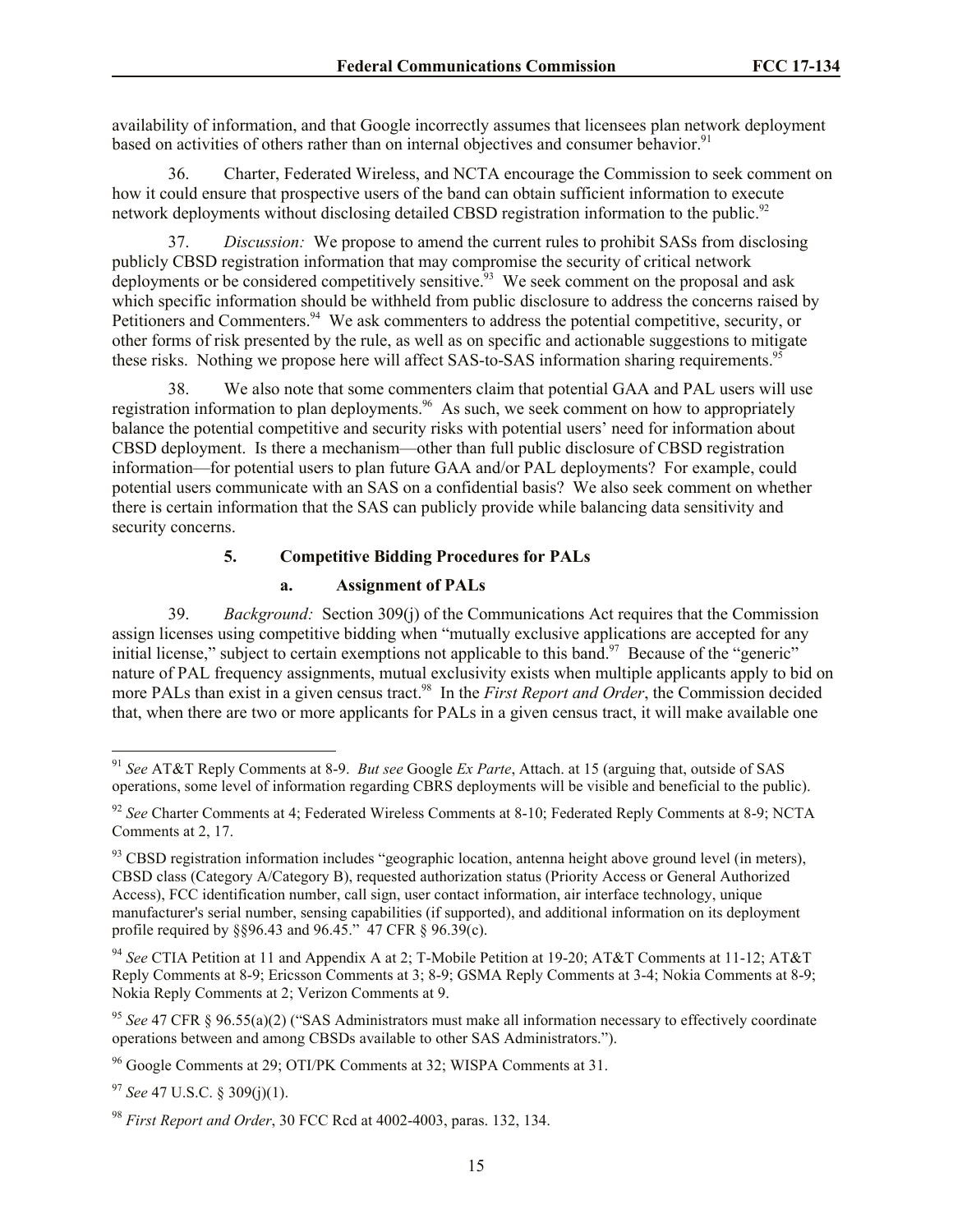fewer PAL than the total number of PALs for which all applicants have applied in that license area, up to a maximum of seven PALs.<sup>99</sup> The Commission also concluded that assigning PALs on a non-auctioned basis would not result in the most efficient assignment of the spectrum. It therefore decided that, where there is only a single applicant for one or more PALs in a license area, it would not proceed to an auction or assign any PALs for that license area and there would only be shared GAA access to that spectrum until the next filing window for competitive bidding.<sup>100</sup> In its *Order on Reconsideration*, the Commission granted a limited exception for certain rural areas, finding it in the public interest to assign a PAL even if there is only a single applicant, given the likelihood of lower demand in rural areas.<sup>101</sup>

40. T-Mobile and several commenters, including 5G Americas, AT&T, Ericsson,GeoLinks, GSMA, Nokia, and USCC, ask the Commission to make all PALs available, regardless of the number of applications the Commission receives in any given license area.<sup>102</sup> GeoLinks argues that, by prohibiting the assignment of PALs when there is only one interested carrier, the Commission will "surely create gaps in rural, sparsely populated parts of the country that could benefit from an interested service provider."<sup>103</sup> Further, several commenters, like AT&T and Ericsson, argue that the Commission's current policy will eventually phase out PAL licenses in a market with each subsequent auction if there is no renewal expectancy, rendering the auctions "essentially a game of musical chairs for PAL licensees."<sup>104</sup> No commenter opposes T-Mobile's mutual exclusivity proposal specifically.<sup>105</sup>

41. USCC argues that the Commission should assign PALs in any given license area by subjecting all PALs to a minimum opening bid and the existing spectrum aggregation limit of four PALs. If the aggregate demand in a license area does not exceed seven PALs, USCC suggests that the applicant(s) would receive the number of PALs for which they applied, subject to the payment of the minimum opening bid for those PALs, and remaining spectrum would be available on a GAA basis.<sup>106</sup>

42. *Discussion:* Consistent with our proposals to lengthen the PAL license term, make them renewable, and increase the PAL geographic license area, we also propose to employ our standard practice for finding mutual exclusivity among accepted applications. We propose to eliminate the rule

l

<sup>103</sup> GeoLinks Comments at 3.

<sup>104</sup> AT&T Comments at 11.

<sup>105</sup> Several commenters, however, oppose all of T-Mobile's proposals; they contend that collectively the proposals would represent a fundamental change to the spectrum access framework for the 3.5 GHz Band. *See, e.g.*, EWA Comments at 2-5; Federated Wireless Comments at 5 ("The cumulative effect of T-Mobile's proposals would be to allow three PAL users to occupy the entire [Citizens Broadband Radio Service] spectrum in s given license area . . . to the detriment—and quite possibly the exclusion—of opportunistic use by GAA users."); OTI/PK Comments at 28 ("T-Mobile effectively asks the Commission to reverse the [Citizens Broadband Radio Service] framework in its entirety . . . ."); Southern Linc Reply Comments at 9 (T-Mobile's proposals "would effectively allow the entire [Citizens Broadband Radio Service] band to be placed under the control of three licensees with . . . licenses that would allow them to foreclose anything other than unprotected, opportunistic use of this spectrum."); WISPA Comments at 26 ("T-Mobile makes additional proposals to deconstruct the three-tier [Citizens Broadband Radio Service] licensing model and convert it into a '5G-only' band for three large mobile wireless carriers.").

<sup>106</sup> *See* USCC Comments at 8-10.

<sup>&</sup>lt;sup>99</sup> 47 CFR § 96.29(c).

<sup>100</sup> *See id.* § 96.29(d); *First Report and Order*, 30 FCC Rcd at 4002-4003, paras. 132-137.

<sup>101</sup>*Order on Reconsideration*, 31 FCC Rcd at 5023, para. 50.

<sup>&</sup>lt;sup>102</sup> T-Mobile Petition at 14; AT&T Comments at 11; Ericsson Comments at 7-8; GeoLinks Comments at 3; GSMA Reply Comments at 3; Nokia Comments at 8; USCC Reply Comments at 14. *See also* WISPA *Ex Parte* at 2 (indicating support for eliminating the rule limiting the number of PALs the Commission would make available for auction in a given census tract, and for adoption of a rule permitting assignment of PALs where there is only a single applicant).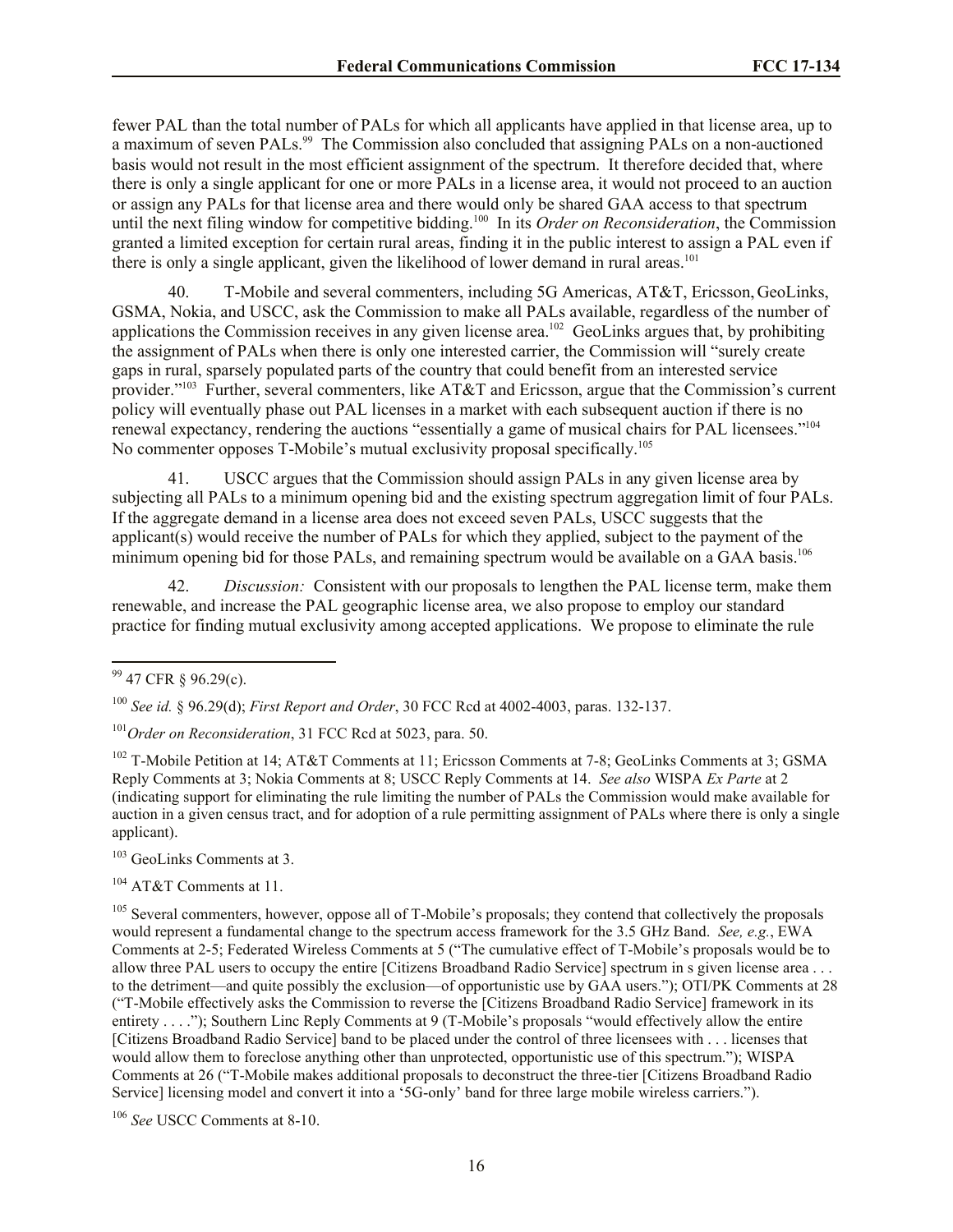that limited the number of PALs the Commission would make available. We also propose to assign PALs even when there is only one applicant in a given license area, assuming the applicant is otherwise qualified. We seek comment on these changes, which appear consistent with the broad opposition to the current requirements already in the record. The other proposed changes to PAL licensing discussed in this Notice—including longer, renewable license terms and a larger geographic area—would make PALs more similar to licenses offered in the Incentive Auction and other recent spectrum auctions, where there was no need for the requirements in Sections 96.29(c) 96.29(d) of our rules. We seek comment on this proposal. What are the costs and benefits of removing these requirements? Are these changes consistent with the statutory objectives of Section 309(j), including to "promot[e]economic opportunity and competition," "ensur[e] that new and innovative technologies are readily accessible," "avoid[] excessive concentration of licenses" and "disseminat[e] licenses among a wide variety of applicants"<sup>107</sup>; "recover[] for the public of a portion of the value of the of the public spectrum"<sup>108</sup>; and promote "efficient and intensive use of electromagnetic spectrum."<sup>109</sup> Additionally, as fully described below, we also seek comment on whether a PAL for any given license area is mutually exclusive to GAA use in that area such that the Commission would have the authority to assign PALs by auction in those situations.

43. In the *First Report and Order*, the Commission adopted these two limitations on the assignment of PALs because it concluded that assigning PALs on a non-auctioned basis would not result in as efficient an assignment of the spectrum as licensing the spectrum for shared GAA use.<sup>110</sup> The Commission found that ensuring widespread GAA use of spectrum in any geographic area for which it had not received mutually exclusive PAL applications was the best way to discharge its statutory obligation to "encourage the larger and more effective use of radio in the public interest."<sup>111</sup> However, the Commission reached these conclusions regarding nonrenewable PALs that had substantially shorter license terms than we are now proposing to adopt for PALs. Under our current proposals, the use case for PALs could vary more significantly from GAA use than under our current rules. The Commission also noted in the *First Report and Order* that the determination of mutual exclusivity of PAL applications would not be a one-time event for this band, because PALs would be licensed for three-year, nonrenewable terms and the Commission would periodically open application windows for new PALs, as well as interim filing windows to accept applications for unassigned PALs.<sup>112</sup> If we adopt our proposal to increase PAL license terms to 10 years, such frequent application or filing windows likely would not be necessary. We seek comment on whether the circumstances that will pertain if our proposals regarding license term, renewability, and geographic area are adopted warrant our elimination of the current limits on the number of PALs we make available.

44. Moreover, the record indicates that PALs will be more useful to a wide variety of potential licensees if PALs are renewable, longer term, and/or licensed for a larger geographic area. USCC suggests that, if the Commission adopts PEA-based license areas and a ten-year license period with a renewal expectancy, "it will be far less likely that the aggregate demand in any license area will be less than seven PALs."<sup>113</sup> We seek comment on whether our proposed changes in the term, renewability, and service area of PALs would make them more useful to a wider range of potential licensees and, if so, whether that would reduce the benefit of limiting the number of PALs available in a given license area or not assigning PALs in any area for which there is only one applicant.

 $107$  47 U.S.C. § 309(j)(3)(B).

<sup>&</sup>lt;sup>108</sup> *Id.* § 309(j)(3)(C).

<sup>&</sup>lt;sup>109</sup> *Id.* § 309(j)(3)(D).

<sup>110</sup> *First Report and Order*, 30 FCC Rcd at 4003, para. 137.

<sup>111</sup> *Id*. at 4003-4004, paras. 136-138. *See* 47 U.S.C. § 303(g).

<sup>112</sup> *Id*. at 4004, para. 139.

<sup>113</sup> USCC Comments at 9; USCC Reply Comments at 13-14.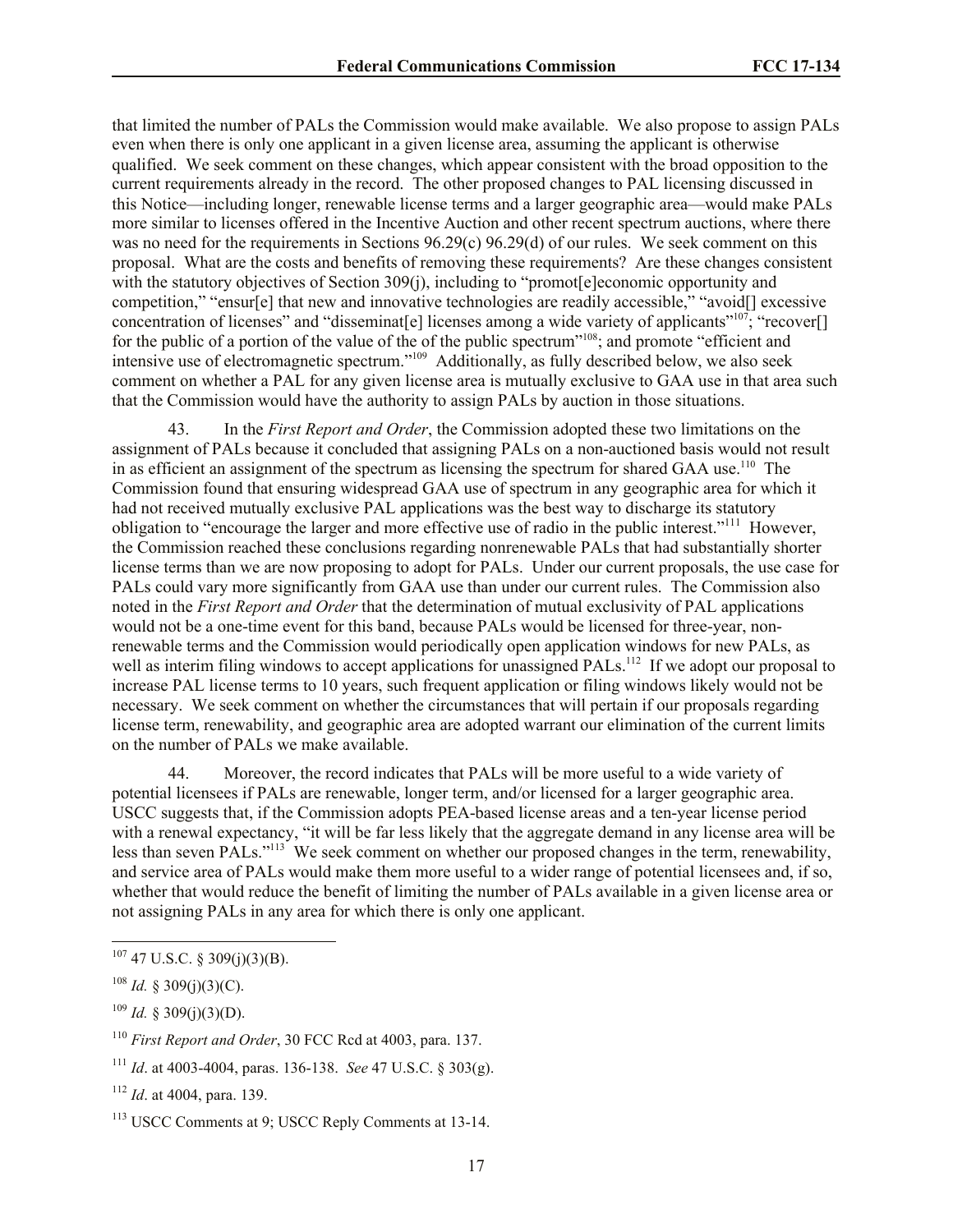45. We note that, if we adopt the above proposal to make all of the PALs in a given license area available for assignment regardless of the number of applicants that have applied in that area, it would still be possible, albeit less likely, for the number of PALs being offered to exceed applicant demand in a given area. Similarly, if we were to assign PALs in a license area for which only a single applicant applied for a PAL, as some commenters advocate, in those instances we would not have accepted mutually exclusive PAL applications, which is the prerequisite for assigning PALs by auction. While the Commission has the authority in both situations to assign the PALs on a non-auctioned basis, we seek comment on whether it would be consistent with our statutory objectives to do so on a nonauctioned basis given the nature of the changes we propose to adopt for PALs.<sup>114</sup> Such a circumstance raises questions of how to accommodate GAA use such that the sharing envisioned within this band could occur. To the extent necessary and as an alternative, we also seek comment on whether we nevertheless have authority to assign PALs by auction in these situations because a PAL for any given area is mutually exclusive to GAA use in that area.<sup>115</sup> If we were to assign PALs by auction in these situations, applicants would be required to submit at least the minimum opening bid for each PAL consistent with the Commission's general competitive bidding procedures. Would such an approach be consistent with our statutory requirements and objectives under Section 309 of Act? Commenters that support this proposal should describe in detail the mechanism by which such a change would work, particularly within the sharing regime contemplated in the 3.5 GHz Band, and how it would fit within the Commission's statutory requirements.

#### **b. Bidding on Specific PAL License Blocks**

46. *Background*: Under the current rules, Priority Access licensees do not bid on specific spectrum blocks. Rather, SAS Administrators assign frequencies based on the amount of spectrum that the PAL licensee is authorized to use in a given license area. Licensees may request a particular channel or frequency range from the SAS, but are not guaranteed a particular assignment.<sup>116</sup> The SAS will "assign geographically contiguous PALs held by the same Priority Access Licensee to the same channels in each geographic area" and "assign multiple channels held by the same Priority Access Licensee to contiguous frequencies within the same License Area" when it is feasible to do so.<sup>117</sup> T-Mobile instead asks the Commission to allow applicants to bid on particular channels, rather than bidding solely on an amount of spectrum that will later be assigned by the SAS.<sup>118</sup>

47. A few commenters support T-Mobile's proposal. Ericsson argues that this approach would ensure a "stable and predictable" spectrum environment, <sup>119</sup> while 5G Americas and GSMA argue

<sup>114</sup> *See* 47 U.S.C. § 309(j)(3)(C).

<sup>115</sup> *See Expanding the Economic and Innovation Opportunities of Spectrum through Incentive Auctions*, GN Docket No. 12-268, Report and Order, 29 FCC Rcd 6567, 6760-61, paras. 470-471 (2014) (concluding that the Commission has authority in the forward auction component of the broadcast incentive auction to conduct competitive bidding if it accepts any application(s) seeking to bid on initial 600 MHz flexible-use licenses, and any application(s) seeking to bid in the reverse auction).

<sup>116</sup> 47 CFR § 96.25.

 $117$  *Id.* § 96.59(b). The SAS thus assigns all channels and may change the frequencies if necessary, although SAS administrators are required to "maintain consistent and contiguous frequency assignments for licensees with multiple PALs in the same or adjacent license areas whenever feasible." *First Report and Order*, 30 FCC Rcd at 3990, para. 93.

<sup>&</sup>lt;sup>118</sup> T-Mobile Petition at 15-16.

<sup>119</sup> Ericsson Comments at 8.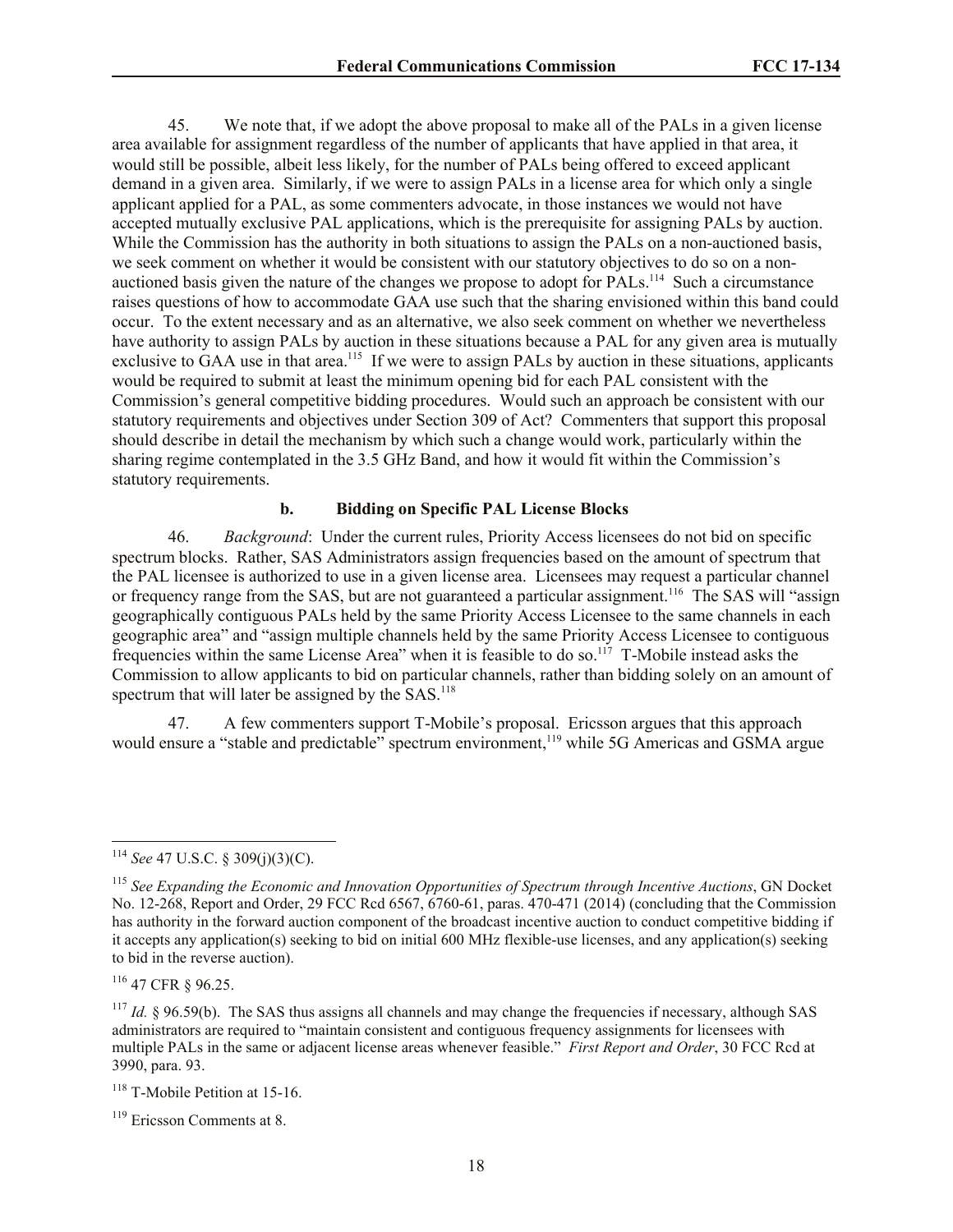that it would encourage robust use of the band for 5G and would align with what other countries have planned for the band. $120$ 

48. Commenters opposing this proposal question how it would work given the need to protect incumbent rights. Vivint Wireless calls it "unnecessary and a bit confusing," arguing that it "would seem to limit the available channels should a PAL licensee need to move to avoid interfering with a protected incumbent."<sup>121</sup> Google argues that, if the Commission permitted parties to manually select frequencies, an operator could position itself in the middle of the PAL spectrum, preventing other PAL holders from aggregating contiguous blocks. It argues that "the current SAS dynamic assignment framework allows protection of federal incumbent and Priority Access operations while enabling a seamless experience for end users of [Citizens Broadband Radio Service] services."<sup>122</sup>

49. *Discussion:* We seek comment on the feasibility and desirability of allowing PAL licensees to bid on specific channel assignments. How could the Commission accomplish this given the other constraints of the band, including the need to protect incumbents? Would having a separate voluntary channel assignment phase of the auction—as was done recently in the Incentive Auction—work in this context? For example, could we first allow applicants to bid on the amount of PAL spectrum they desire, then in a separate round, allow PAL bidders to value and bid on specific channel assignments? Would this allow PAL bidders to value their PAL spectrum more accurately by knowing their primary location vis-a-vis federal and other incumbents and adjacent band licensees? Would the Commission need to make changes to the assignment phase framework used in the Incentive Auction to accommodate interference protection of federal incumbents by PALs? And if so, what changes would it need to make? Should the Commission adopt rules to ensure that bidders are assigned to contiguous frequencies within a geographic area, where possible?<sup>123</sup> We also seek comment on what alternative auction methodologies might be appropriate to balance the SAS Administrator's need to dynamically avoid interference with Priority Access licensees' desire for certainty and the ability to aggregate contiguous spectrum. Are there other auction designs that could better balance interests in this context? We seek comment on the costs and benefits of any proposed approaches.

#### **B. Emissions and Interference Limits**

50. *Background*. In the *First Report and Order*, the Commission adopted the following emission limits:

- -13 dBm/MHz from 0 to 10 megahertz from the assigned channel edge;
- -25 dBm/MHz beyond 10 megahertz from the assigned channel edge down to 3530 megahertz and up to 3720 megahertz;
- $\bullet$  -40 dBm/MHz below 3530 megahertz and above 3720 megahertz.<sup>124</sup>

<sup>124</sup> 47 CFR § 96.41.

l <sup>120</sup> 5G Americas Comments at 12 ("In addition to aligning with Commission policy in the most recent auction for mobile broadband spectrum, in 600 MHz, such an auction policy would align with other countries that are planning to auction portions of the band."); GSMA Reply Comments at 3-4 (in connection with several other proposed rule changes in the Petitions, bidding on specific spectrum blocks will "further harmonize 3.5 GHz band 5G use in the United States with much of the 3 GHz band in other countries . . . .").

<sup>&</sup>lt;sup>121</sup> Vivint Wireless Comments at 8.

<sup>&</sup>lt;sup>122</sup> Google Comments at 28. Other commenters oppose T-Mobile's proposed changes to the spectrum access framework as a whole. *See* WISPA Comments at 26; Federated Wireless Comments at 5; Southern Linc Reply Comments at 9; OTI/PK Comments at 30-31.

<sup>&</sup>lt;sup>123</sup> SAS Administrators are required to "assign geographically contiguous PALs held by the same Priority Access Licensee to the same channels in each geographic area, where feasible. The SAS shall also assign multiple channels held by the same Priority Access Licensee to contiguous frequencies within the same License Area, where feasible." *See* 47 CFR § 96.59 (b). *See also* 47 CFR § 96.25(b)(1)(i), (2)(i).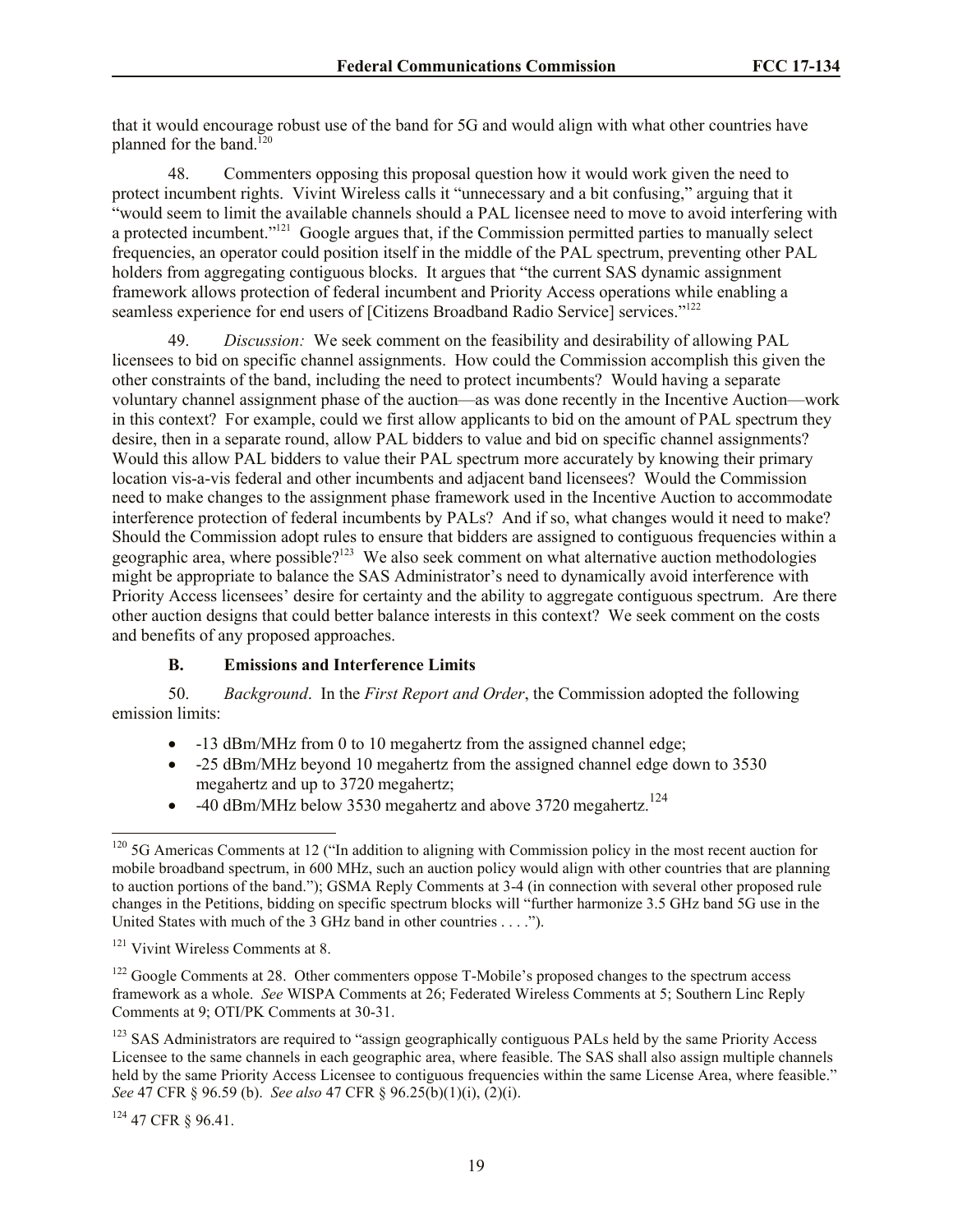In the *Second Report and Order*, the Commission denied petitions for reconsideration that requested changes to these limits.<sup>125</sup>

51. T-Mobile's Petition requests changes to the emission limits that it claims are necessary to support channels wider than 10 megahertz without power reduction.<sup>126</sup> Specifically, T-Mobile argues that the -13 dBm/MHz limit should apply from 0-20 megahertz outside the channel edge, and the -25 dBm/MHz requirement should be eliminated (or, alternatively, apply at least 20 megahertz from the channel edge). Outside of the 3550-3700 MHz band, T-Mobile contends that the -40 dBm/MHz limit should be eliminated (or, alternatively, the transition gap should be 40 megahertz instead of 20 megahertz). $^{127}$ 

52. Qualcomm agrees that the emission limits should be relaxed to facilitate wider channels without power reduction. Qualcomm argues that, for single or aggregated channels that are the channel bandwidth (B) megahertz wide (up to 40 megahertz), the -13 dBm/MHz requirement should apply from 0 to B megahertz above and below the channel edges, and the -25 dBm/MHz requirement should apply at frequencies beyond B megahertz.<sup>128</sup> Qualcomm does not request changes to the -40 dBm/MHz emission limit outside of the 3550-3700 megahertz band. Several other commenters also support relaxation of the emission limits.<sup>129</sup>

53. Others, including Motorola Solutions and Vivint Wireless, support the current emissions limits. Motorola Solutions argues that no changes are necessary because current technologies can be utilized to meet the existing limits, and the existing rules allow higher power with wider bandwidth which helps counteract the need for power reduction.<sup>130</sup> Vivint Wireless asserts that relaxing the emissions limits will increase the risk of interference between adjacent channel operations.<sup>131</sup>

54. *Discussion*: Our current rules were designed to accommodate 10 megahertz and 20 megahertz channels. We propose to relax the emissions mask in a manner that will be scalable to accommodate wider bandwidth channels. Petitioners and commenters agree on the value of the first step of attenuation at -13 dBm/MHz—starting at the channel edge—and many of them agree on the value of the lowest attenuation in the band at -25 dBm/MHz. We believe that relaxation of the current emission limits, while enabling efficient frequency and power assignments, would promote innovation and investment in the band and allow operators to make use of wider channels without reducing their transmit power. However, we are not persuaded by T-Mobile's proposals to eliminate the -25 dBm/MHz limit or to eliminate the -40 dBm/MHz limit below 3530 megahertz and above 3720 megahertz. We also are not persuaded by T-Mobile's proposal to increase the transition bandwidth to 40 megahertz outside of the band, because of the impact these changes would have on protecting adjacent operations. Rather, we seek comment on two alternative proposals. First, we seek comment on Qualcomm's proposal to: (1) extend the -13 dBm/MHz limit from 0 to 100% of B; (2) apply the -25 dBm/MHz limit beyond 100% of B; and (3) not change the -40 dBm/MHz limit specified in Section  $96.41(e)(2)$ . Second, we seek comment on a more graduated reduction of the emission limits in Qualcomm's proposal, with the addition of an

<sup>125</sup> *See Second Report and Order*, 31 FCC Rcd at 5036-5038, paras. 91-98.

<sup>126</sup> T-Mobile Petition at 21-22.

<sup>127</sup> T-Mobile Petition at 21-22

 $128$  Where B is the emission bandwidth of the assigned channel(s).

<sup>129</sup> *See e.g.*, 5G Americas Comments at 2, 4, and 15; CTIA Comments at 3-5; Ericsson Comments at 9-10; TIA Comments 4; WISPA Comments at 33 and 69; CTIA *Ex Parte* at 2.

<sup>&</sup>lt;sup>130</sup> Motorola Solutions Comments at 5-6.

<sup>&</sup>lt;sup>131</sup> Vivint Wireless Comments at 8-9.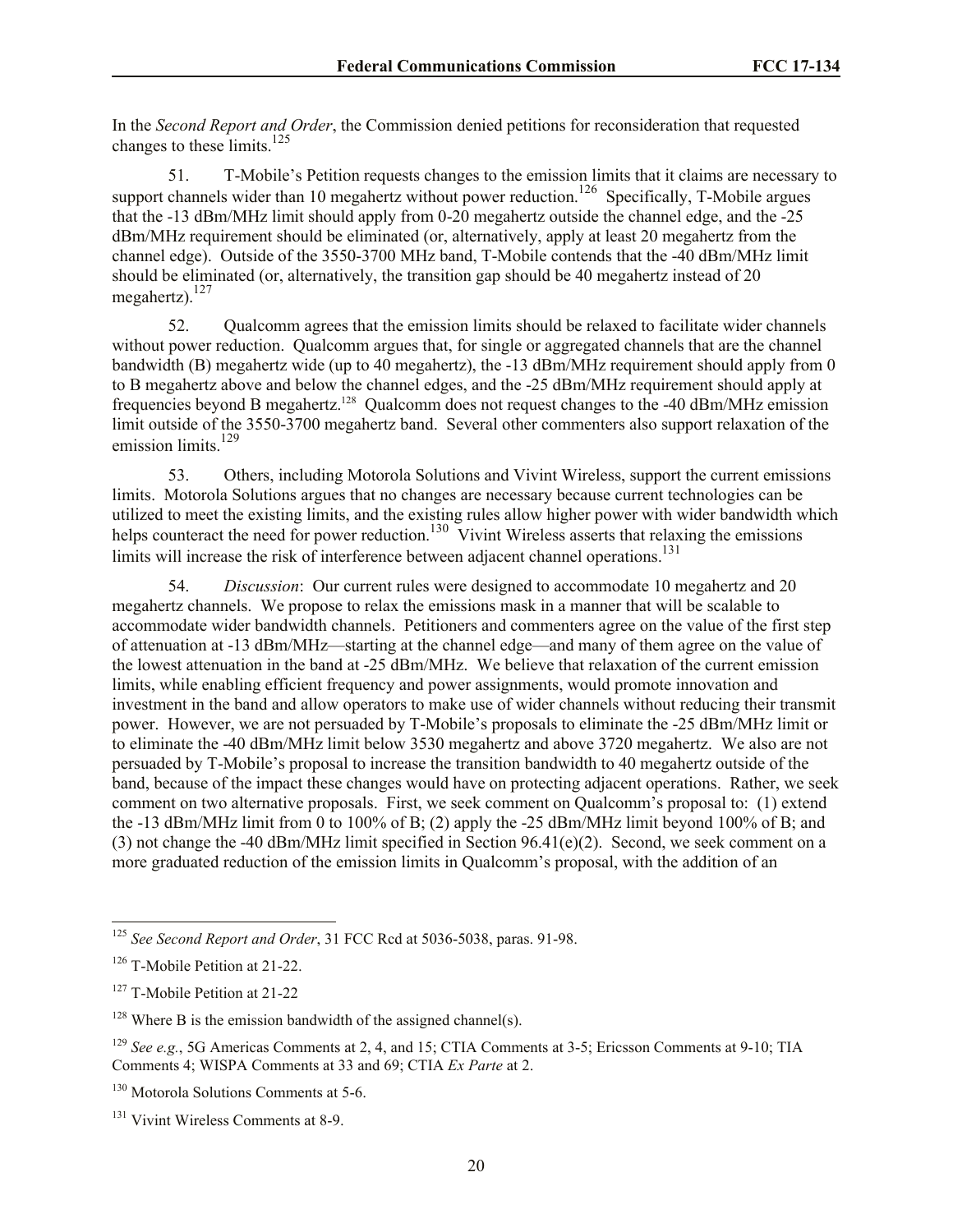attenuation step between the channel edge and a full channel bandwidth from the channel edge, as follows:

- $\bullet$  -13 dBm/MHz from 0 to B/2 (i.e., 50% of B) megahertz from the assigned channel edge;
- $\bullet$  -20 dBm/MHz from B/2 to B (i.e., 100% of B) megahertz from the assigned channel edge;
- -25 dBm/MHz beyond B megahertz from the assigned channel edge, down to 3530 megahertz and up to 3720 megahertz;
- $\bullet$  -40 dBm/MHz below 3530 megahertz and above 3720 megahertz.<sup>132</sup>

55. We seek comment on these two proposals and on the tradeoffs in the number and levels of the attenuation steps. A more relaxed mask gives more margin to accommodate bandwidths wider than 10 megahertz, although this could raise the potential for increased interference to users operating on adjacent channels. We seek quantitative analysis of these tradeoffs and we seek comment on whether alternative attenuation steps could balance these tradeoffs more effectively. What is the balance between vendor cost, radio performance, and spectrum efficiency? For example, are there tradeoffs in the design complexity of out-of-band signal reduction techniques, balanced with flexible and efficient spectrum sharing?<sup>133</sup> Will either or both of the proposed masks facilitate the use of wider channels in the band without requiring power reduction?

56. In the second proposal above, we seek comment on an attenuation step of -20 dBm/MHz between -13 dBm/MHz and -25 dBm/MHz, between one-half channel (50% of B) and one channel bandwidth (100% of B) from the channel edge. This additional attenuation step may enable more efficient SAS-based frequency and power assignments while facilitating wider channel bandwidths. Without this step, frequency separation between PAL channels (and other GAA/PAL channels) may be larger under some operational use cases. We seek comment on the capabilities of current and future CBSDs and end user devices to meet these masks, $134$  and the attenuation steps used in other bands for other wireless services.<sup>135</sup> We also seek quantitative analysis of TDD interference scenarios to assess the tradeoff and balance between the emission mask and the statistical likelihood of interference between licensees.

57. We note that studies have shown that device output power and out-of-band emissions are likely to be lower than regulatory limits or industry standards. For instance, an Ofcom study describes a case where the actual out-of-band emissions is lower than the minimum requirements specified in 3GPP by  $\sim$ 8 dB in the first adjacent channel.<sup>136</sup> The study also shows the non-linear effect of out-of-band emissions at maximum power, and higher reduction in out-of-band emissions for every dB of reduction in

 $\overline{\phantom{a}}$ 

https://www.ofcom.org.uk/\_\_data/assets/pdf\_file/0009/43002/714\_on\_the\_impact\_of\_interf1.pdf.

<sup>&</sup>lt;sup>132</sup> There is a typographic error in Section 96.41(e)(2), which incorrectly references paragraph (d)(1), and instead should reference paragraph (e)(1). *See* 47 CFR  $\S$  96.41(e)(2).

<sup>133</sup> *Improved Out-of-Band Emissions Reduction for OFDM Systems*, 2013 IEEE Military Communications Conference, Selim and Doyle.

<sup>134</sup> See 3GPP TR 36.744 v14.0.0, *CBRS 3.5 GHz band for LTE in the United States (Release 14)*, for analysis of transmitter characteristics under the existing Part 96 emission limits.

 $135$  A common mask specifies the first two steps of attenuation at 25 dB down at the channel edge, and 35 dB down at one-half of the channel bandwidth above and below the channel edge, as in the following Commission rules: Sections 25.202(f), 73.44, 73.317, 74.535(a), 80.211(b), 87.139(a), and 101.111(a). For an LTE user device at 23 dBm / 9 MHz bandwidth, the step at -13 dBm/MHz is an attenuation of at least 26.5 dB at the channel edge, and -20 dBm/MHz is an attenuation of at least 33.5 dB (more lax than 35 dB) at a frequency offset of one-half of the channel bandwidth from the channel edge.

<sup>136</sup> Ofcom, *On the impact of interference from TDD terminal stations to FDD terminal stations in the 2.6 GHz band*, figure 17 and para. A2.18, *available at*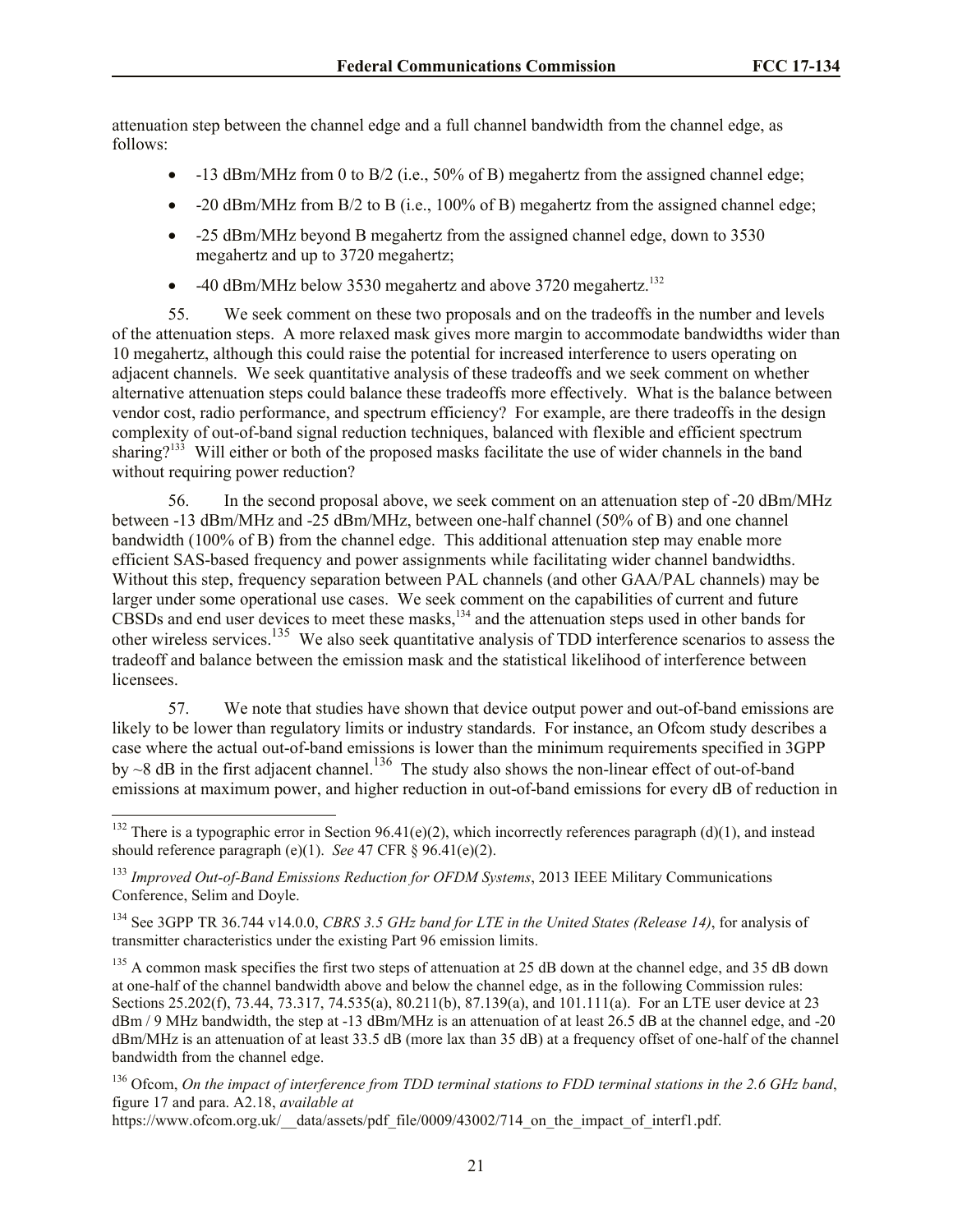fundamental transmit power.<sup>137</sup> Ofcom notes that the increased emission leakage that accompanies increasing fundamental power is due to the non-linear behavior of the power amplifier when it is driven into saturation. What are the likely effects of this behavior in devices that will be deployed in the 3.5 GHz Band? We seek comment and quantitative evidence that actual out-of-channel emissions in the 3.5 GHz Band will be substantially lower than worst case values. Are the margins found in the Ofcom study typical and representative of the margins that can be expected in 3.5 GHz?

We also seek comment on the tradeoffs inherent in any change to the emission mask(s) in the band. Specifically, what are the tradeoffs between the margins of actual emissions, and the spectral efficiency of frequency assignments in the 3.5 GHz Band? Will either or both of the proposed masks meet the more restrictive 3GPP Adjacent Channel Leakage Ratio (ACLR) emissions limit (i.e., 30 dBc for user devices and 45 dBc for base stations)?<sup>138</sup> Finally, given the existing OOBE limits that apply above 3720 MHz and below 3530 MHz—which we do not propose to change—we seek comment on whether either of these proposals would facilitate the use of wider bandwidth channels at or near the band edges.

#### **IV. ORDER TERMINATING PETITIONS (RM-11788 AND RM-11789)**

59. The Petitions ask the Commission to initiate a rulemaking proceeding to examine several issues, arguing that certain changes are necessary to promote 5G network deployment in the Citizens Broadband Radio Service.<sup>139</sup> We grant the request and initiate the rulemaking proceeding to the extent discussed above.<sup>140</sup> T-Mobile's Petition, however, includes two additional proposals to modify the spectrum sharing framework.<sup>141</sup>

60. First, T-Mobile proposes to allow PAL use in the entire 3550-3700 MHz band and to eliminate the rule that reserves a maximum of 70 megahertz for PAL use in any given license area.<sup>142</sup> T-Mobile essentially asks us to designate the entire band for PAL use and limit GAA to opportunistic use only.<sup>143</sup> We find several reasons for rejecting this proposal, each of which serves as an independent basis for our doing so. As to what T-Mobile originally submitted, no commenter filed in support of this change and there is extensive opposition to it in the record.<sup>144</sup> Indeed, many commenters stress that this change

<sup>138</sup> *See* 3GPP TS 36.101 v14.3.0 *User Equipment (UE) radio transmission and reception (Release 14),* and TS 36.104 v14.4.0, *Base Station (BS) radio transmission and reception (Release 14).*

<sup>139</sup> *See* CTIA Petition at 3-6, T-Mobile Petition at 5-9.

<sup>140</sup> With this action we close GN Docket No. 12-354, and open a new docket, GN Docket No. 17-258, for the rulemaking proceeding and incorporate the records of GN Docket No.12-354, RM-11788, and RM-11789 into the new rulemaking docket.

<sup>141</sup> *See* T-Mobile Petition at 9-11, 22-23. *See also* Letter from Steve B. Sharkey, Vice President, Government Affairs, Technology and Engineering Policy, T-Mobile, to Marlene H. Dortch, Secretary, FCC, GN Docket No. 17- 258 et al., at 2-3 (filed Oct. 10, 2017) (reiterating T-Mobile's request that the Commission seek comment on these proposals).

<sup>142</sup> *See* T-Mobile Petition at 9-11. *See* 47 CFR §§ 96.11(a)(1)-(3); 96.13(a)(1); *First Report and Order*, 30 FCC Rcd at 3978, 3981, paras. 54, 63.

 $143$  T-Mobile Petition at 9.

 $137$  Figure 19 shows 1.5–2 dB or more of emission reduction for every dB reduction of fundamental power.

<sup>144</sup> *See, e.g.,* DSA Comments at 15; EWS Comments at 1-2; Federated Comments at 5; Google Comments at 12-14; Google Reply Comments at 20; Motorola Solutions Comments at 4; NCTA Comments at 12-14; Viaero Wireless Comments at 3; OTI/PK Comments at 28-31; OTI/PK Reply Comments at 16-19; RWA/NTCA at 6-7; Vivint Wireless Comments at 7; Wade Sarver Comments at 1-3; WISPA Comments at 27-30. *See also* Letter from Tom Struble, Technology Policy Manager, R Street Institute, to Marlene H. Dortch, Secretary, FCC, GN Docket No. 17- 258, at 2 (Oct. 18, 2017) ("R Street was encouraged that the Commission has proposed to reject attempts to fundamentally alter the structure of the band plan while also seeking comment on ways to potentially increase the utility and availability of CBRS for all potential users.").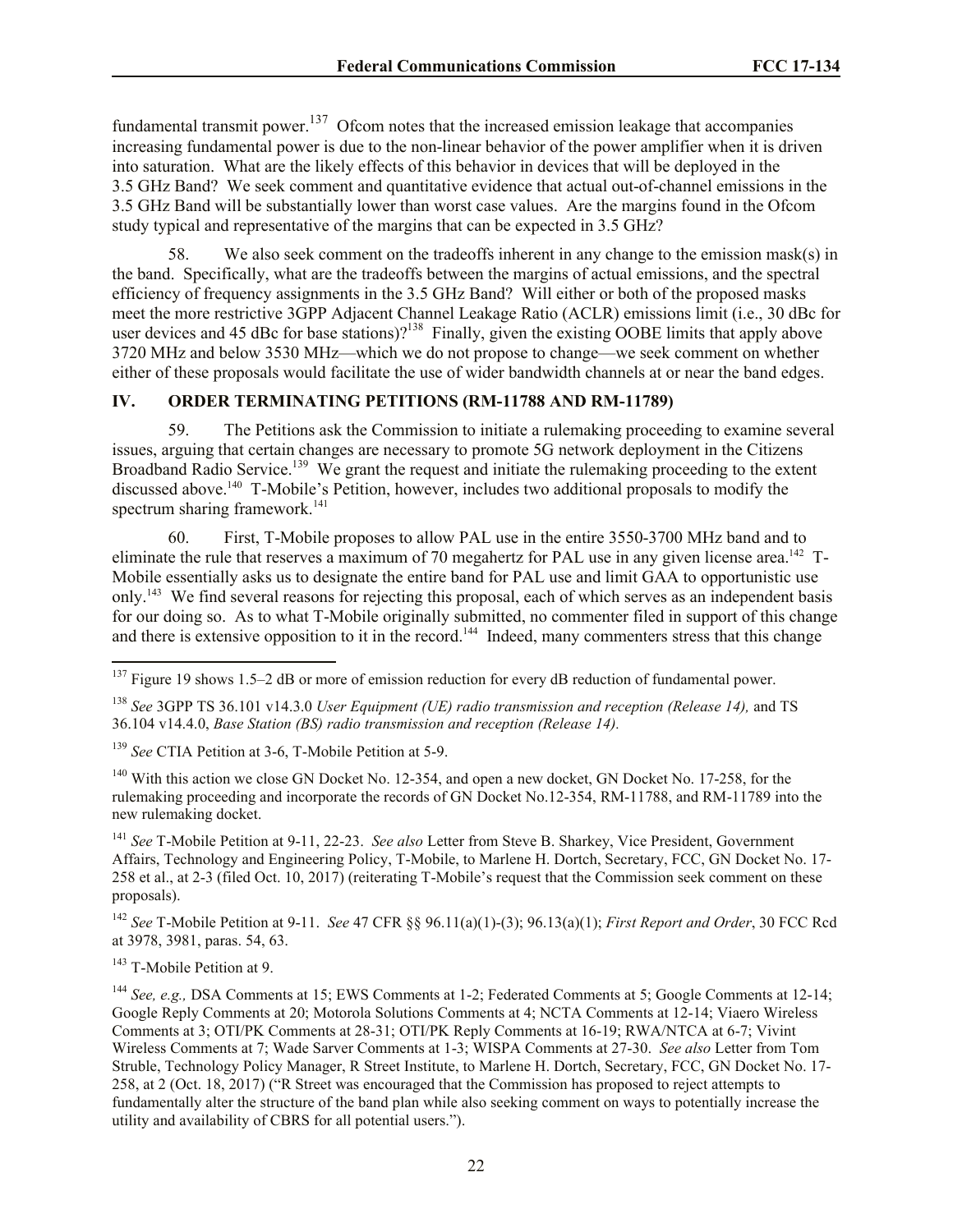would "eviscerate the GAA tier."<sup>145</sup> Additionally, the Commission struck a balance in 2015 on the amount of spectrum as between PAL as GAA use, finding that ensuring the availability of a "stable and significant quantity of spectrum . . . for both Priority Access Licensees and GAA will foster innovation, encourage efficient use of the band, and create an environment conducive to a wide array of potential users and uses."<sup>146</sup> T-Mobile presents no compelling evidence to conclude that this reasoning is no longer applicable and that we should reevaluate the basic apportionment of the band between PAL and GAA use. As to its most recent assessment in support of this proposal, this was submitted months after T-Mobile filed its Petition and well after the comment cycle closed, providing little to no opportunity for comment.<sup>147</sup> But independently and regardless of timing, the assessment provides no new and material information that the Commission has not already considered.<sup>148</sup> In any event, nothing in T-Mobile's eleventh hour filing persuades us to revisit the finding that the current apportionment of the band continues to be in the public interest because it provides a stable sharing mechanism between PAL and GAA and ensures that GAA has a certain level of guaranteed access to the band to provide a wide range of services. Accordingly, we deny the T-Mobile Petition with respect to this rule change.

61. Second, T-Mobile requests that the Commission raise the power limits for non-rural Category A CBSDs and for non-rural and rural Category B CBSDs.<sup>149</sup> The Commission already modified power limits for CBSDs in the *Second Report and Order*, <sup>150</sup> but T-Mobile argues that the "EIRP limits are still not sufficiently high for robust deployment of 5G technologies."<sup>151</sup> We find several reasons for rejecting this proposal as well, each of which serves as an independent basis for our doing so. This T-Mobile request involves revisiting the balance the Commission struck in establishing the spectrum sharing framework between incumbent users, including federal radiolocation users,  $152$  and the new users in the band. Integral to this balance was the Commission's decision not to further increase the EIRP

<sup>147</sup> *See* M. Birchler *et al*., *CBRS Band Assessment: Enhancing PAL Opportunities to Optimize 5G Deployments* (Oct. 11, 2017). The assessment was submitted by T-Mobile with its October 13 *ex parte* notice—only a few days prior to the start of the Sunshine period applicable to its Petition—depriving others of a meaningful opportunity to respond to it. *See* Letter from Steve B. Sharkey, Vice President, Government Affairs, Technology and Engineering Policy, T-Mobile, to Marlene H. Dortch, Secretary, FCC, GN Docket No, 17-258 et al., at 2-3 (Oct. 13, 2017) (T-Mobile Oct. 13 *Ex Parte*).

<sup>148</sup> The assessment centers on the increased importance of 3.5 GHz spectrum for 5G and the need for global harmonization of the band—the same rationales provided in T-Mobile's Petition, Comments, and Reply Comments.

<sup>149</sup> T-Mobile Petition at 22-23. Specifically, it asks to increase the limits by 6 dB (to 30 dBm/10MHz) for non-rural Category A CBSDs and by 2 dB (to 49 dBm/10MHz) and 9 dB (to 56 dBm/10 MHz) respectively for non-rural and rural Category B CBSDs. *Id.*

<sup>150</sup> The Commission retained the EIRP limit for CBSDs deployed outdoors at 30 dBm/10 MHz for Category A CBSDs but increased the limit for outdoor Category B CBSDs to 47 dBm/10 MHz. *See* 47 CFR § 96.41(b); *First Report and Order* at 4026, para. 213; *Second Report and Order* at 5031, para. 75.

<sup>151</sup> T-Mobile Petition at 23.

<sup>152</sup> *See supra* n.11.

 $\overline{\phantom{a}}$ 

<sup>145</sup> Federated Wireless Comments at 5; *see also* Google Reply Comments at 18.

<sup>146</sup> *First Report and Order*, 30 FCC Rcd at 3981, para. 63. Reserving 70 megahertz for PAL use was an increase from the proposal of reserving 50 percent of the spectrum for PAL use in *3.5 GHz FNPRM*. *See id.* at 3982, para 67 ("[W]e believe that reserving a maximum of 70 megahertz—i.e., seven channels—for Priority Access Licensees in any given license area appropriately balances the needs of these two types of access. Seven PAL channels represent an increase from the five PAL channels that would have been available under the baseline FNPRM proposal (i.e., 3550-3650 MHz) while providing a greater degree of certainty for potential licensees. This increase in Priority Access spectrum availability will likely encourage more licensees to enter the band in any given area or allow more licensees to pursue higher bandwidth applications (through channel aggregation)."). No party petitioned the Commission to reconsider the apportionment of PAL and GAA spectrum. *See generally Order on Reconsideration*, 31 FCC Rcd at 5011.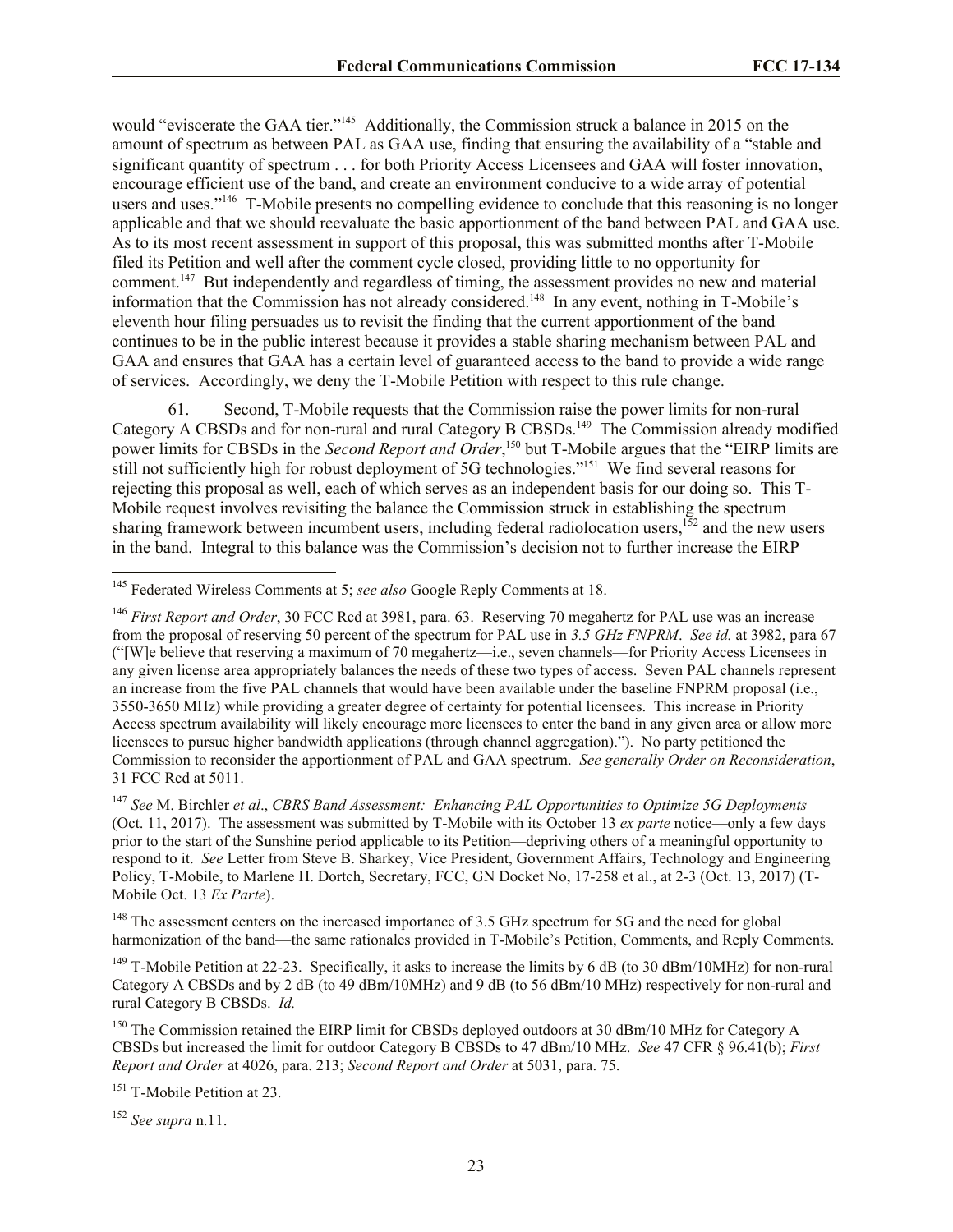limits beyond the modifications it made in  $2016$ ,<sup>153</sup> and we find no compelling reason to revisit those limits—or the balance struck in the sharing framework—here. Here, too, T-Mobile's recent technical assessment supporting the increased EIRP limits<sup>154</sup>—as with its assessment in support of its PAL/GAA apportionment proposal—was submitted with only days left before the start of the Sunshine period, such that the ability to comment on it would be limited.<sup>155</sup> Apart from that, the assessment offers nothing new and material to our analysis; rather, it relies on old information, assumptions, and arguments that the Commission already considered and rejected when it declined on reconsideration to raise the EIRP limits to the same levels T-Mobile requests here.<sup>156</sup> Additionally, T-Mobile's proposals would upset the balance the Commission struck between stakeholders in the band, particularly with respect to federal incumbents. Finally, the record shows that there has been significant investment related to SAS and ESC certification in reliance on the current power levels to enable sharing.<sup>157</sup> We find that this progress provides evidence that the Commission's approach has provided a workable framework for all stakeholders, and we conclude that T-Mobile's proposal would undermine that progress by, for instance, requiring additional features in the SAS and ESC and requiring the Commission to reconsider the size of the exclusion zones.<sup>158</sup> Accordingly, we deny the T-Mobile Petition with respect to this rule change.<sup>159</sup>

62. Finally, while not raised as part of a petition for rulemaking, the Wireless Innovation Forum (WInnForum) requests in its comments that the Commission adopt rules to protect CBSDs from

 $\overline{\phantom{a}}$ 

<sup>156</sup> See Order on Reconsideration, 31 FCC Rcd at 5032, para. 78 ("However, we do not agree that the maximum EIRP for Category B CBSDs should be increased to 49 dBm/10 MHz in non-rural areas and 56 dBm/10 MHz in rural areas as requested by several petitioners. While we see the merit in increasing the maximum power available to network operators using Category B CBSDs in non-rural areas, we believe that an increase to 47 dBm/10MHz to match the level permitted for rural CBSDs will adequately address the concerns raised by Petitioners without negative effects on the interference environment in the band. This change represents a significant increase in power for non-rural applications with a corresponding potential for more coverage area for each CBSD. This change will also simplify the rules by removing the distinction between rural and non-rural power levels, allowing for uniform development and deployment of Category B CBSDs."); *see also First Report and Order*, 30 FCC Rcd at 4025, para. 211 (stating that the adopted approach of having Category A devices with lower EIRP and Category B devices with higher EIRP "addresses many of the concerns raised by commenters that support higher power operations in the band. . . . While we acknowledge that some commenters . . . requested higher maximum power levels for outdoor operations than we adopt in this Report and Order, we believe that the Category B criteria we adopt will allow a wide range of network deployments, including point-to-point and point-to-multipoint transmissions, while *maximizing coexistence between and within different tiers of users*." (emphasis added)).

<sup>157</sup> *See, e.g.*, Federated Wireless Comments at 3-4 (describing multi-stakeholder efforts toward, and industry readiness for, completion of SAS certification); Google Comments at 6-7 (describing collaborative efforts via WInnForum that will enable the Commission for move forward with certification of SAS and ESC systems); *id.* at 30 (arguing that making "fundamental alterations" to the power limits "at this late date would undo substantial standards-setting efforts by the WInnForum and disrupt deployments"); Sony Comments at 1(arguing that changes that would result in new or different SAS certification obligations "would waste already invested resources, unnecessarily raise costs, and inevitably delay the SAS certification process").

<sup>158</sup> *See, e.g.*, WISPA Comments at 32.

<sup>159</sup> The Commission has broad authority to initiate a rulemaking proceeding. *See* 47 CFR §§ 1.407, 1.411; *WWHT, Inc. v. FCC*, 656 F.2d 807, 809 (D.C. Cir. 1981) ("[T]he decision to institute rulemaking is one that is largely committed to the discretion of the agency . . . ."). We also reject RWA/NTCA's argument that CTIA's and T-Mobile's Petitions are untimely petitions for reconsideration and we therefore should not consider any of the Petitions' proposals. *See* RWA/NTCA Comments at 2-3. Under our rules, "any interested person may petition for the issuance, amendment or repeal of a rule or regulation." 47 CFR § 1.401.

<sup>153</sup> *Order on Reconsideration*, 31 FCC Rcd at 5032 paras. 77-80.

<sup>154</sup> *See* M. Birchler *et al*., *CBRS Technical Assessment: CBSD Power Ceiling Increase External to Protection Zones* (October 11, 2017).

<sup>155</sup> *See* T-Mobile Oct. 13 *Ex Parte*.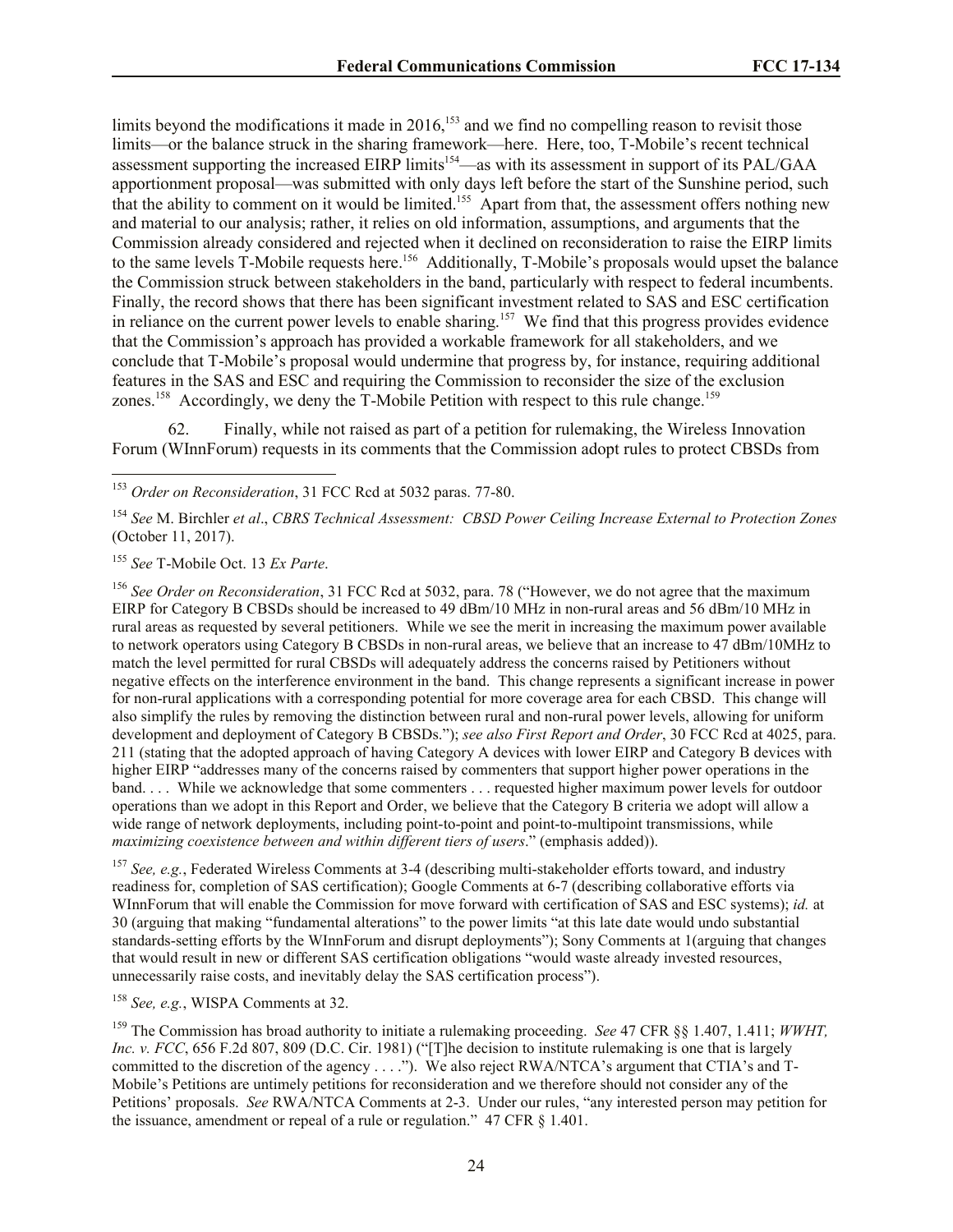commercial weather radar systems that are licensed on a secondary basis in the adjacent band.<sup>160</sup> While a number of commenters support WInnForum's proposal to address this issue, it is outside of the scope of the rulemaking petitions and issues upon which we sought comment, and beyond the focus of this proceeding, which proposes amendments applicable to operations in the 3550-3700 MHz band. More specifically, WInnForum's request appears to be a new request for rulemaking involving operations and rules that are not part of the two petitions for rulemaking (RM-11788 and RM-11789) that we sought comment on, and, as a consequence, those potentially affected by WInnForum's request, including commercial weather radar systems, were not given a full opportunity to comment on the need for such further rule making. Accordingly, we dismiss WInnForum's request without prejudice.<sup>161</sup>

### **V. PROCEDURAL MATTERS**

#### **A.** *Ex Parte* **Rules**

63. The proceeding this Notice of Proposed Rulemaking initiates shall be treated as a "permit-but-disclose" proceeding in accordance with the Commission's *ex parte* rules.<sup>162</sup> Persons making *ex parte* presentations must file a copy of any written presentation or a memorandum summarizing any oral presentation within two business days after the presentation (unless a different deadline applicable to the Sunshine period applies). Persons making oral *ex parte* presentations are reminded that memoranda summarizing the presentation must (1) list all persons attending or otherwise participating in the meeting at which the *ex parte* presentation was made, and (2) summarize all data presented and arguments made during the presentation. If the presentation consisted in whole or in part of the presentation of data or arguments already reflected in the presenter's written comments, memoranda or other filings in the proceeding, the presenter may provide citations to such data or arguments in his or her prior comments, memoranda, or other filings (specifying the relevant page and/or paragraph numbers where such data or arguments can be found) in lieu of summarizing them in the memorandum. Documents shown or given to Commission staff during *ex parte* meetings are deemed to be written *ex parte* presentations and must be filed consistent with rule 1.1206(b). In proceedings governed by rule 1.49(f) or for which the Commission has made available a method of electronic filing, written *ex parte* presentations and memoranda summarizing oral *ex parte* presentations, and all attachments thereto, must be filed through the electronic comment filing system available for that proceeding, and must be filed in their native format (*e.g.*, .doc, .xml, .ppt, searchable .pdf). Participants in this proceeding should familiarize themselves with the Commission's *ex parte* rules. We find that all *ex parte* presentations made by NTIA or Department of Defense representatives are exempt under our exemption for presentations by federal agencies sharing jurisdiction with the Commission.<sup>163</sup>

#### **B. Filing Requirements**

64. Pursuant to sections 1.415 and 1.419 of the Commission's rules, 47 CFR §§ 1.415, 1.419, interested parties may file comments and reply comments on or before the dates indicated on the first page of this document. Comments may be filed using the Commission's Electronic Comment Filing System (ECFS). *See Electronic Filing of Documents in Rulemaking Proceedings*, 63 FR 24121 (1998).

- Electronic Filers: Comments may be filed electronically using the Internet by accessing the ECFS: http://apps.fcc.gov/ecfs/.
- Paper Filers: Parties who choose to file by paper must file an original and one copy of each filing. If more than one docket or rulemaking number appears in the caption of this proceeding, filers must submit two additional copies for each additional docket or rulemaking number.

l <sup>160</sup> *See* WInnForum Comments at 1-3.

<sup>161</sup> *See* 47 CFR§ 1.401.

<sup>162</sup> 47 CFR § 1.1200 *et seq.*

<sup>163</sup> *See id.* §1.1204(a)(5).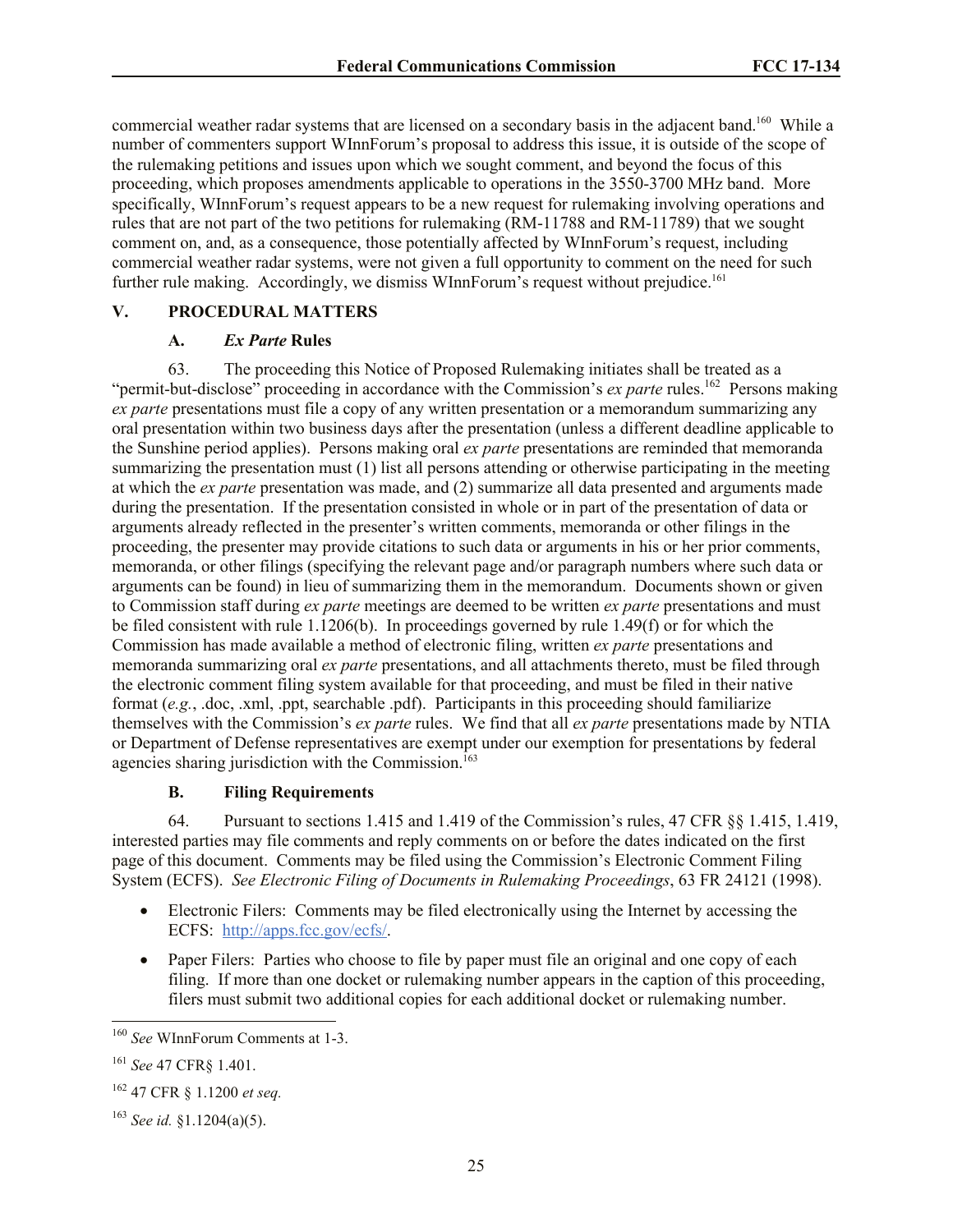Filings can be sent by hand or messenger delivery, by commercial overnight courier, or by firstclass or overnight U.S. Postal Service mail. All filings must be addressed to the Commission's Secretary, Office of the Secretary, Federal Communications Commission.

- o All hand-delivered or messenger-delivered paper filings for the Commission's Secretary must be delivered to FCC Headquarters at  $\overline{445}$  12<sup>th</sup> St., SW, Room TW-A325, Washington, DC 20554. The filing hours are 8:00 a.m. to 7:00 p.m. All hand deliveries must be held together with rubber bands or fasteners. Any envelopes and boxes must be disposed of before entering the building.
- o Commercial overnight mail (other than U.S. Postal Service Express Mail and Priority Mail) must be sent to 9050 Junction Drive, Annapolis Heights, MD 20701.
- $\circ$  U.S. Postal Service first-class, Express, and Priority mail must be addressed to 445 12<sup>th</sup> Street, SW, Washington DC 20554.

65. People with Disabilities: To request materials in accessible formats for people with disabilities (braille, large print, electronic files, audio format), send an e-mail to fcc504@fcc.gov or call the Consumer & Governmental Affairs Bureau at 202-418-0530 (voice), 202-418-0432 (tty).

## **C. Initial Regulatory Flexibility Analysis**

66. As required by the Regulatory Flexibility Act of 1980 (RFA),  $164$  the Commission has prepared an Initial Regulatory Flexibility Analysis (IRFA) for this Notice of Proposed Rulemaking, of the possible significant economic impact on small entities of the policies and rules addressed in this document. The IRFA is set forth in Appendix B. Written public comments are requested on this IRFA. Comments must be identified as responses to the IRFA and must be filed on or before the dates on the first page of this Notice of Proposed Rulemaking. The Commission's Consumer and Governmental Affairs Bureau, Reference Information Center, will send a copy of this Notice of Proposed Rulemaking, including the IRFA, to the Chief Counsel for Advocacy of the Small Business Administration (SBA).<sup>165</sup>

## **D. Initial Paperwork Reduction Analysis**

67. This document contains proposed modified information collection requirements. The Commission, as part of its continuing effort to reduce paperwork burdens, invites the general public and the Office of Management and Budget ("OMB") to comment on the information collection requirements contained in this document, as required by the Paperwork Reduction Act of 1995, Public Law 104-13. In addition, pursuant to the Small Business Paperwork Relief Act of 2002, Public Law 107-198, see 44 U.S.C.  $\S 3506(c)(4)$ , we seek specific comment on how we might further reduce the information collection burden for small business concerns with fewer than 25 employees.

## **VI. ORDERING CLAUSES**

68. Accordingly, IT IS ORDERED, pursuant to Sections 1, 2, 4(i), 4(j), 7, 301, 302(a), 303, 307(e), and 316 of the Communications Act of 1934, as amended, 47 U.S.C. §§ 151, 152, 154(i), 154(j), 157, 301, 302(a), 307(e), and 316, that this *Notice of Proposed Rulemaking* in GN Docket No. 17-258 is ADOPTED.

69. IT IS FURTHER ORDERED that, pursuant to applicable procedures set forth in Sections 1.415 and 1.419 of the Commission's rules, 47 CFR §§ 1.415, 1.419, interested parties may file comments on the *Notice of Proposed Rulemaking* on or before 30 days after publication in the *Federal Register* and reply comments on or before 60 days after publication in the *Federal Register*

 $164$  5 U.S.C. § 603.

 $165$  5 U.S.C. § 603(a).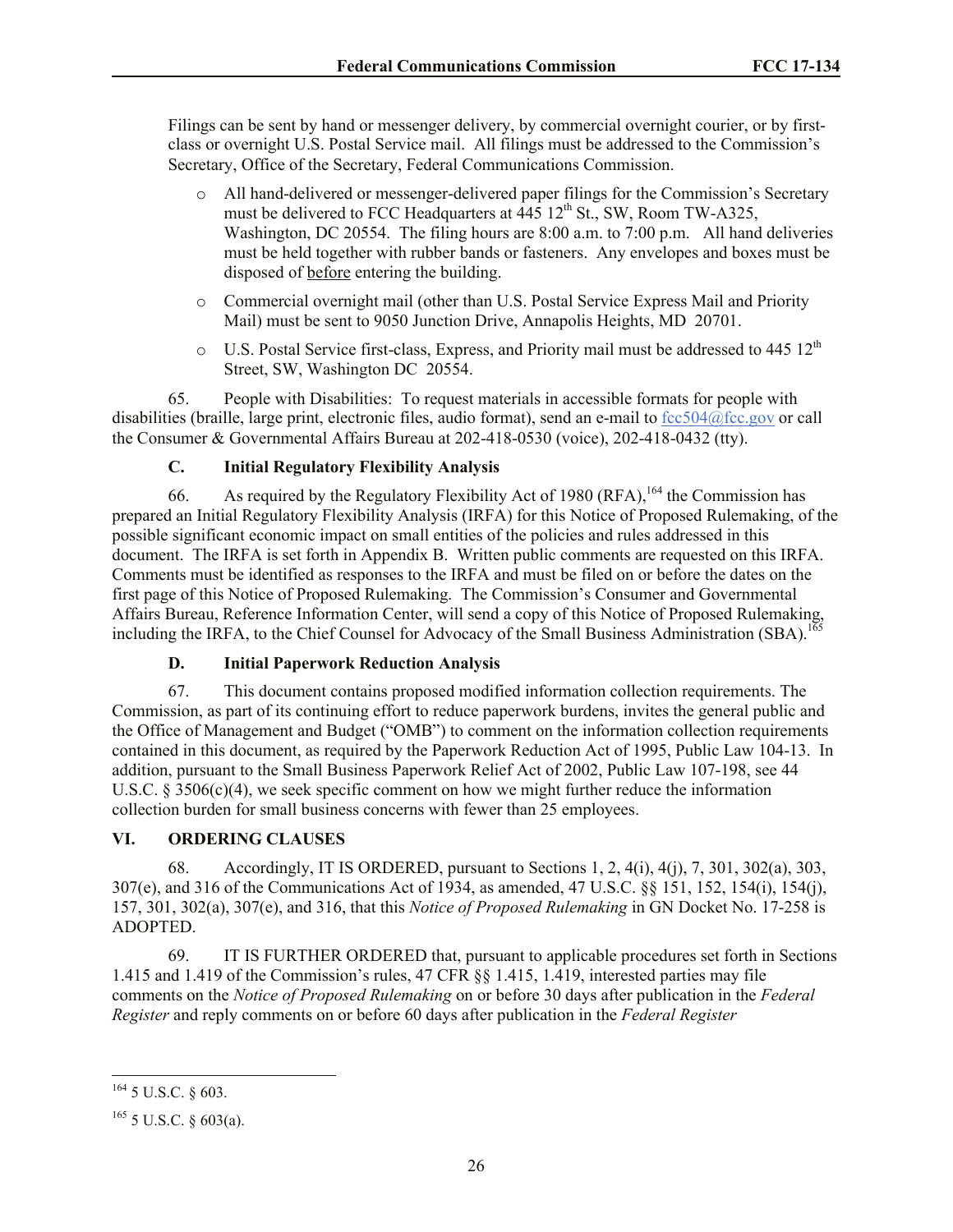70. IT IS FURTHER ORDERED that the Commission's Consumer & Governmental Affairs Bureau, Reference Information Center, SHALL SEND a copy of this Notice of Proposed Rulemaking, including the Initial Regulatory Flexibility Analysis, to the Chief Counsel for Advocacy of the Small Business Administration.

71. IT IS FURTHER ORDERED that, pursuant to Sections 4(i) and 405 of the Communications Act of 1934, 47 U.S.C. §§ 154(i), 405, and Section 1.407 of the Commission's rules, 47 CFR § 1.407, the Petitions for Rulemaking of CTIA, filed June 6, 2017, and of T-Mobile USA, Inc., filed June 19, 2017, are GRANTED IN PART, to the extent discussed above, AND ARE OTHERWISE DENIED, and, provided that no petitions for reconsideration are timely filed, RM-11788 and RM-11789 ARE TERMINATED.

72. IT IS FURTHER ORDERED that GN Docket No. 12-354 is TERMINATED.

#### FEDERAL COMMUNICATIONS COMMISSION

Marlene H. Dortch Secretary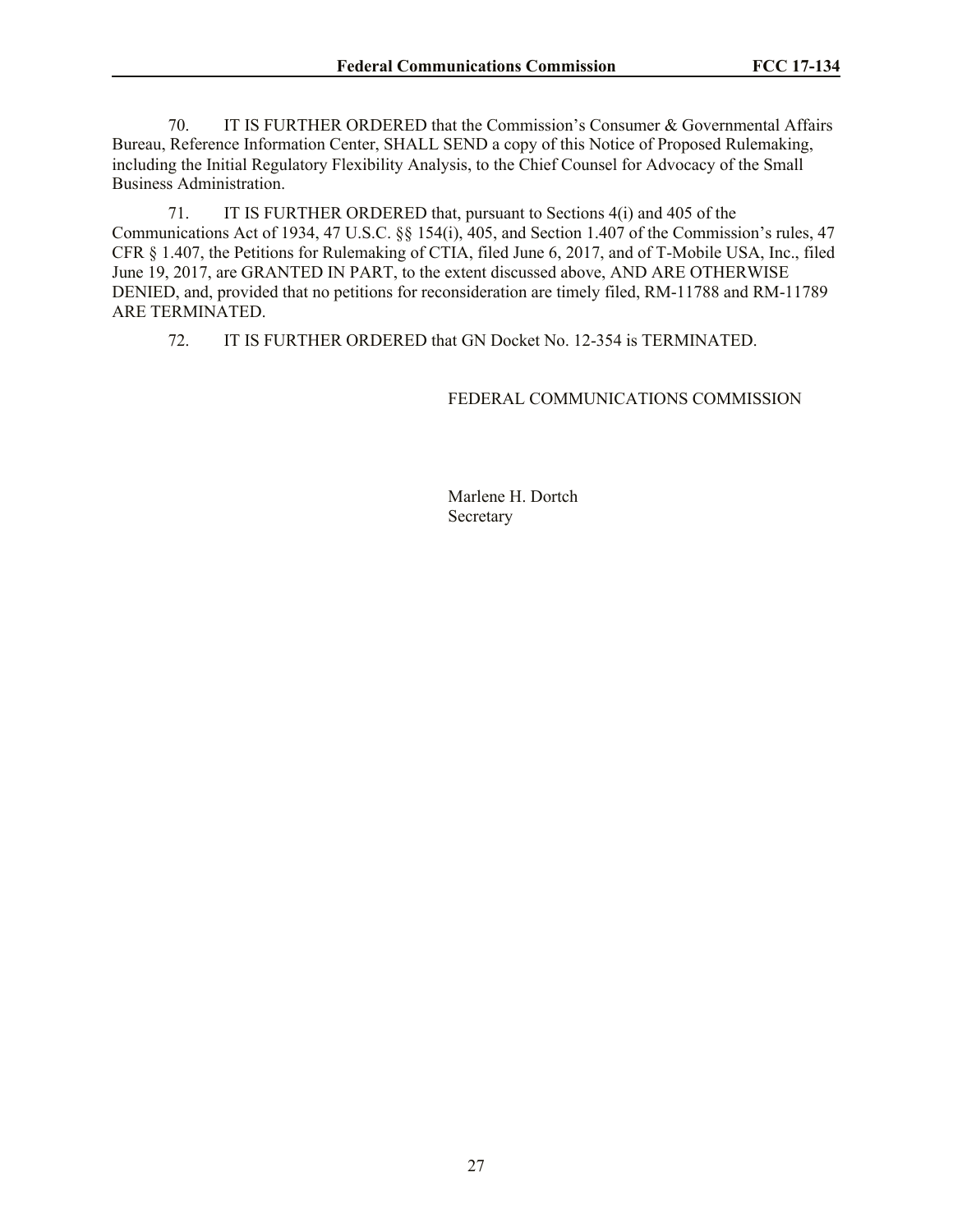# **Appendix A**

# **Proposed Rules**

## **The Federal Communications Commission proposed to amend Part 96 of the Code of Federal Regulations as follows:**

# **PART 96—CITIZENS BROADBAND RADIO SERVICE**

- 1. The authority citation for part 96 continues to read as follows: AUTHORITY: 47 U.S.C. 154(i), 303, and 307.
- 2. Amend Section 96.25 by revising paragraph (a) and paragraph (b)(3) to read as follows:

## **§96.25 Priority access licenses.**

(a) An applicant must file an application for an initial authorization for all PALs desired. Initial authorizations shall be granted in accordance with Section 96.29. Priority Access Licensees must operate CBSDs consistent with the technical rules and interference protection requirements set for in this part.

(b) \* \* \*

(3) *License term:* Each PAL has a ten-year license term. Licensees must file a renewal application in accordance with the provisions of Section 1.949.

\* \* \* \* \*

3. Remove and reserve Section 96.27:

## **§96.27 [Reserved]**

4. Amend Section 96.29 by removing paragraphs (b), (c), and (d), and revising paragraph (a) to read as follows:

## **§96.29 Competitive bidding procedures.**

Mutually exclusive initial applications for Priority Access Licenses are subject to competitive bidding. The general competitive bidding procedures set forth in part 1, subpart Q of this chapter will apply unless otherwise provided in this subpart.

5. Amend Section 96.32 by revising paragraph (b) to read as follows:

## **§96.32 Priority access assignments of authorization, transfer of control, and leasing arrangements.**

\* \* \* \* \*

(b) Priority Access Licensees may partition or disaggregate their licenses and partially assign or transfer their licenses and may enter into de facto leasing arrangements for a portion of their licenses.

\* \* \* \* \*

6. Amend Section 96.41 by correcting paragraph (e)(2) to read as follows:

## **§96.41 General radio requirements.**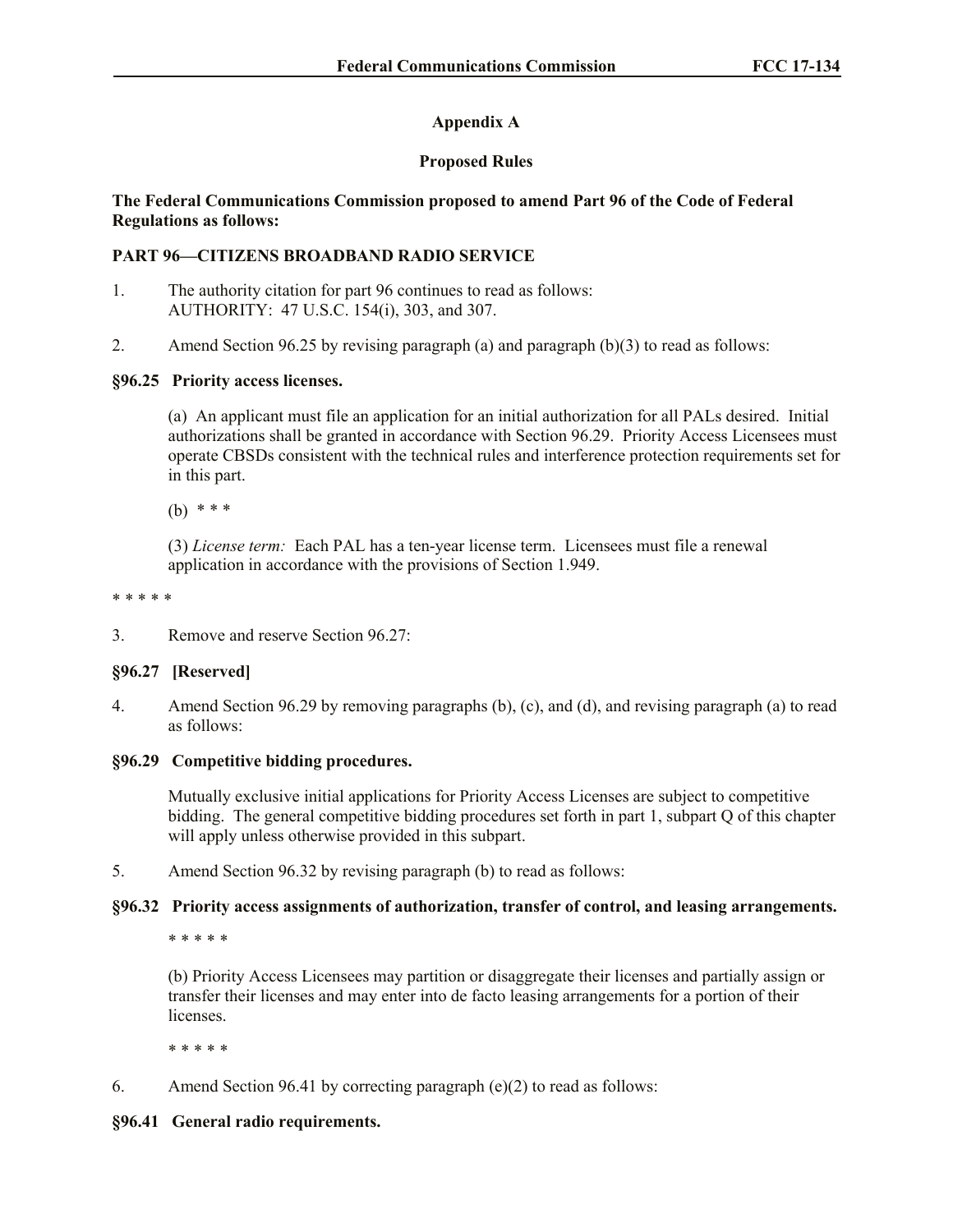(e) \* \* \*

(2) *Additional protection levels*. Notwithstanding paragraph (e)(1) of this section, the conducted power of any emissions below 3530 MHz or above 3720 MHz shall not exceed -40dBm/MHz.

\* \* \* \* \*

7. Remove and reserve Section 96.55(a)(3):

# **§96.55 Information gathering and retention**

 $(a) * * * *$ 

(3) **[Reserved]**

\* \* \* \* \*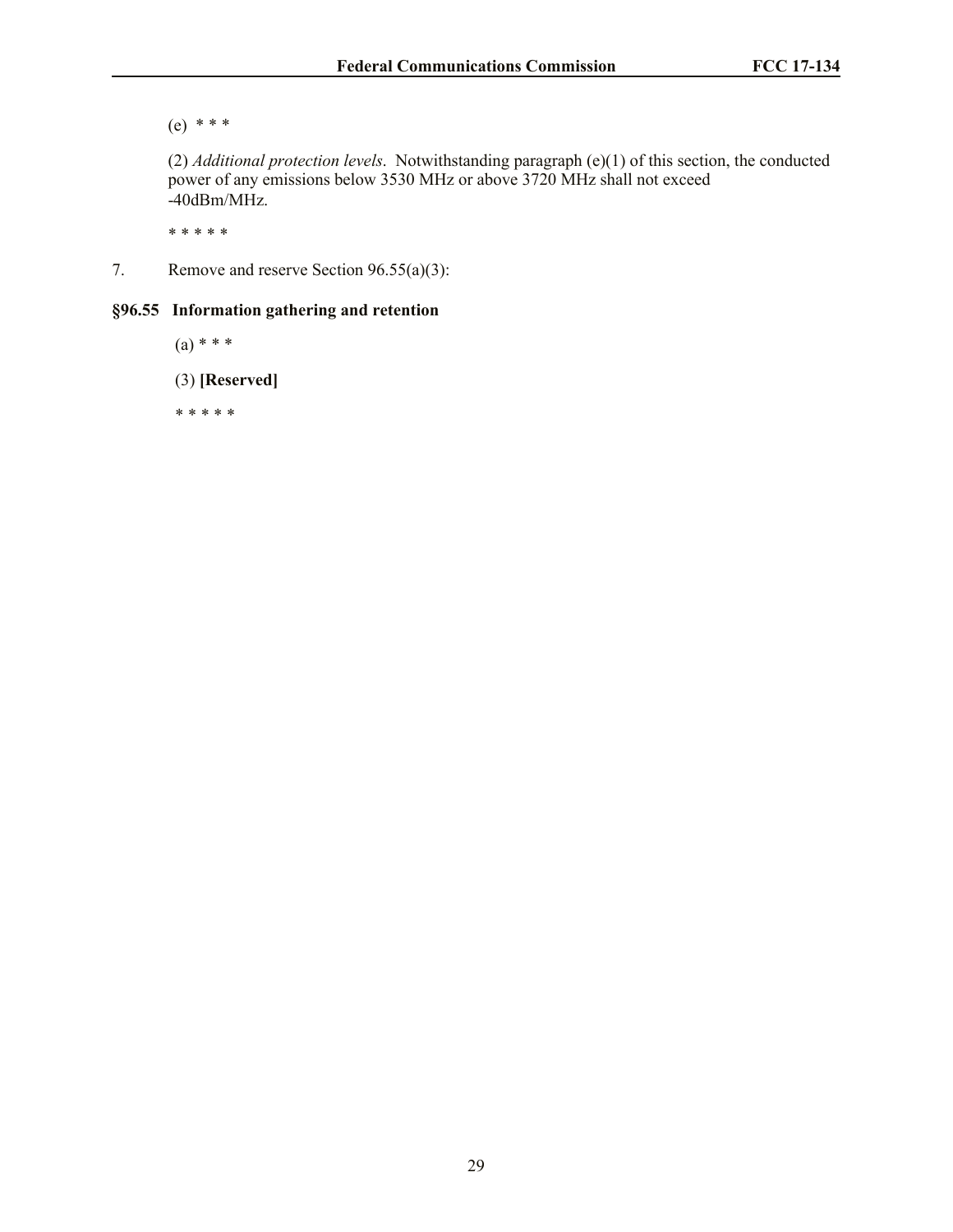# **APPENDIX B**

# **Initial Regulatory Flexibility Analysis**

1. As required by the Regulatory Flexibility Act of 1980, as amended  $(RFA)$ , the Commission has prepared this Initial Regulatory Flexibility Analysis (IRFA) of the possible significant economic impact on a substantial number of small entities by the policies and rules proposed in this *Notice of Proposed Rulemaking* (*Notice*). Written comments are requested on this IRFA. Comments must be identified as responses to the IRFA and must be filed by the deadlines for comments on the *Notice*. The Commission will send a copy of the *Notice*, including this IRFA, to the Chief Counsel for Advocacy of the Small Business Administration (SBA).<sup>2</sup> In addition, the *Notice* and IRFA (or summaries thereof) will be published in the Federal Register.<sup>3</sup>

# **A. Need for, and Objectives of, the Proposed Rules**

2. In the Notice of Proposed Rulemaking (*Notice*), we seek comment on and propose changes to the rules governing Priority Access Licenses (PALs) that will be issued in 3550-3700 MHz band (3.5 GHz Band)—including longer license terms, renewability, larger geographic license areas, and auction methodology. These changes are consistent with the service rules and license assignment models that helped foster the development of 4G and LTE services in the United States. We anticipate that adopting similar rules for the 3.5 GHz Band will similarly encourage robust investment in network deployment. We also seek comment on changes to the technical rules that could facilitate operations over wider bandwidths while ensuring that current and future incumbent operations continue to be protected from interference. In addition, we seek changes to the information security requirements that would help safeguard private information and protect critical infrastructure.

3. Since the Commission established these rules, it has become increasingly apparent that the 3.5 GHz Band will play a significant role as one of the core mid-range bands for 5G network deployments throughout the world. In that time, several countries have moved forward with policies that would make this band available for 5G, global bodies have developed standards for next generation devices in the band, and new technologies have become available that more fully leverage the potential of this spectrum. In the two years since the Commission first adopted rules for this "innovation band," it has authorized service in other bands that also will be critical to 5G deployment, and is currently evaluating additional bands for 5G use. To maintain U.S. leadership in the global race for 5G, we must ensure that the service rules governing bands that are critical for 5G network deployments—including the 3.5 GHz Band—keep up with technological advancements, create incentives for investment, encourage efficient spectrum use, support a variety of different use cases, and promote robust network deployments in both urban and rural communities.

4. In light of international attention and given the international focus on commercial deployments in the 3.5 GHz Band, global harmonization will promote innovation and investment by allowing for efficiency-promoting economies of scale. We anticipate that the targeted changes considered in this Notice will foster an investment environment for the band to flourish in the United States, as other nations target these frequencies for 5G and next-generation technologies.

l <sup>1</sup> See 5 U.S.C. § 603. The RFA, see 5 U.S.C. §§ 601–612, has been amended by the Small Business Regulatory Enforcement Fairness Act of 1996 (SBREFA), Pub. L. No. 104-121, Title II, 110 Stat. 857 (1996).

<sup>2</sup> *See* 5 U.S.C. § 603(a).

<sup>3</sup> *See id*.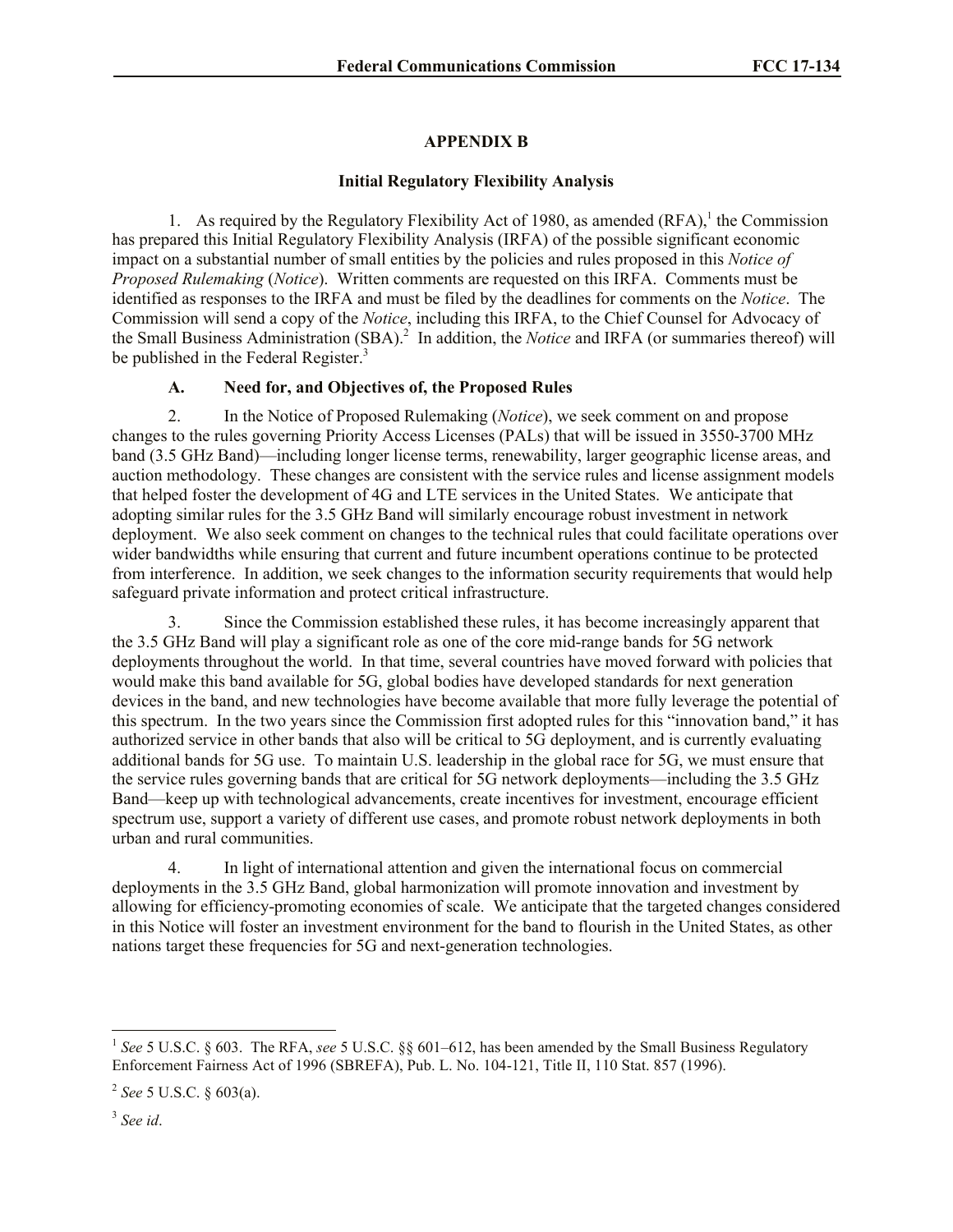# **B. Legal Basis**

5. The proposed action is taken under Sections 1, 2, 4(i), 4(j), 301, 302(a), 303, 307(e) and 316 of the Communications Act of 1934, as amended, 47 U.S.C. §§ 151, 152, 154(i), 154(j), 157, 301, 302(a), 303, 307(e), and 316.

## **C. Description and Estimate of the Number of Small Entities to Which the Proposed Rules Will Apply**

6. The RFA directs agencies to provide a description of and, where feasible, an estimate of the number of small entities that may be affected by the rules, if adopted.<sup>4</sup> The RFA generally defines the term "small entity" as having the same meaning as the terms "small business," "small organization," and "small governmental jurisdiction."<sup>5</sup> In addition, the term "small business" has the same meaning as the term "small business concern" under the Small Business Act.<sup>6</sup> A small business concern is one which: (1) is independently owned and operated; (2) is not dominant in its field of operation; and (3) satisfies any additional criteria established by the SBA.<sup>7</sup>

7. *Small Businesses, Small Organizations, and Small Governmental Jurisdictions*. Our action may, over time, affect small entities that are not easily categorized at present. We therefore describe here, at the outset, three broad groups of small entities that could be directly affected herein.<sup>8</sup> First, while there are industry specific size standards for small businesses that are used in the regulatory flexibility analysis, according to data from the SBA's Office of Advocacy, in general a small business is an independent business having fewer than 500 employees.<sup>9</sup> These types of small businesses represent 99.9 percent of all businesses in the United States, which translates to 28.8 million businesses.<sup>10</sup>

8. Next, the type of small entity described as a "small organization" is generally "any notfor-profit enterprise which is independently owned and operated and is not dominant in its field."<sup>11</sup> Nationwide, as of Aug. 2016, there were approximately 356,494 small organizations based on registration and tax data filed by nonprofits with the Internal Revenue Service (IRS).<sup>12</sup>

 $^{7}$  15 U.S.C. § 632.

8 *See* 5 U.S.C. § 601(3)-(6).

<sup>9</sup> See SBA, Office of Advocacy, "Frequently Asked Questions, Question 1—What is a small business?," https://www.sba.gov/sites/default/files/advocacy/SB-FAQ-2016\_WEB.pdf (June 2016).

<sup>10</sup> See SBA, Office of Advocacy, "Frequently Asked Questions, Question 2—How many small business are there in the U.S.?," https://www.sba.gov/sites/default/files/advocacy/SB-FAQ-2016\_WEB.pdf (June 2016).

 $11$  5 U.S.C. § 601(4).

<sup>12</sup> Data from the Urban Institute, National Center for Charitable Statistics (NCCS) reporting on nonprofit organizations registered with the IRS was used to estimate the number of small organizations. Reports generated using the NCCS online database indicated that as of August 2016 there were 356,494 registered nonprofits with total revenues of less than \$100,000. Of this number 326,897 entities filed tax returns with 65,113 registered nonprofits reporting total revenues of \$50,000 or less on the IRS Form 990-N for Small Exempt Organizations and 261,784 nonprofits reporting total revenues of \$100,000 or less on some other version of the IRS Form 990 within 24 months of the August 2016 data release date. *See* http://nccsweb.urban.org/tablewiz/bmf.php where the report showing this

(continued….)

 $4\overline{5}$  U.S.C. § 604(b)(3).

 $5$  5 U.S.C. § 601(6).

 $6$  5 U.S.C. § 601(3) (incorporating by reference the definition of "small business concern" in the Small Business Act, 15 U.S.C. § 632). Pursuant to 5 U.S.C. § 601(3), the statutory definition of a small business applies "unless an agency, after consultation with the Office of Advocacy of the Small Business Administration and after opportunity for public comment, establishes one or more definitions of such term which are appropriate to the activities of the agency and publishes such definition(s) in the Federal Register."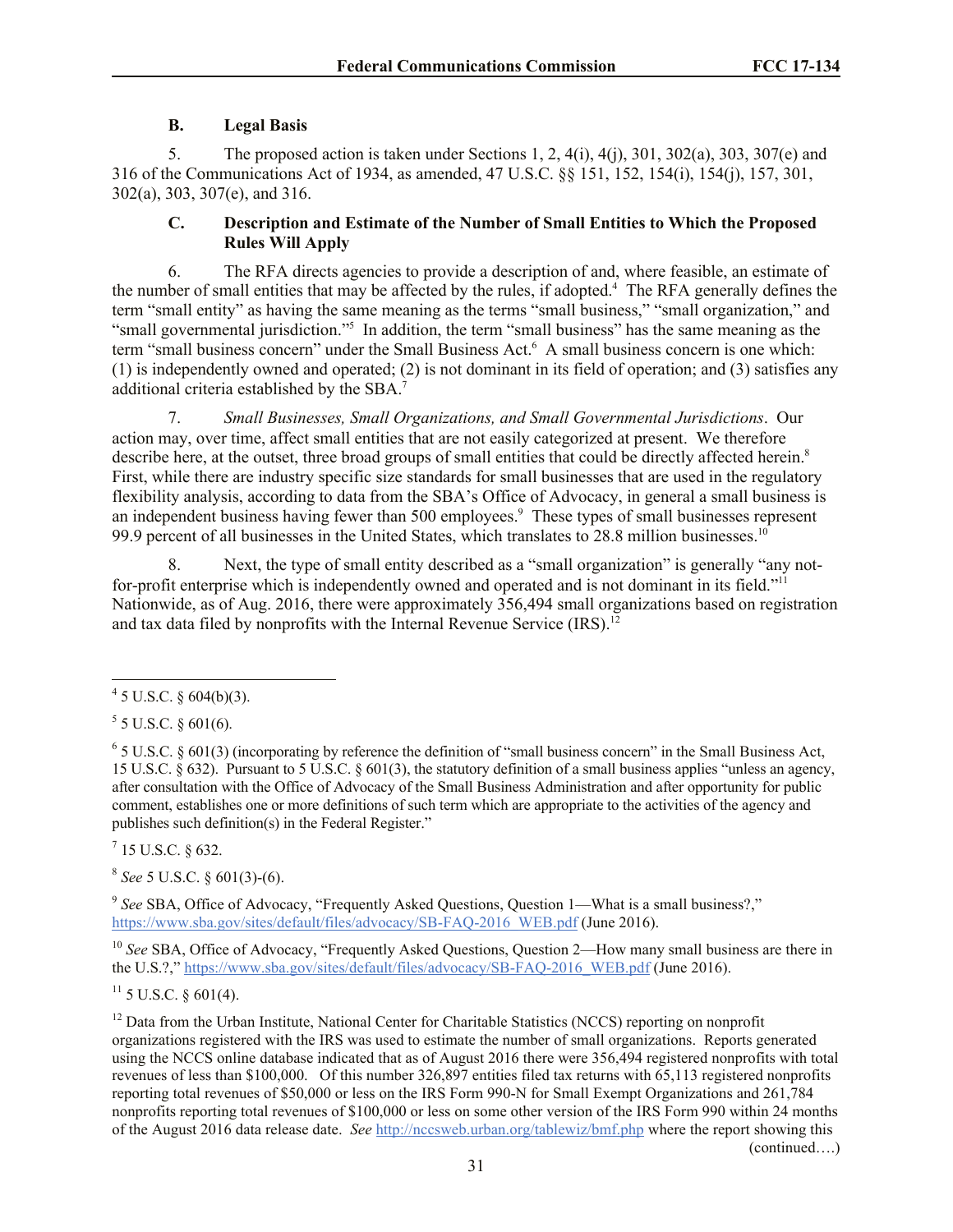9. Finally, the small entity described as a "small governmental jurisdiction" is defined generally as "governments of cities, counties, towns, townships, villages, school districts, or special districts, with a population of less than fifty thousand."<sup>13</sup> U.S. Census Bureau data from the 2012 Census of Governments<sup>14</sup> indicates that there were 90,056 local governmental jurisdictions consisting of general purpose governments and special purpose governments in the United States.<sup>15</sup> Of this number there were  $37,132$  General purpose governments (county<sup>16</sup>, municipal and town or township<sup>17</sup>) with populations of less than 50,000 and 12,184 Special purpose governments (independent school districts<sup>18</sup> and special districts<sup>19</sup>) with populations of less than 50,000. The 2012 U.S. Census Bureau data for most types of governments in the local government category shows that the majority of these governments have populations of less than 50,000.<sup>20</sup> Based on this data we estimate that at least 49,316 local government jurisdictions fall in the category of "small governmental jurisdictions."<sup>21</sup>

(Continued from previous page)

data can be generated by selecting the following data fields: Show: "Registered Nonprofit Organizations"; By: "Total Revenue Level (years 1995, Aug to 2016, Aug)"; and For: "2016, Aug" then selecting "Show Results".

 $13$  5 U.S.C. § 601(5).

<sup>14</sup> See 13 U.S.C. § 161. The Census of Government is conducted every five (5) years compiling data for years ending with "2" and "7." *See also* Program Description Census of Government *https://factfinder.census.gov/faces/affhelp/jsf/pages/metadata.xhtml?lang=en&type=program&id=program.en.CO G#*.

<sup>15</sup> See U.S. Census Bureau, 2012 Census of Governments, Local Governments by Type and State: 2012 - United States-States. https://factfinder.census.gov/bkmk/table/1.0/en/COG/2012/ORG02.US01. Local governmental jurisdictions are classified in two categories - General purpose governments (county, municipal and town or township) and Special purpose governments (special districts and independent school districts).

<sup>16</sup> *See* U.S. Census Bureau, 2012 Census of Governments, County Governments by Population-Size Group and State: 2012 **-** United States-States**.** https://factfinder.census.gov/bkmk/table/1.0/en/COG/2012/ORG06.US01. There were 2,114 county governments with populations less than 50,000.

<sup>17</sup> See U.S. Census Bureau, 2012 Census of Governments, Subcounty General-Purpose Governments by Population-Size Group and State: 2012 - United States – States.

https://factfinder.census.gov/bkmk/table/1.0/en/COG/2012/ORG07.US01. There were 18,811 municipal and 16,207 town and township governments with populations less than 50,000.

<sup>18</sup> *See* U.S. Census Bureau, 2012 Census of Governments, Elementary and Secondary School Systems by Enrollment-Size Group and State: 2012 - United States-States. https://factfinder.census.gov/bkmk/table/1.0/en/COG/2012/ORG11.US01. There were 12,184 independent school districts with enrollment populations less than 50,000.

<sup>19</sup> See U.S. Census Bureau, 2012 Census of Governments, Special District Governments by Function and State: 2012 - United States-States. https://factfinder.census.gov/bkmk/table/1.0/en/COG/2012/ORG09.US01. The U.S. Census Bureau data did not provide a population breakout for special district governments.

<sup>20</sup> *See* U.S. Census Bureau, 2012 Census of Governments, County Governments by Population-Size Group and State: 2012 - United States-States **-** https://factfinder.census.gov/bkmk/table/1.0/en/COG/2012/ORG06.US01; Subcounty General-Purpose Governments by Population-Size Group and State: 2012 - United States–States https://factfinder.census.gov/bkmk/table/1.0/en/COG/2012/ORG07.US01; and Elementary and Secondary School Systems by Enrollment-Size Group and State: 2012 - United States-States.

https://factfinder.census.gov/bkmk/table/1.0/en/COG/2012/ORG11.US01. While U.S. Census Bureau data did not provide a population breakout for special district governments, if the population of less than 50,000 for this category of local government is consistent with the other types of local governments the majority of the 38, 266 special district governments have populations of less than 50,000.

 $^{21}$  *Id.*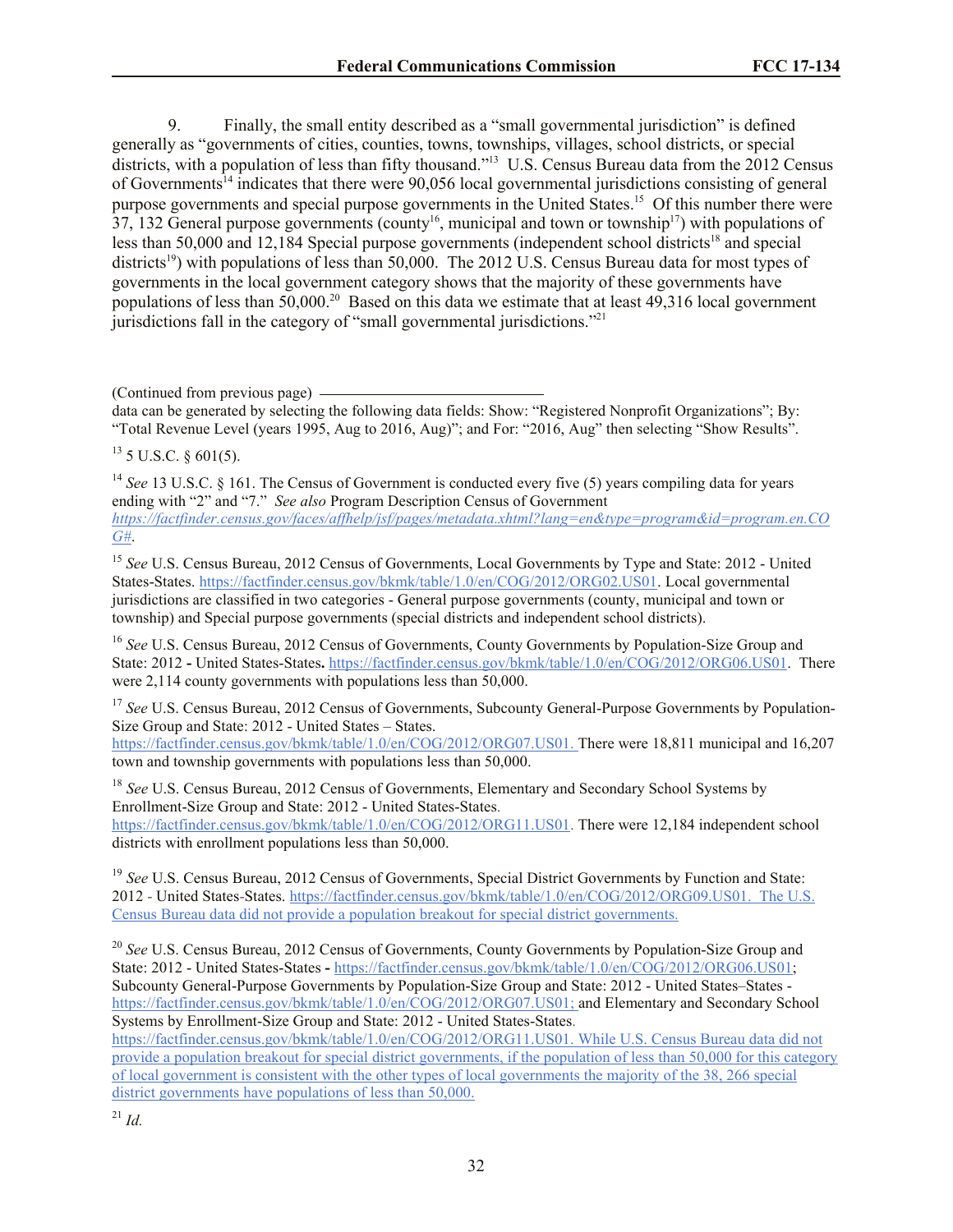10. *Wireless Telecommunications Carriers (except Satellite)*. This industry comprises establishments engaged in operating and maintaining switching and transmission facilities to provide communications via the airwaves. Establishments in this industry have spectrum licenses and provide services using that spectrum, such as cellular services, paging services, wireless internet access, and wireless video services.<sup>22</sup> The appropriate size standard under SBA rules is that such a business is small if it has 1,500 or fewer employees. For this industry, U.S. Census data for 2012 show that there were 967 firms that operated for the entire year. Of this total, 955 firms had employment of 999 or fewer employees and 12 had employment of 1000 employees or more.<sup>23</sup> Thus, under this category and the associated size standard, the Commission estimates that the majority of wireless telecommunications carriers (except satellite) are small entities.

11. *Satellite Telecommunications.* This category comprises firms "primarily engaged in providing telecommunications services to other establishments in the telecommunications and broadcasting industries by forwarding and receiving communications signals via a system of satellites or reselling satellite telecommunications."<sup>24</sup> Satellite telecommunications service providers include satellite and earth station operators. The category has a small business size standard of \$32.5 million or less in average annual receipts, under SBA rules.<sup>25</sup> For this category, U.S. Census Bureau data for 2012 shows that there were a total of 333 firms that operated for the entire year.<sup>26</sup> Of this total, 299 firms had annual receipts of less than \$25 million.<sup>27</sup> Consequently, we estimate that the majority of satellite telecommunications providers are small entities.

12. *All Other Telecommunications.* The "All Other Telecommunications" category is comprised of establishments that are primarily engaged in providing specialized telecommunications services, such as satellite tracking, communications telemetry, and radar station operation.<sup>28</sup> This industry also includes establishments primarily engaged in providing satellite terminal stations and associated facilities connected with one or more terrestrial systems and capable of transmitting telecommunications to, and receiving telecommunications from, satellite systems.<sup>29</sup> Establishments providing Internet services or voice over Internet protocol (VoIP) services via client-supplied telecommunications connections are also included in this industry.<sup>30</sup> The SBA has developed a small business size standard for "All Other Telecommunications," which consists of all such firms with gross annual receipts of \$32.5 million or less.<sup>31</sup> For this category, U.S. Census Bureau data for 2012 shows that there were 1,442 firms

<sup>27</sup> *Id*.

<sup>22</sup> NAICS Code 517210. *See* https://factfinder.census.gov/faces/affhelp/jsf/pages/metadata.xhtml? lang=en&type=ib&id=ib.en./ECN.NAICS2012.517210.

<sup>&</sup>lt;sup>23</sup> *Id.* Available census data do not provide a more precise estimate of the number of firms that have employment of 1,500 or fewer employees; the largest category provided is for firms with "1000 employees or more."

<sup>&</sup>lt;sup>24</sup> U.S. Census Bureau, 2012 NAICS Definitions, "517410 Satellite Telecommunications"; https://factfinder.census.gov/faces/affhelp/jsf/pages/metadata.xhtml?lang=en&type=ib&id=ib.en./ECN.NAICS2012. 517410#.

<sup>25</sup> 13 CFR § 121.201, NAICS code 517410.

<sup>26</sup> U.S. Census Bureau, *2012 Economic Census of the United States*, Table EC1251SSSZ4, Information: Subject Series - Estab and Firm Size: Receipts Size of Firms for the United States: 2012, NAICS code 517410 https://factfinder.census.gov/bkmk/table/1.0/en/ECN/2012\_US/51SSSZ4//naics~517410.

<sup>28</sup> *See* U.S. Census Bureau, 2012 NAICS Definitions, NAICS Code "517919 All Other Telecommunications", https://factfinder.census.gov/faces/affhelp/jsf/pages/metadata.xhtml?lang=en&type=ib&id=ib.en./ECN.NAICS2012. 517919#

 $^{29}$  *Id.* 

<sup>30</sup> *Id*.

<sup>&</sup>lt;sup>31</sup> 13 CFR 121.201; NAICS Code 517919.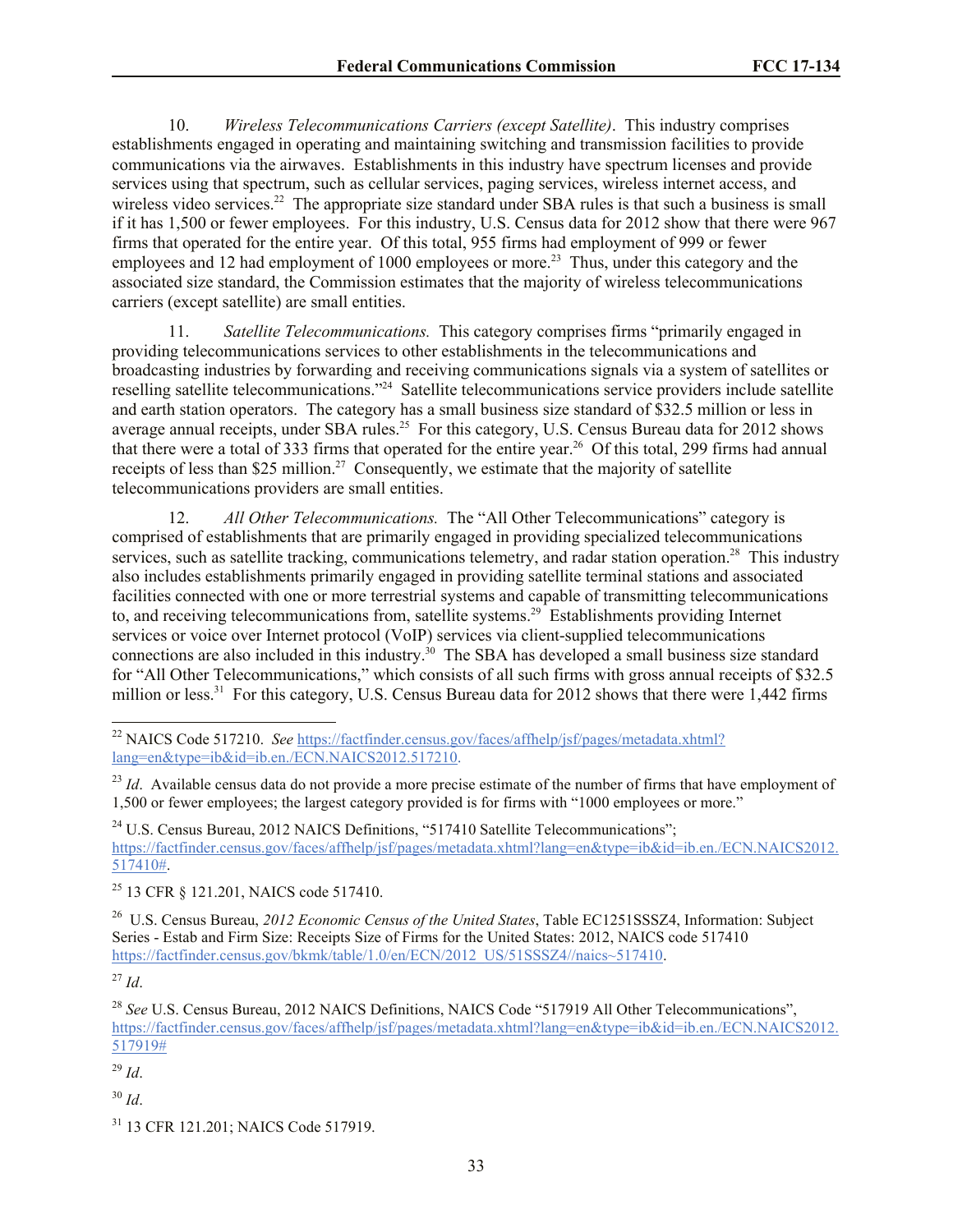that operated for the entire year.<sup>32</sup> Of these firms, a total of 1,400 had gross annual receipts of less than \$25 million and 42 firms had annual receipts of \$25 million to \$49, 999, 999.<sup>33</sup> Thus, the Commission estimates that a majority of "All Other Telecommunications" firms potentially affected by our action can be considered small.

13. We anticipate that some of these "All Other Telecommunications" firms which are small entities, are earth station applicants/licensees that might be affected by our rule changes. And while our rule changes may have an impact on both earth and space station applicants and licensees, space station applicants and licensees rarely qualify under the definition of a small entity. Generally, space stations cost hundreds of millions of dollars to construct, launch and operate. Consequently, we do not anticipate that any space station operators are small entities that would be affected by our actions.

14. *Radio and Television Broadcasting and Wireless Communications Equipment Manufacturing.* This industry comprises establishments primarily engaged in manufacturing radio and television broadcast and wireless communications equipment. Examples of products made by these establishments are: transmitting and receiving antennas, cable television equipment, GPS equipment, pagers, cellular phones, mobile communications equipment, and radio and television studio and broadcasting equipment.<sup>34</sup> The SBA has established a small business size standard for this industry of 1,250 employees or less.<sup>35</sup> U.S. Census Bureau data for 2012 shows that 841 establishments operated in this industry in that year.<sup>36</sup> Of that number, 828 establishments operated with fewer than  $1,000$ employees, 7 establishments operated with between 1,000 and 2,499 employees and 6 establishments operated with 2,500 or more employees.<sup>37</sup> Based on this data, we conclude that a majority of manufacturers in this industry are small.

#### **D. Description of Projected Reporting, Recordkeeping, and Other Compliance Requirements for Small Entities**

15. The proposed actions in the *Notice*, if adopted, may impose reporting, recordkeeping and other compliance requirements on small entities as well as other licensees. Therefore, we seek comment from the parties on the rule changes that have been proposed in the *Notice*. Specifically, in the *Notice*, the Commission seeks public comment on possible changes to PAL licensing rules, including (1) extending the PAL license term from three years to 10 years, and creating the possibility of PAL renewal; (2) expanding the PAL license area from a census tract to something larger, such as a Partial Economic Areas (PEA); (3) allowing licensees to disaggregate and partition PALs on the secondary market; (4) eliminating certain restrictions on when PALs can be assigned in a given area; and (5) allowing licensees to bid on specific channel blocks. We also seek comment on eliminating a requirement that Spectrum Access Systems (SASs) publicly disclose Citizen Broadband Service Device (CBSD) registration information in order to safeguard private information and protect critical infrastructure, and we seek

<sup>35</sup> 13 CFR § 121.201, NAICS Code 334220.

l <sup>32</sup> U.S. Census Bureau, *2012 Economic Census of the United States*, Table EC1251SSSZ4, Information: Subject Series - Estab and Firm Size: Receipts Size of Firms for the United States: 2012, NAICS code 517919, https://factfinder.census.gov/bkmk/table/1.0/en/ECN/2012\_US/51SSSZ4//naics~517919.

<sup>33</sup> *Id*.

<sup>&</sup>lt;sup>34</sup> The NAICS Code for this service is 334220. 13 CFR § 121.201. *See also* U.S. Census Bureau, 2012 NAICS Definitions, "334220 Radio and Television Broadcasting and Wireless Communications Equipment Manufacturing" *https://factfinder.census.gov/faces/affhelp/jsf/pages/metadata.xhtml?lang=en&type=ib&id=ib.en./ECN.NAICS2012. 334220#.* 

<sup>36</sup> U.S. Census Bureau, *2012 Economic Census of the United States*, Table EC1231SG2, Manufacturing: Summary Series: General Summary: Industry Statistics for Subsectors and Industries by Employment Size: 2012, NAICS Code 334220, https://factfinder.census.gov/bkmk/table/1.0/en/ECN/2012\_US/31SG2//naics~334220.

 $37$  *Id.*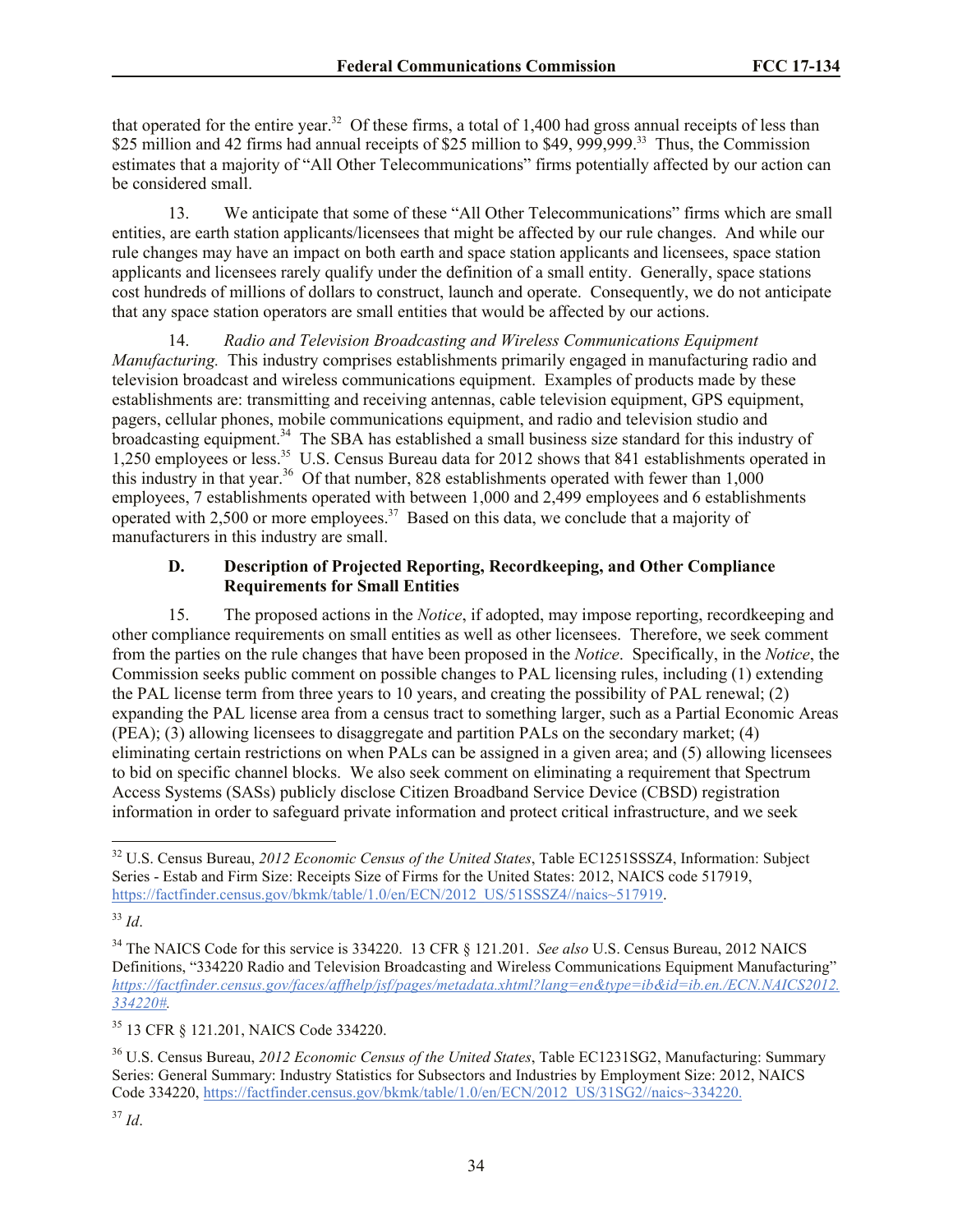comment on possible changes to the emissions limits for CBSDs to facilitate operations over wider bandwidths.

16. The Commission has not yet auctioned PALs and there is not yet commercial deployment in the Citizens Broadband Radio Service. All entities—including small entities—that eventually obtain PALs would need to comply with any changes made to the PAL licensing or technical rules. In today's *Notice*, we seek comment on potential costs and benefits of the proposed changes, including specific costs to or benefits for small entities.

17. As part of the *Notice*'s proposal to extend the PAL license term to 10 years with an option for renewal, we seek comment on whether we should adopt a renewal standard or performance requirements for PALs. If the Commission were eventually to adopt a renewal standard and/or performance requirements, entities may be subject to recordkeeping and reporting requirements necessary to make those showings. Such showings would be required of all Priority Access licensees, including those that are small entities. Similarly, if the Commission adopts modifications to the emissions limits applicable to CBSDs, all CBSD manufacturers would need to comply with the limits established, including small entities. Because the proposed changes to the emissions limits are intended to enable wider bandwidth operations, we seek comment in the *Notice* on whether that benefit outweighs potential tradeoffs.

#### **E. Steps Taken to Minimize the Significant Economic Impact on Small Entities, and Significant Alternatives Considered**

18. The RFA requires an agency to describe any significant, specifically small business, alternatives that it has considered in reaching its proposed approach, which may include the following four alternatives (among others): "(1) the establishment of differing compliance or reporting requirements or timetables that take into account the resources available to small entities; (2) the clarification, consolidation, or simplification of compliance and reporting requirements under the rule for small entities; (3) the use of performance rather than design standards; and (4) an exemption from coverage of the rule, or any part thereof for small entities."<sup>38</sup>

19. To evaluate options and alternatives should there be a significant economic impact on small entities as a result of actions that have been proposed in this *Notice,* the Commission has sought comment from the parties. In the *Notice*, we propose to increase the PAL license term from three years to ten years and provide an opportunity for renewal. To evaluate the impact on small entities, the Commission seeks comment on how this change would affect access to spectrum by small entities, including those seeking to serve rural areas. We ask what costs this change would impose on small and rural entities, and whether benefits outweigh those costs. We also seek comment on alternative approaches, including using a PAL license term shorter than ten years for some or all PALs in a given market, and seek comment on the effect these alternatives would have on small entities' access to spectrum and on their current and future investment in the Citizens Broadband Radio Service.

20. We also seek comment on whether to increase the PAL geographic licensing area from census tracts to a larger area, such as PEAs, and seek comment on the effect this would have on small entities, including how it could affect small entities' access to spectrum, particularly in rural areas. We ask about alternative approaches, including "hybrid" approaches of using a smaller geographic area (such as census tracts or counties) for rural areas and larger areas (such as PEAs) for urban areas, or offering PALs of different sizes within a geographic area, and whether alternative or hybrid approaches would help facilitate access to spectrum from small and rural entities.

21. Additionally, in the *Notice*, we propose to allow Priority Access licensees to partition or disaggregate their PALs. We seek comment on whether this would facilitate access to spectrum by small entities for targeted, local deployments, particularly if the Commission also were to make the proposed

 $38$  5 U.S.C. § 603(c)(1)-(4).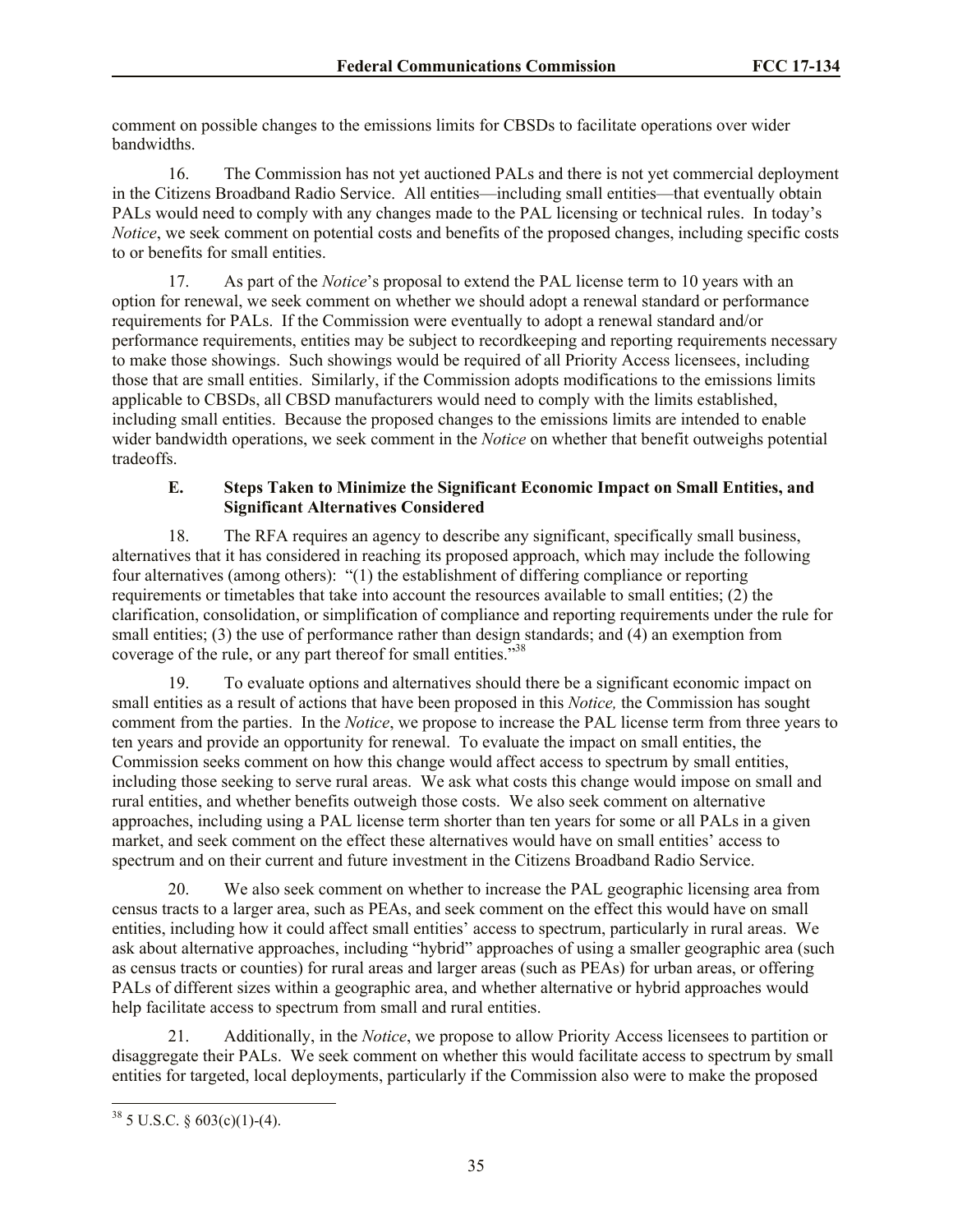changes to the PAL licensing area and/or license term. We also seek comment on whether to allow partitioning and disaggregation of PALs if the Commission does not adopt the other proposed changes in the *Notice*. We seek comment on what types of performance requirements might be necessary to encourage a robust secondary market that promotes service to rural and underserved areas.

22. With respect to these specific proposals on which the Commission seeks comment in the *Notice*, the Commission has not at this time excluded any alternative proposal, but would do so in this proceeding if the record indicates that a particular proposal would have a significant and unjustifiable adverse economic impact on small entities. Additionally, in the companion *Order*, the Commission has declined to seek comment on additional proposals on different topics than those raised in the *Notice*, in part on the basis that they would discourage diverse use of the spectrum at issue, a decision which is more inclusive of small entities such as smaller carriers.

## **F. Federal Rules that May Duplicate, Overlap, or Conflict with the Proposed Rules**

23. None.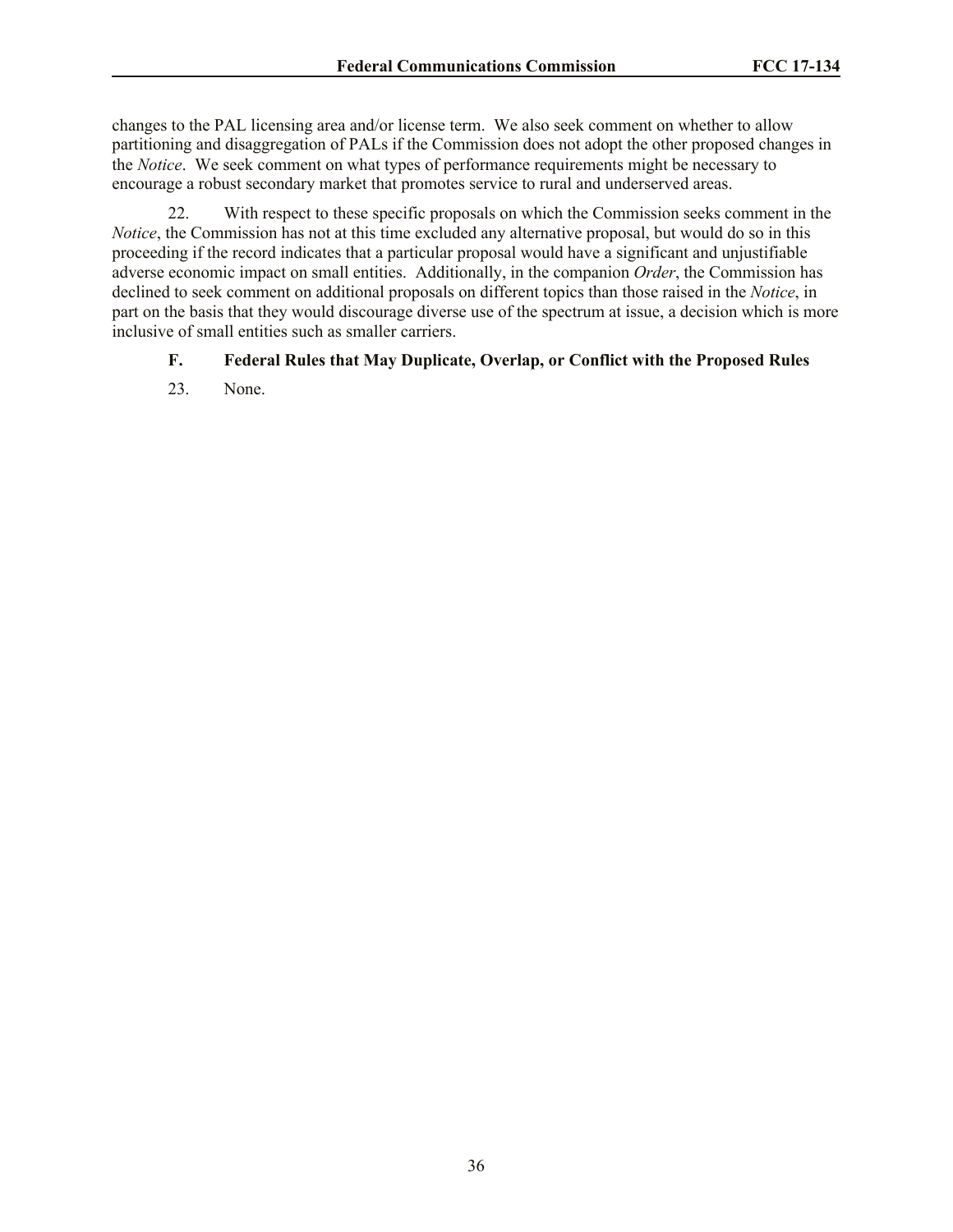#### **STATEMENT OF CHAIRMAN AJIT PAI**

#### Re: *Promoting Investment in the 3550-3700 MHz Band,* GN Docket No. 17-258*; Petitions for Rulemaking Regarding the Citizens Broadband Radio Service,* RM-11788 (Terminated), RM-11789 (Terminated)

Shortly after becoming Chairman, I asked Commissioner O'Rielly to take the lead in examining whether the Commission's 3.5 GHz rules struck the right balance for encouraging investment and innovation in the band. Today's *Notice* is the direct result of his efforts. I am grateful to Commissioner O'Rielly for his outstanding leadership on this issue and am pleased to support this *Notice*.

Many thanks also go to the staff who worked on this item. In particular, thanks to Charles Eberle, Kamran Etemad, Jessica Greffenius, Neşe Guendelsberger, Jonathan McCormack, Aalok Mehta, Gary Michaels, Roger Noel, Matthew Pearl, Paul Powell, Kelly Quinn, Becky Schwartz, Dana Shaffer, Don Stockdale, Joel Taubenblatt, Margie Wiener and Mary Claire York from the Wireless Telecommunications Bureau; Navid Golshahi, Julie Knapp, Bob Pavlak, and Ron Repasi from the Office of Engineering and Technology; Chana Wilkerson from the Office of Communications Business Opportunities; and, David Horowitz, Bill Richardson, and Anjali Singh from the Office of General Counsel.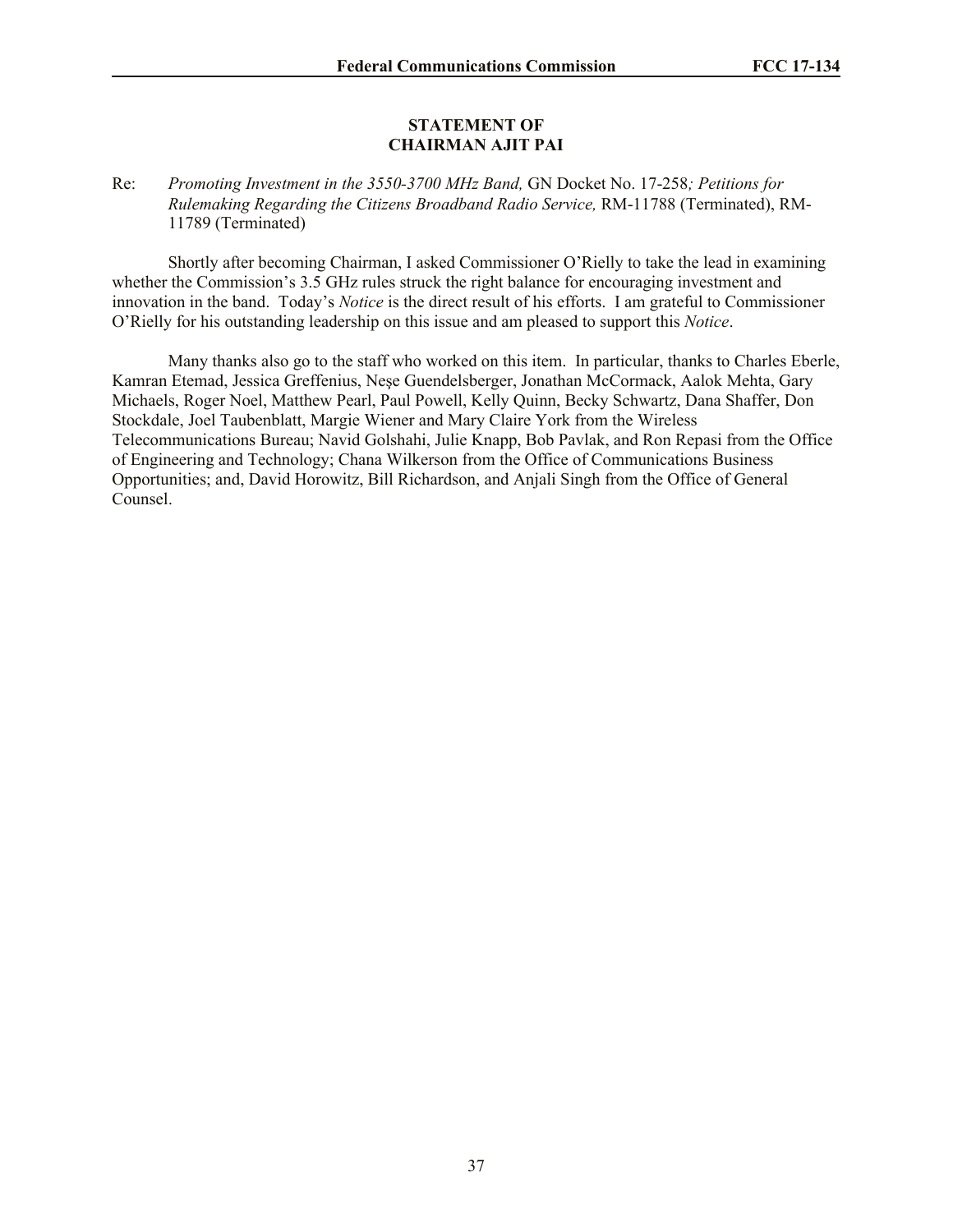#### **CONCURRING STATEMENT OF COMMISSIONER MIGNON L. CLYBURN**

Re: *Promoting Investment in the 3550-3700 MHz Band,* GN Docket No. 17-258*; Petitions for Rulemaking Regarding the Citizens Broadband Radio Service,* RM-11788 (Terminated), RM-11789 (Terminated)

Nearly five years ago, this Commission embarked on a process to explore the viability of using the 3.5 GHz spectrum band for commercial wireless broadband services. Each step along the way, I have voiced my support for using this band on a shared basis because of the tremendous opportunities it presents for new entrants and smaller providers.

So yes, I would have preferred that the majority not launch this NPRM because it sets the Commission down a path to undo rule provisions for the band that already are fueling investment in innovative wireless services that promise to bring broadband to unserved areas and more competition to the commercial wireless market.

In 2015, the rules we adopted for the Priority Access Licenses, or PALs were designed not just to benefit commercial wireless companies, but attract investment and innovation from manufacturers, utilities, hotels, office complexes, shopping malls, commercial real estate companies, and universities. These are entities that want to build wireless networks that require some measure of interference protection yet are not appropriately outsourced to a commercial cellular network.

Instead of designing traditional wireless licenses with large geographic areas, 10-year license terms, and the expectation of renewal, we took a more creative regulatory approach. Recognizing that Internet-of-things and 5G services would require the use of small cells that serve more targeted areas, the Commission properly determined that a census tract was the more appropriate license size for PALs, with a shorter license term, and no expectation of renewability. Those characteristics also make the PALs affordable for small school systems and rural hospitals, located in underserved areas that are desperate for cost effective broadband services.

The overwhelming evidence demonstrates that those rules are working. Wireless Internet service providers (or "WISPs") that tend to serve rural areas, equipment manufacturers, tech companies, and heavy industries, have raced to invest millions of dollars to unlock the potential of mid-band spectrum in the Citizens Broadband Radio Service band. To-date, fifty-five entities – including chipmakers, mobile carriers, cable companies, equipment manufacturers and more – have joined the Citizens Broadband Radio Service or CBRS Alliance. Forty-seven companies participating in the Wireless Innovation Forum, have spent tens of thousands of hours developing technical standards to implement CBRS. At least a dozen firms have obtained experimental authorizations to trial equipment and technology in the band. They are developing private networks to support an open architecture operating system for the Industrial Internet as well as smart grid, rural broadband, small cell back haul, and other point-to-multipoint networks.

So why, despite my support for the 2015 rules for PALs, and the clear evidence that they are working, am I voting to concur with this NPRM? The reason is that I negotiated with my majority colleagues to improve the discussion about the geographic size of the PALs. The initial draft publicly, released earlier this month, "proposed" to increase the geographic size of the license area for PALs.

My colleagues agreed to back away from proposing to increase the geographic area size of the PALs and just seek comment on that idea. At my request, the NPRM now includes new language, asking about offering, in urban and rural areas, a mix of larger PALs and PALs at the census tract levels. These changes improve the possibility that the Commission will continue to offer PALs at the census tract size.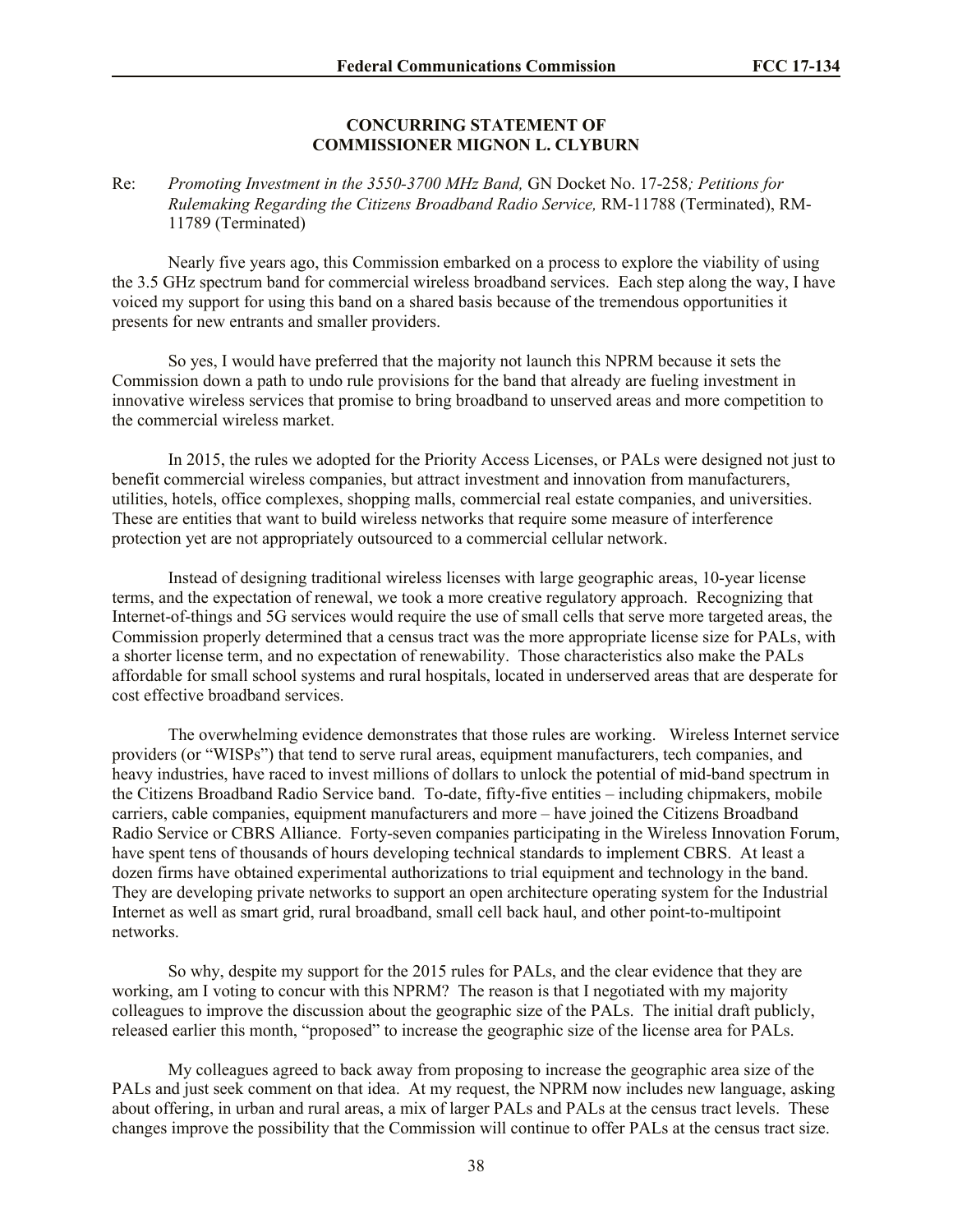They improve the possibility that a rural wireless broadband service provider, the smallest of school systems, the most budget constrained small town or a single hospital system, each have a fair shot to obtain a PAL. And they improve the possibility that utility companies and large companies who are working on private wireless networks will be able to bring the most innovative Internet-of-Things, big data analytics, and other 5G solutions to market. The current posture of the NPRM is better for consumers and competition and it would not have happened unless I voted to concur.

So, I concur, and thank Don Stockdale and his staff of the Wireless Telecommunications Bureau, Julie Knapp and his Office of Engineering and Technology for their work on this proceeding and their ongoing efforts, to unleash the next generation of wireless innovation.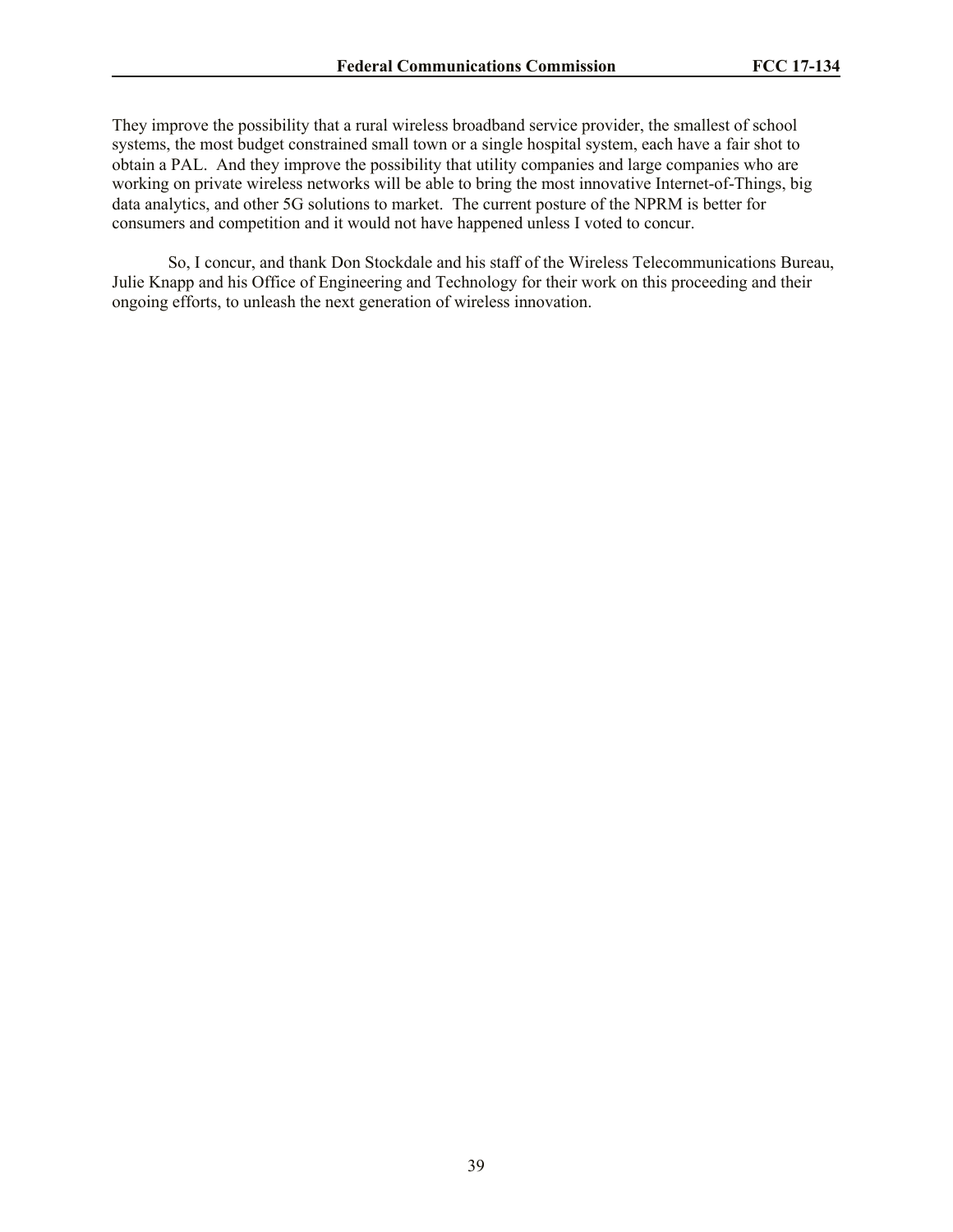#### **STATEMENT OF COMMISSIONER MICHAEL O'RIELLY**

#### Re: *Promoting Investment in the 3550-3700 MHz Band,* GN Docket No. 17-258*; Petitions for Rulemaking Regarding the Citizens Broadband Radio Service,* RM-11788 (Terminated), RM-11789 (Terminated)

I am pleased to support today's notice that formally initiates a review of the priority access license, or PAL, rules for the 3.5 GHz Band. When the Commission first considered the rules implementing the three-tiered structure of protected incumbents, PALs, and general authorized access (GAA), it was readily apparent that the PALs structure was seriously flawed. In fact, I likened it to a three-legged stool with a broken leg. Therefore, I am looking to fix the previous Commission's missteps.

From the beginning, I have expressed concerns, as have many stakeholders, that the short license terms and lack of renewability would hamper investment in the PALs. The record in response to the petitions received shows that many entities looking at larger scale deployments require certainty that their investment will not be stranded. And, the Commission's short-sighted decision to potentially limit the number of PALs available at auction heightened these concerns. If an entity seeks the priority and protection PALs offer, then they should be able to obtain this spectrum, even if they are the only entity interested in a market. So, today the Commission proposes to reverse these poor decisions.

The Commission is also seeking comment on increasing the size of the PAL geographic areas. I would like to address some misinformation that seems to surround this proceeding. Regardless of the outrage and hyperbole found in some ex parte letters and press articles, the item does not tentatively conclude that PALs will be auctioned exclusively by Partial Economic Areas. Instead, we are seeking comment on a myriad of options. I am personally supportive of increasing the market sizes from census tracts, which will reduce auction complexity, administrative burdens, and interference concerns. But, I recognize that there are many different views, so I look forward to hearing from all interested parties on this issue. Here is an issue where good, old fashioned cooperation and negotiation occurred with my friend from South Carolina. While I would have preferred we keep the NPRM's proposed text, our staffs worked together to find and agree to language on an acceptable compromise that most parties can live with.

Generally, the role of the Commission in executing spectrum policy is to ensure that investment and innovation is promoted, that flexible use is permitted, and that the spectrum is attractive to as many users as possible. If the Commission succeeds in this task, the marketplace – through our auctions process – will determine the best use for this spectrum. Today's NPRM puts us on this path.

While investment in the PALs has always been a concern, it has been amplified because of the emergence of this band as a focal point for future 5G networks. Internationally, many countries are looking to the 3.5 GHz band for next-generation services that will be fully licensed. If we were to go back in time, I may have preferred that approach, but I recognize the work and investment that has gone into GAA and the databases. In fact, today's item preserves GAA and does not seek any modifications to those rules.

Opponents have stated that the proposed changes are intended to turn this into a 5G-only band for large nationwide providers. That is ridiculous. The Commission implements flexible use policies, meaning a winner at auction can deploy whatever service or innovation they choose. The Commission does not and should not make any decisions regarding what can or cannot be deployed in a band, beyond setting technical rules to prevent harmful interference to incumbents and adjacent users. I fervently believe that this spectrum should be available for all purposes, and, yes, that includes 5G. What the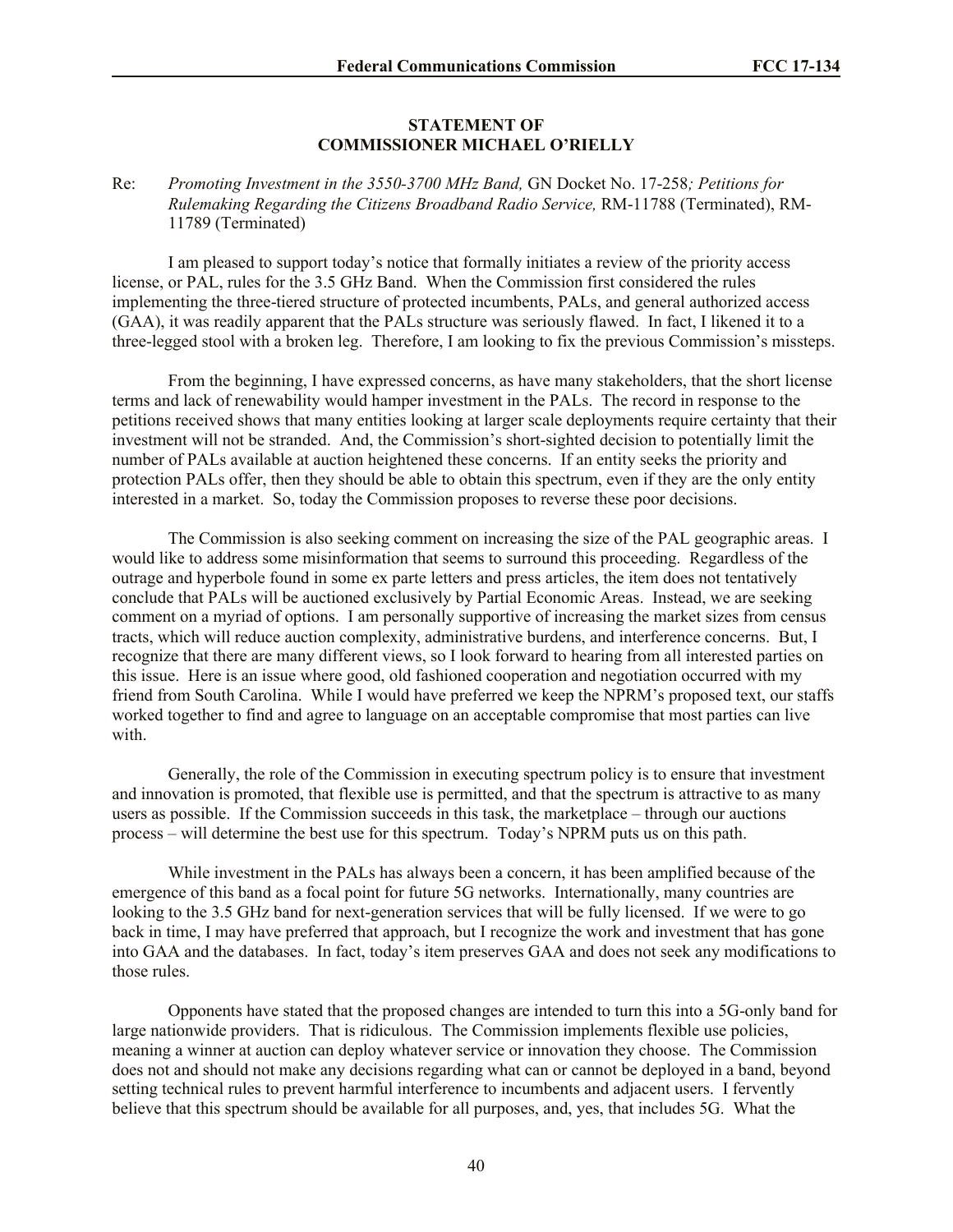Commission won't do here is adopt artificial restrictions through license and auction structure to dissuade some uses or users while promoting others. Such preferences are not in the public interest.

In this same vein, I was alarmed that some are under the impression that these licenses were promised to rural providers and other potential users, in part because of a sentiment that big providers warehouse spectrum in smaller markets. Both concepts are wrong. First, the Commission should never promise or provide handouts to any class of entities that may be favored at the time. I don't know if it was actually that explicit or not, but it is a categorical mistake to have allowed the perception that it was the case. Second, while I don't believe licensees are warehousing spectrum, to the extent that we need to fix wireless licenses to ensure broadband buildout in rural markets, the solution is stricter construction obligations going forward and facilitating the partition of licenses.

I have also heard that the proposed changes are just relics of policies past. I disagree again. We have wireless networks that are the envy of the world because of our tried and true auction procedures and rules that promote investment. Travel internationally, as I do, and you will get repeated questions about how other countries can duplicate the FCC's auction rules. These are the very things, including renewability and longer license terms, that has made the U.S. the leader in wireless technologies.

Some opponents say these changes are not necessary, citing the work and investment that has already occurred under the current rules. However, many of the entities that have invested in the research and development stage of this band are the same ones seeking rule changes or would benefit from having PAL certainty. Similarly, many of these entities are also interested in GAA, so they were going to be active in the process to create the databases, standards, and equipment. However, for large scale investments in PALs, they expressed that changes would have to be made.

Other opponents have argued that the Commission should not review these rules at all. They seem to argue that, once the rules are set, there can be no further modifications. The Commission, however, often repurposes spectrum and changes licensing and technical rules, when necessary. While the Commission doesn't take such changes lightly, we are still in the initial stages of this band's deployment. If tweaks need to be made, this is the ideal time to do it. It is better than going through years of proceedings after the fact, like in WCS.

I have also heard that our action today will delay putting this spectrum to use. Again, ridiculous. Equipment is being developed, trials are being conducted, and work on the databases continue. This review will occur parallel to the completion of those tasks. While we may not make my initial goal of completing this proceeding by December, early next year is doable and, in fact, that timing should work well with the other efforts on the ESCs and SASs that are underway.

Finally, some opponents seem to be engaging in revisionist history by stating that the Commission's decisions on the 3.5 GHz band were unanimous. Although – I think it is safe to say – that all Commissioners unanimously agreed that bringing new spectrum to the marketplace was beneficial and that reasonable protection mechanisms for incumbents were needed, that is where the consensus ended. I clearly expressed concerns, when I concurred in part to the initial order, about the PALs structure, knowing that it would be revisited in the future. Further, I dissented to these very issues on reconsideration. That is not unanimity.

As we go forward, I will keep an open mind. I will look at the substance of the arguments made, not overbroad statements or some artificial tally of how many comments were filed saying x, y or z. I would like to thank Chairman Pai for asking me to head up this review; Commissioner Clyburn who was willing to work with us, in the spirit of compromise, to get the document in a good place for her; and the staff for the speedy and good work they have done so far and the work that is yet to come.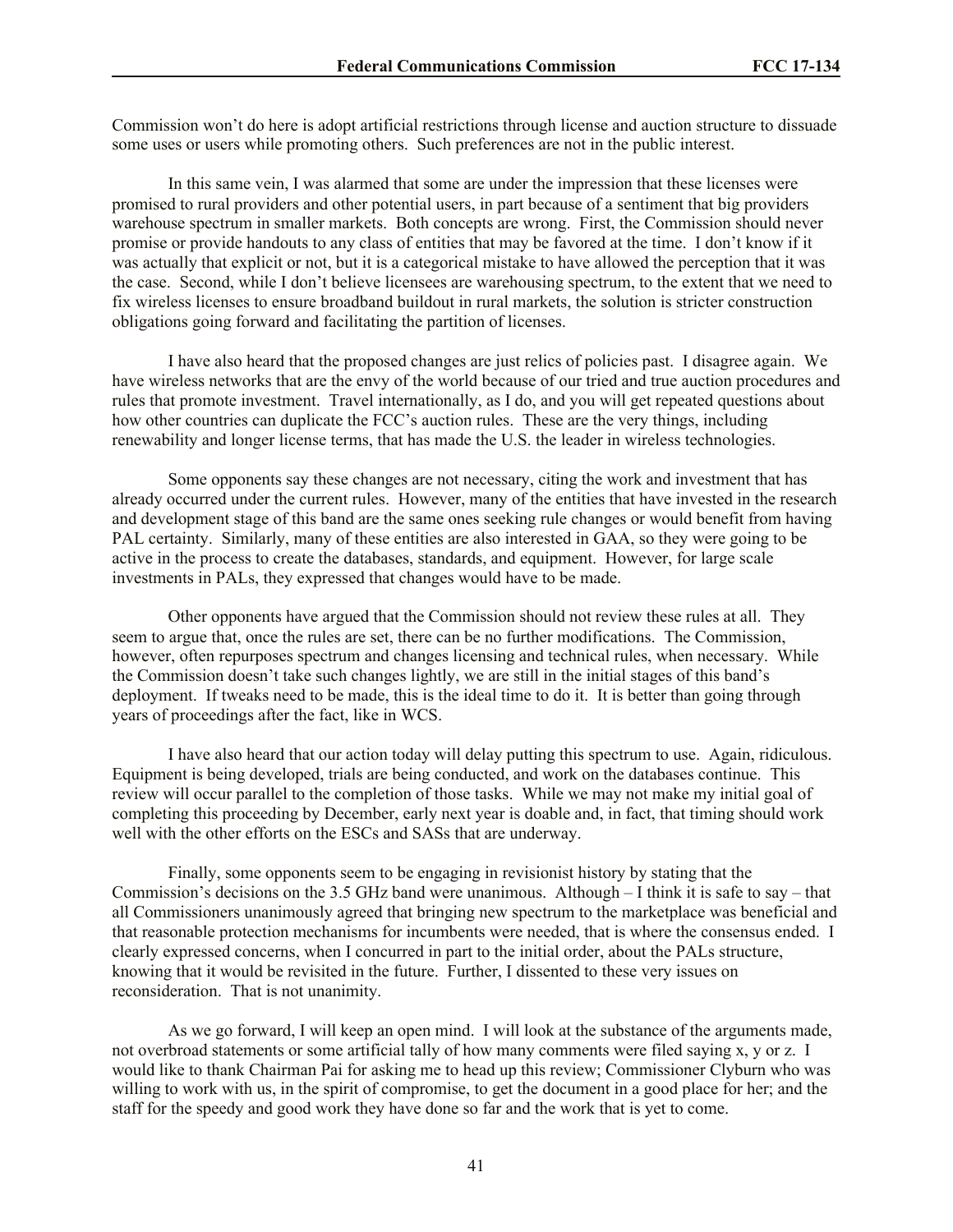#### **STATEMENT OF COMMISSIONER BRENDAN CARR**

Re: *Promoting Investment in the 3550-3700 MHz Band,* GN Docket No. 17-258*; Petitions for Rulemaking Regarding the Citizens Broadband Radio Service,* RM-11788 (Terminated), RM-11789 (Terminated)

We have come a long way since 2012 when the Commission first sought comment on creative ways to open up the 3.5 GHz band. A broad cross-section of stakeholders now view this 150 MHz block as playing a key role in 5G and other next-generation deployments.

From my perspective, the 3.5 GHz band is about creating something different. We have licensing regimes that favor traditional, exclusive use deployments. And we have unlicensed bands where Wi-Fi and other technologies have flourished. We need a new tool in the spectrum tool kit, and the 3.5 GHz band presents us with that opportunity. So it is incumbent on the Commission to ensure that our rules are going to support and incentivize a wide variety of use cases and deployments. Today's Notice of Proposed Rulemaking does that by asking whether our licensing, auction, and technical rules have struck the right balance or whether we need to adopt some targeted changes. The Notice has my support, and I look forward to reviewing the record as it develops.

I also want to recognize and thank the staffs of the Wireless Telecommunications Bureau and the Office of Engineering and Technology that have worked for years with the goal of making this 3.5 GHz theory a reality.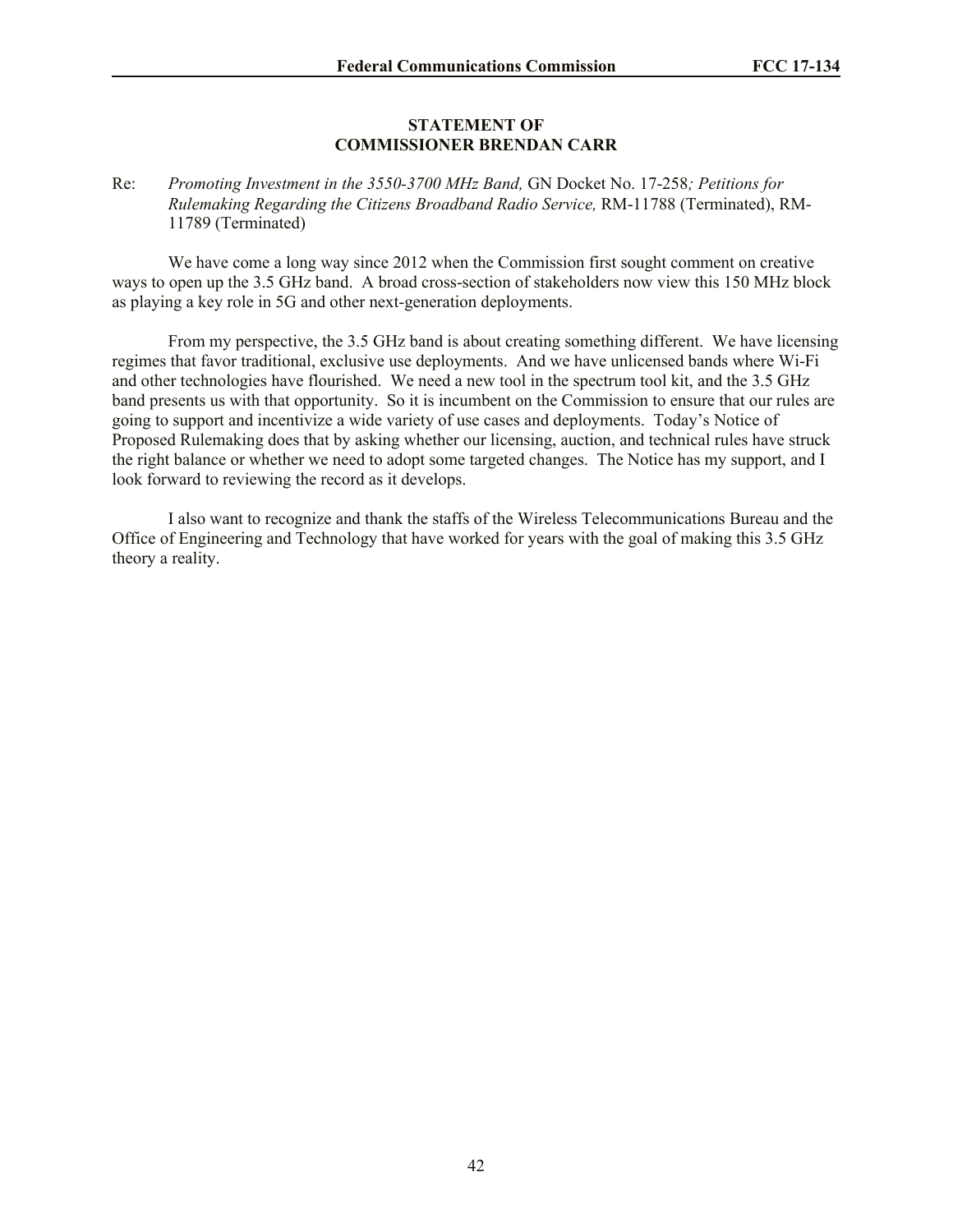#### **STATEMENT OF COMMISSIONER JESSICA ROSENWORCEL, DISSENTING**

#### Re: *Promoting Investment in the 3550-3700 MHz Band,* GN Docket No. 17-258*; Petitions for Rulemaking Regarding the Citizens Broadband Radio Service,* RM-11788 (Terminated), RM-11789 (Terminated)

It is hard to overstate the audacity of United States spectrum policy. Over history we have done the kooky and the unconventional. We have seen the future and done it differently before anyone else. In the process, we have changed the way that wireless systems are developed and distributed not just domestically—but worldwide.

After all, more than two decades ago we took the academic ideas of Ronald Coase and reimagined how we distribute our airwaves. Instead of doling out specific licenses for specific uses based on political cues, we ushered in a new era of spectrum auctions—selling access to bidders and allowing them to use it however they choose. It's difficult to remember now, but these ideas were once mocked by experts, opposed by industry, and dismissed by policymakers. However, in the rear-view mirror, they have been a resounding success. The Commission has held more than 85 auctions, issued more than 44,000 licenses and raised more than \$140 billion in revenue. As a result, our efforts have been a model for regulators worldwide.

We also pioneered the use of unlicensed spectrum. We took a handful of underused frequencies known as "garbage bands" in the 900 MHz, 2.4 GHz, and 5.8 GHz bands and decided to test a new model. Instead of dismissing these airwaves as junk we put in place a new model that set technical parameters and then did something radical—gave the public access to these airwaves. This was edgy stuff. It was a move away from command and control spectrum policy. But this experiment was a wild success. Because in time a standard was developed known as 802.11—and this is the spectrum where Wi-Fi was born.

More recently, we blazed a trail for incentive auctions. The two-sided broadcast incentive auction that the Commission just held was the first of its kind worldwide. We tested the proposition that existing spectrum licensees might voluntarily relinquish their rights in exchange for a portion of the proceeds from the subsequent reauction of their airwaves for new flexible use. And so far, so good—the auction concluded successfully earlier this year. Regulators globally are taking note.

The same audacity fueled our initial plans for the 3.5 GHz band. But I fear that with today's rulemaking this agency has lost its daring. Instead of continuing in the innovative spirit of United States spectrum policy, we are in retreat. We are slowing access to these airwaves and falling back on stale spectrum policy ideas that may have worked in the past but will by no means guarantee success in the future.

The 3.5 GHz band framework the Commission put in place two years ago was creative. Instead of relying on the traditional binary choice between licensed and unlicensed, the agency adopted an unprecedented three-tiered model for spectrum sharing and management. Under this three-tiered system, incumbent government users have a primary and preemptive right. But we know they do not need access all the time, everywhere, so we created a secondary license opportunity, custom-built for small cells. Then, to the extent the demand for licenses is limited, opportunistic use is permitted by rule. To coordinate this grand effort, we proposed dynamic spectrum access systems.

Elements of this 3.5 GHz model remain in place. But this rulemaking seeks to gut what was most visionary about this framework. It seeks comment on extended license terms. It asks about putting in